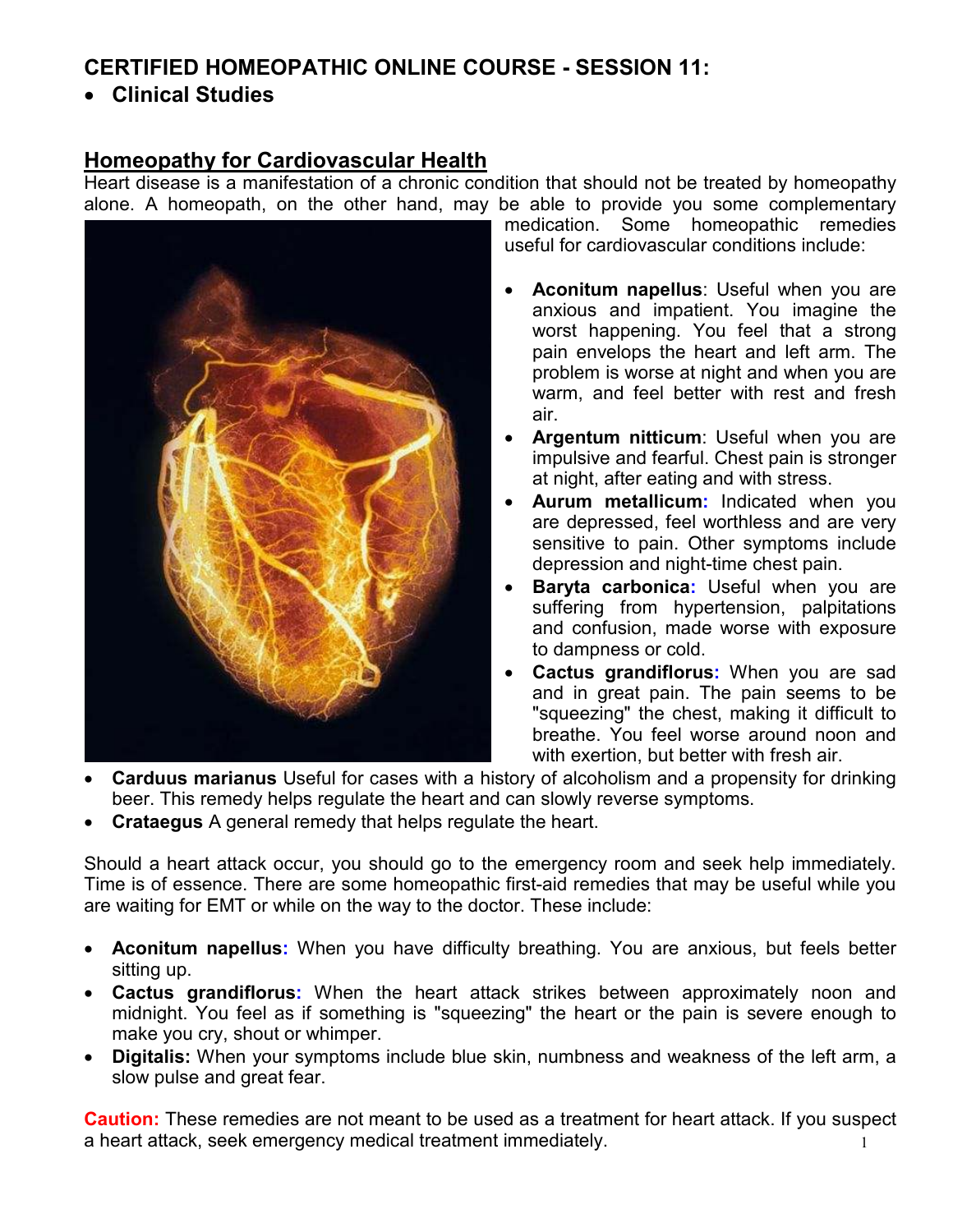# **Homeopathy for Chronic Fatigue Syndrome**



Many homeopathic remedies exist to help alleviate chronic fatigue. When dealing with chronic fatigue, it is best to consult a homeopathic practitioner for a constitutional remedy.

- **Kali phos** is useful for fatigue with trembling, due to stress or nervous exhaustion from overwork. Symptoms include irritability, anxiety, fear of losing control and muscle fatigue upon exertion. Take the 30c strength twice daily for up to 14 days. Repeat dose if beneficial.
- **Arsenicum album** is used for exhaustion accompanied by anxiety, constant feeling of cold with joint and muscle pain, aching and burning all over from stiffness, weakness with exertion, tendency to migraines, loose bowels and blurred vision. Take the 30c strength twice daily for up to 14 days. Repeat dose if beneficial.
- **Nux vomica** is generally given for irritable fatigue caused by lack of sleep, stress or overwork. Tense muscles, feeling chilled, joint pain, and indigestion are symptoms. Take the 30c strength twice daily for up to 14 days. Repeat dose if beneficial.
- **Argentum nitricum** is useful if you are fearful, anxiety- ridden, and secretive, with irrational motives for your acts, which are often kept hidden. Other symptoms are: headaches with coldness and trembling, poor sleep, bad dreams, and losing the sense of smell. Take one dose Argentum nitricum 30x or 12c, three times daily, as needed, for up to three days.
- **Phosphoricum acidum** is good if you are feeling emotionally and physically drained and apathetic, perhaps due to grief. Take one dose of Phosphoricum acidum 30x or 15c three times daily, as needed, for up to three days.
- **Picricum acidum** will help if you feel terrible after the least exertion, especially after mental exertion, and have an aversion to food. You may feel so tired that you lack willpower and determination, and you frequently have headaches that are relieved by strong pressure. Take one dose of Picricum acidum 3c or 6x three times daily, as needed, for up to three days.
- **Silicea** is good for headaches and exhaustion caused by overwork. You tend to be chilly and sensitive to cold air, and often have cramps in the calves and soles of your feet. If you are a woman, you may have a vaginal discharge. Take one dose of Silicea 30x or 15c three times daily, as needed, for up to three days.
- **Zincum metallicum** is generally prescribed if you are forgetful and tend to repeat things. You are mentally exhausted and very sensitive to noise, grind your teeth while sleeping, and may suffer from chronic constipation. Take one dose of Zincum metallicum 30x or 15c three times daily, as needed, for up to three days.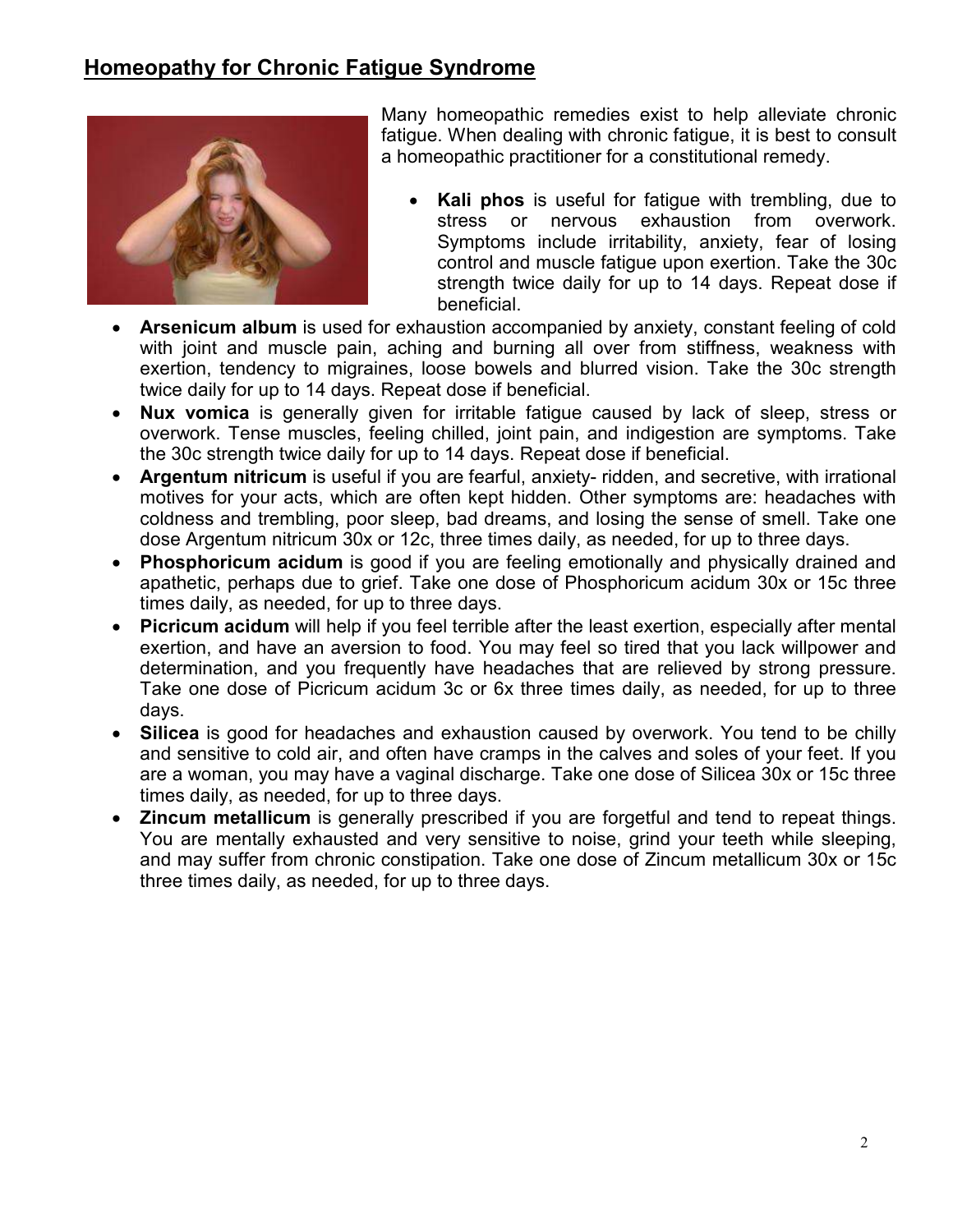# **Homeopathy for Depression**

If you are experiencing a transient episode of depression, homeopathic remedies can be useful in



alleviating the blues. These remedies are prescribed based on the similarity of their characteristics to those symptoms that you are experiencing. Treatment will be constitutional, and there might be dietary advice as well as changes in lifestyle.

Take the 6c strength three times daily for up to fourteen days. Specific remedies which may be useful include:

• **Ignatia** is often prescribed for depression caused by grief, with wildly fluctuating moods and inappropriate behavior such as bursting into tears or laughing for no reason.

• **Pulsatilla** is recommended for depression caused by hormonal changes. The person bursts into tears at the slightest provocation, wanting a lot of reassurance and attention.

- **Sepia** is useful if you feel depressed and irritable, dragged down by responsibilities and worries.
- **Arsenicum** if the person is restless, chilly, exhausted, obsessively neat and tidy.
- **Aurum** if the person feels totally worthless, suicidal and disgusted with himself or herself.

If you are experiencing a moderate to severe depressive episode, you should visit a trained homeopath rather than try to treat yourself. We recommend that you use homeopathy as a complement to other treatments, such as psychotherapy and conventional medication.

#### **Tissue Salts**

For a short-term problem, tissue salts can help restore order. Take 4 tablets under the tongue three times daily for two to three weeks.

- **Kali phos** helps nervous depression from grief and worry. It is the principal tissue salt for the nerves and should be used alternately with other remedies.
- **Nat mur** is indicated for depressed spirits and feelings of hopelessness. This sadness is typically accompanied by headaches and constipation.
- **Nat sulph** relieves depression following an injury to the head.
- **Calc phos** helps with wandering thoughts and poor concentration.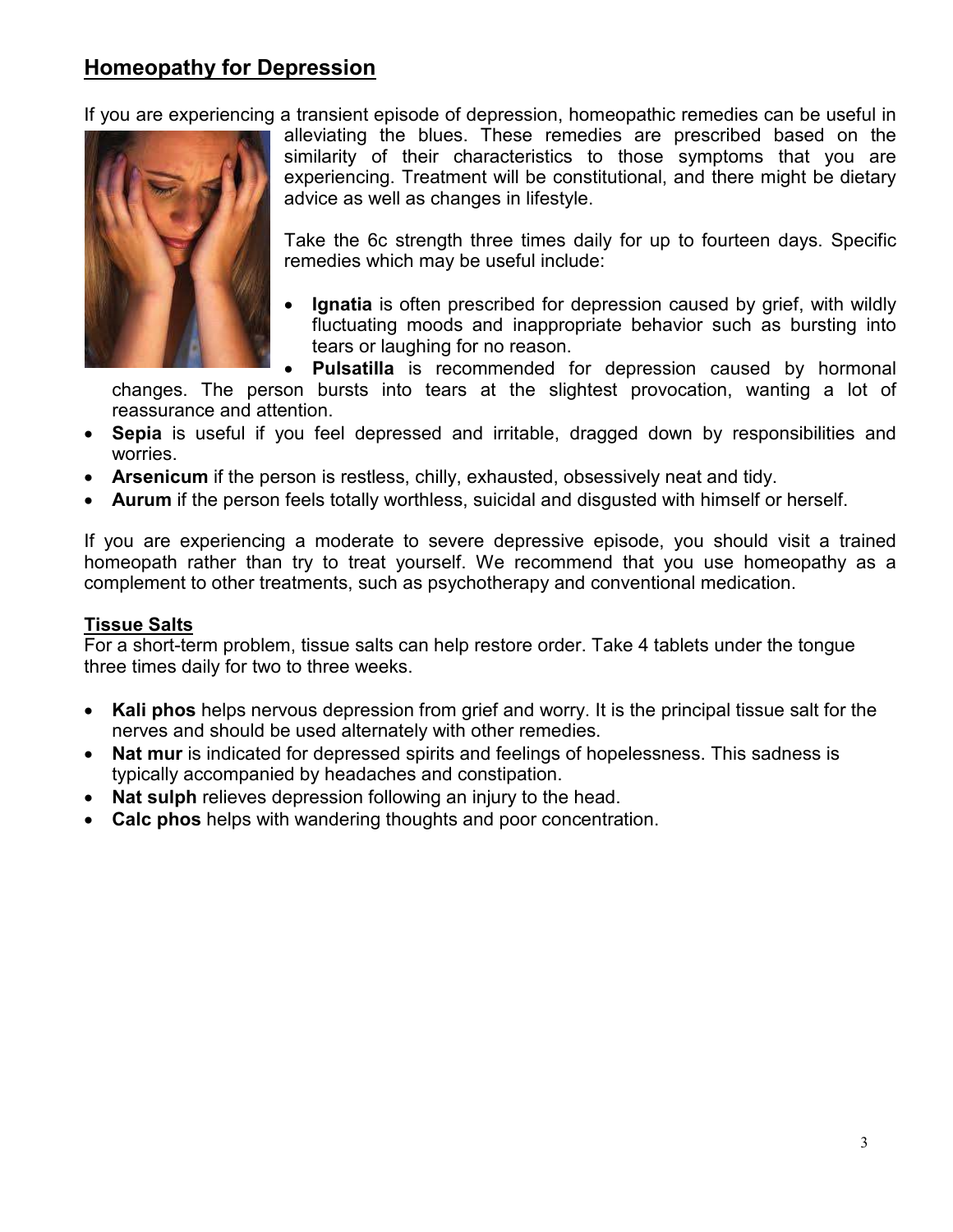# **Homeopathy for Diabetes**



- **Phosphorus** to stabilize blood sugar and energy levels
- **Codeinum**: 3X four to six times daily for depression and skin irritation.
- **Syzygium**: 1X every eight hours as a general remedy.

## **Schuessler Tissue Salts**

Take ten tablets of each twice per day:

Kali phosphorica

- 3X first week
- 6X second week
- 12X third week, and continue with this potency
- Natrum muriatirum
	- $\bullet$  12X
- Ferrum phosphorica
	- 6X

## **Color Therapy**

Radiate the following colors twice per day, one after the other allover the body:

- green-thirty minutes
- yellow-fifteen minutes.

## **Hydrotherapy**

A daily warm bath is very important in order to keep the patient clean and warm.

#### **Reflexology**

- Be sure to work the reflex points on the hands and feet for the liver, pancreas and pituitary and adrenal glands.
- Massage the whole feet softly twice per day for five minutes. Press the following points twice per day, three minutes each point:
- 2-Pituitary , 30 Cerebrum, 4-Cerebellum, 20-Adrenal Gland, 21-Kidney, 22-Pancreas (five minutes this point) , 24-Liver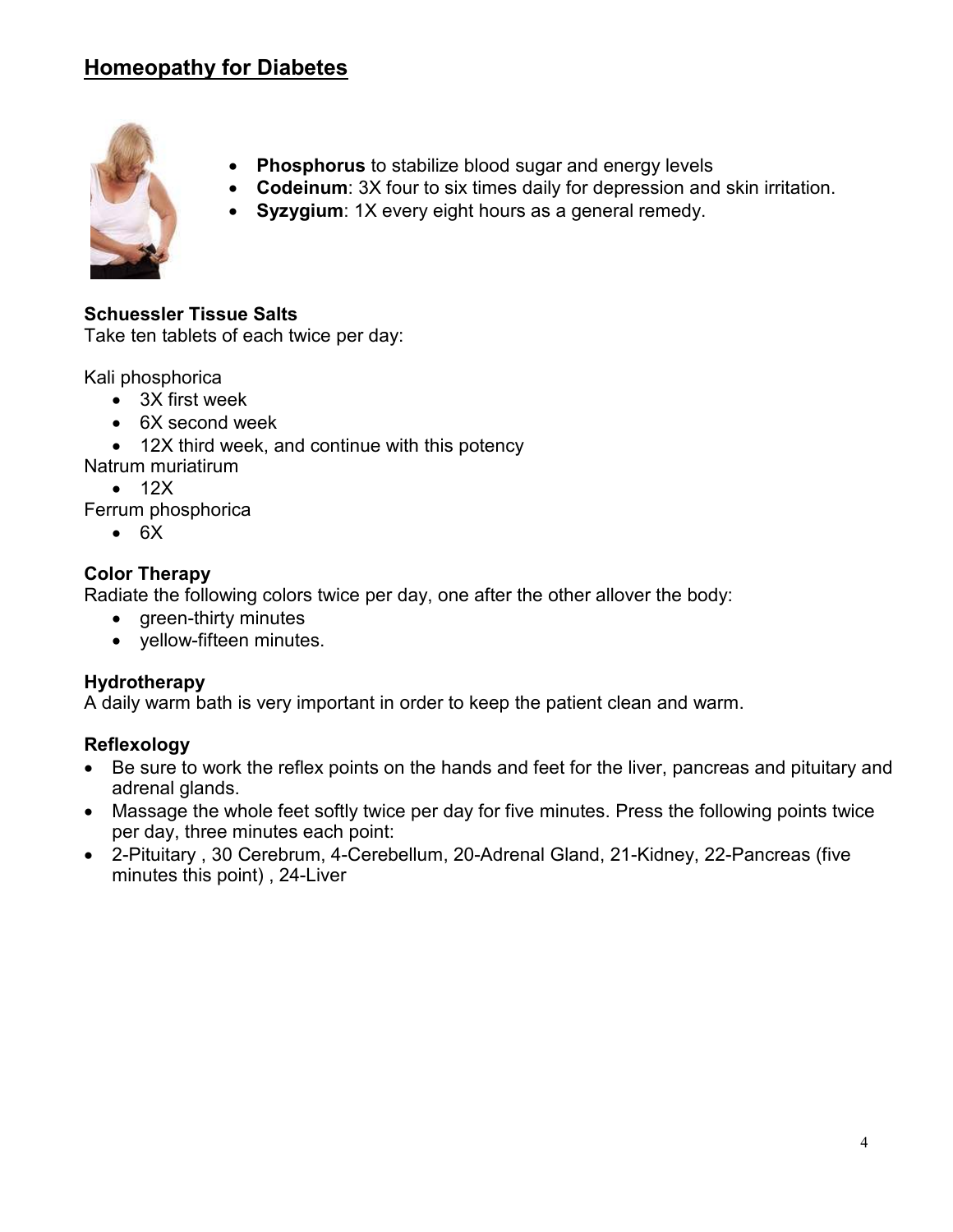# **Homeopathy for Endometriosis**

Treatment is constitutional. The initial remedies include:

- **Lachesis** for pain in the left ovary that is worse before periods, or to reduce lower abdominal pain premenstrually.
- **Calcarea** for a dull aching pain in the lower back, left side of the groin or womb during periods.



In Ayurveda, endometriosis is believed to be the result of a vata imbalance. To correct a vata imbalance, Ayurvedic practitioners recommend establishing a regular daily routine, reducing workload, increasing the rest and sleep, practicing meditation, and adding to the diet a little more oil, sweet tasting foods (but not refined sugars), salt, and cooked warm foods such as cereal and stews. It is important to maintain a biological rhythm. Go to bed at about 10 PM and rise at 6 AM. This is the time when the earth's energy complements human energy. A program to remove excess waste (ama) and detoxification is also

useful. Drink plenty of warm to hot water; and avoid meat, cheese, caffeine, and alcohol. On the fourteenth or fifteenth day of the cycle, use a laxative of four or five teaspoons of castor oil or senna tea followed by a light diet for the rest of the day.

For prevention of endometriosis, Ayurvedic practitioners recommend that a woman reduce her activities as much as possible for the first three days of her period each month, though this might be unpractical to most busy women today. For exercise, a gentle walk is preferred over a jarring aerobics classes at this time.

#### **Traditional Chinese Medicine:**

Chinese medical practitioners believe that endometriosis is due to blood stasis, qi stagnation, phlegm and dampness, damp heat, or some combination of these, but in turn this can be based on some organs being empty or not strong enough. It's almost always a combination of patterns, a concurrent insufficiency, or vacuity.

The Chinese herbal treatment, when combined with acupuncture, can regulate the condition and stagnation of the blood which usually lies at the root of endometriosis.

#### **Aromatherapy:**

Endometriosis adhesions may be reduced by oils of rose, chamomile, lavender, jasmine and neroli. All of these have healing and antispasmodic action on the muscles and tissues.

## **Osteopathy:**

Some osteopaths perform osteopathic techniques via the vagina to reduce certain types of endometrial adhesion. Osteopathic techniques may also be useful to encourage various drainage of the pelvis, reducing uterine congestion and relieving period pain.

**Shiatsu Massage** is useful in controlling the pain in endometriosis.

**Rolfing** can help by improving circulation, allowing more space around the reproductive organs and promoting relaxation.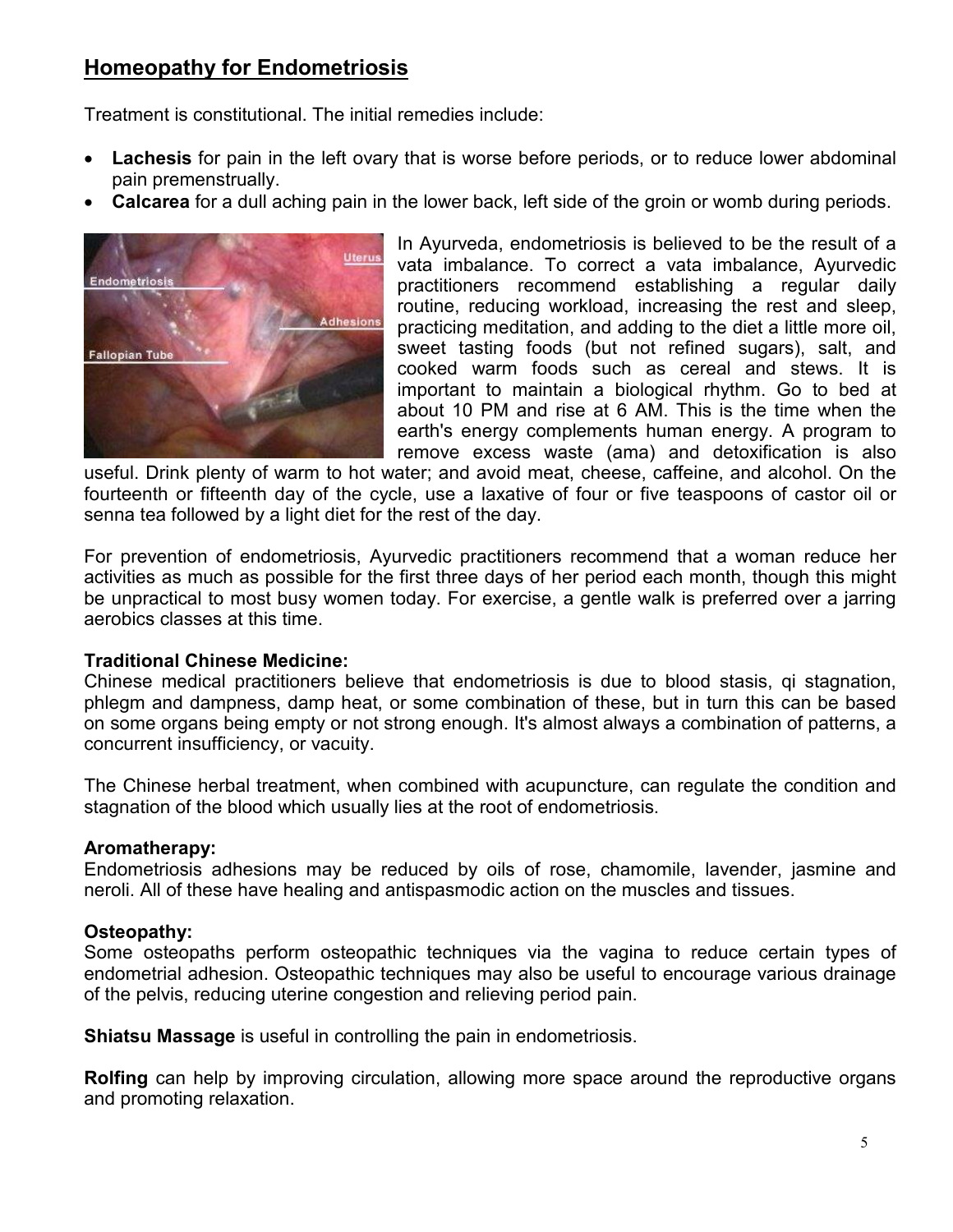**Naturopathic Medicine**: The stress here is on nutritional support and dietary detoxification programs.

**Self-hypnosis** can be useful to control endometrial pain and induce relaxation.

**Relaxation techniques**, including breathing are useful for combating pain associated with endometriosis.

**Biofeedback** and self-hypnosis are two more natural approaches to try.

An **acupressure massage** on the back is an effective treatment for a woman in the throes of painful cramps. Rubbing a tender area located about an inch to the right of the spine about mid back will reduce pain after 30 seconds. In the majority of cases, the pain will completely subside after three or four more minutes of massage, and the treatment usually relieves menstrual cramps for three to six hours.

**Exercise** every day of the month can help prevent cramps in the first place. Anything that improves circulation-especially aerobic activities like jogging, walking, swimming and cyclingbrings more oxygen to the blood and helps relax the uterus.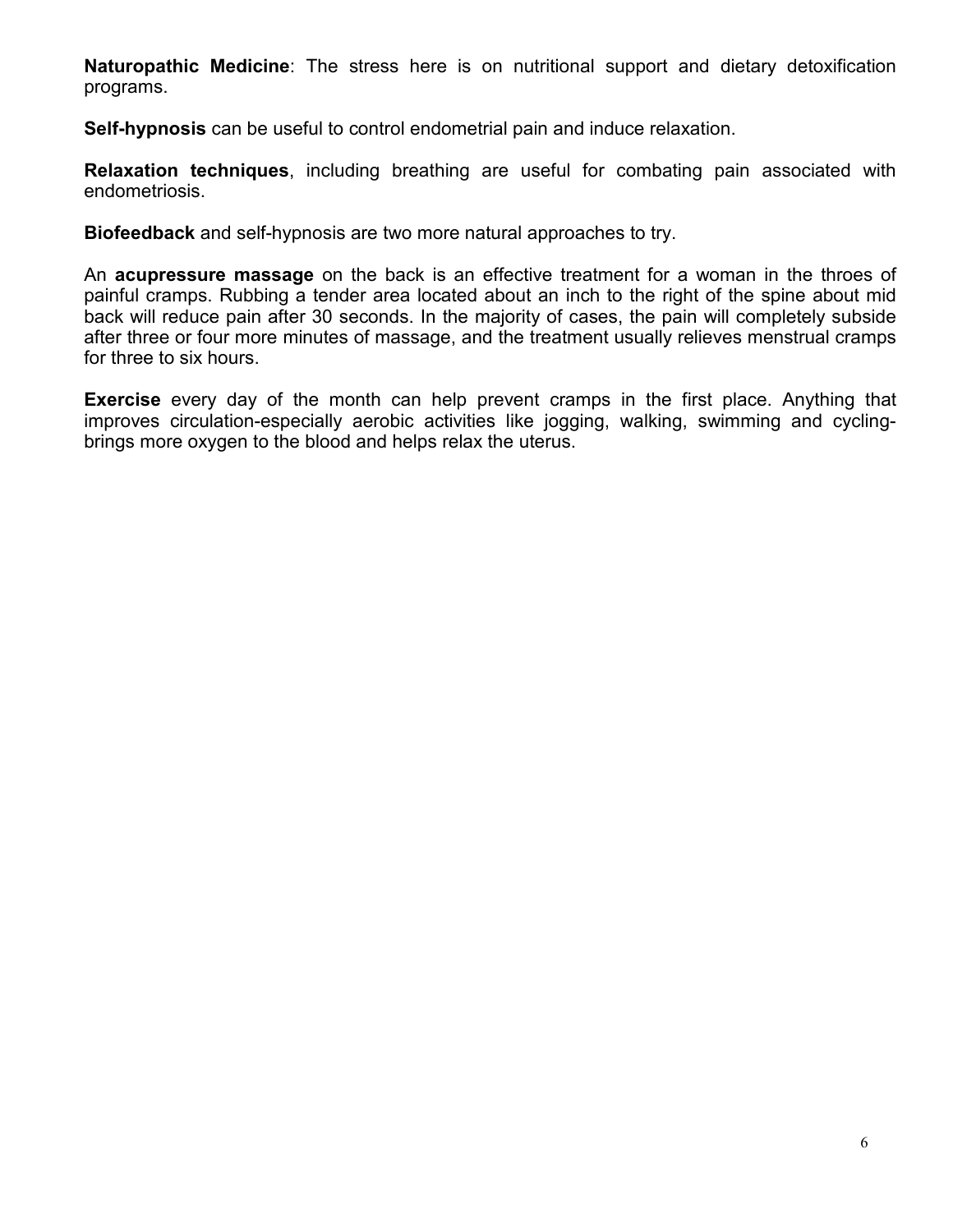# **Homeopathy for Fibromyalgia**

**Arnica** is generally prescribed for pain, tenderness, and stiffness. Take one dose of Arnica 30x or



15c, as directed on the product label, three times daily for up to three days. Arnica cream or gel can also be used topically. Follow the directions on the product label.

**Bryonia** helps ease pain that increases with movement and is better when resting. It also helps with the constipation. Take one dose of Bryonia 30x or 15c three times daily for up to three days.

**Hypericum** is useful for the unbearable prickly pain that radiates along nerve pathways, is worse with movement, and

worse when touched. This remedy is especially effective for pain in the extremities. Take one dose of Hypericum 12x, 6x, 6c, or 3c three times daily for up to three days.

**Rhus toxicodendron** is for the individual who feels better after moving around. Take one dose of Rhus toxicodendron 30x or 9c three times daily for up to three days.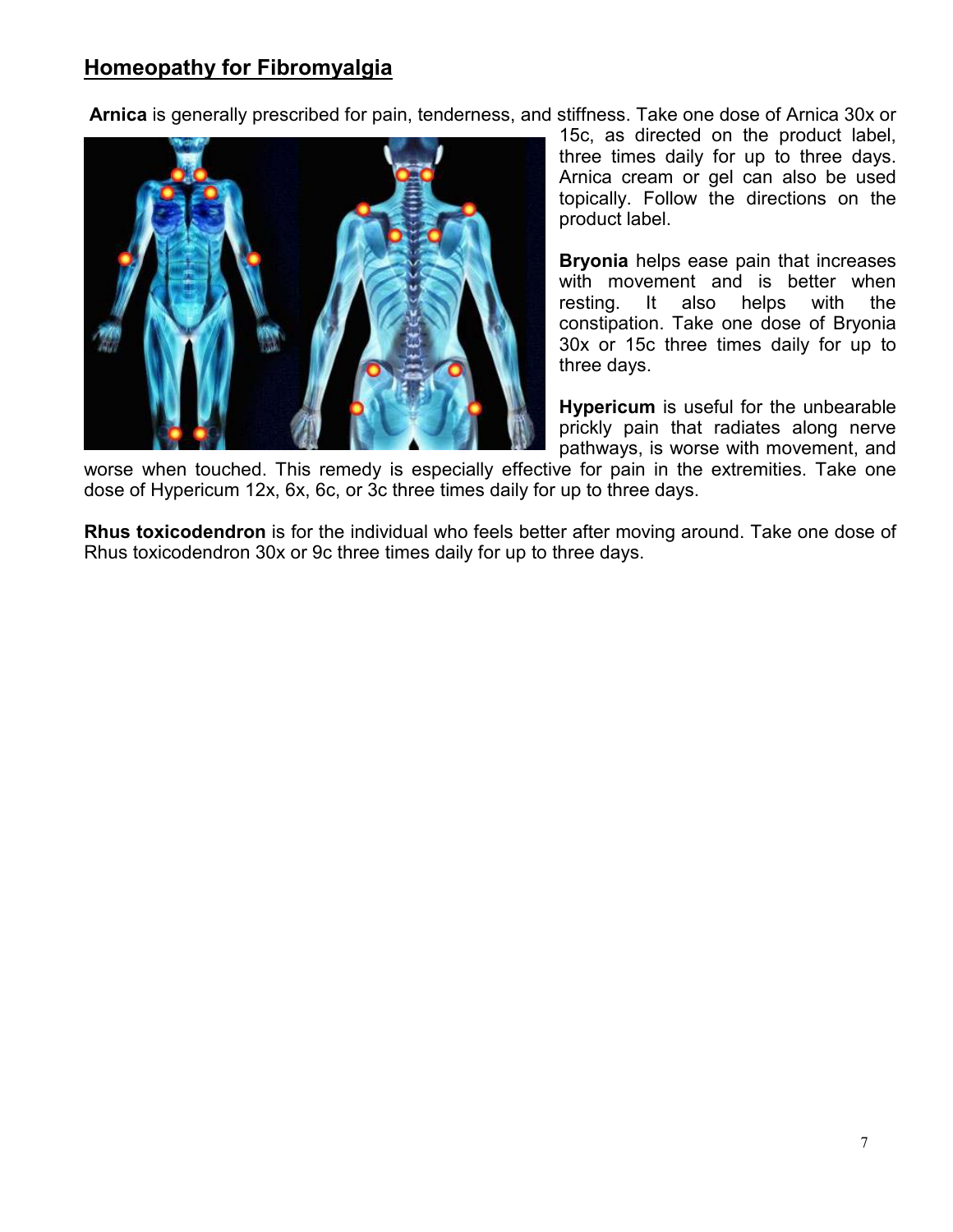# **Homeopathy for Gout**

Homeopathic remedies can provide a measure of relief during painful attacks of joint pain and



inflammation. A constitutional remedy prescribed by an experienced homeopath may help to reduce the likelihood of further episodes. The following homeopathic remedies are particularly useful for gout.

**Aconitum napellus** - The person is anxious, with a good imagination that can picture many terrible things. The joints are swollen and painful. The pain is worse at night and with warmth, but better with fresh air and rest.

**Arnica:** Arnica can also be very helpful for discomfort that comes with gout. Pain is sore and bruise-like, and it hurts to walk. The person may be afraid to be approached or touched, because of pain.

**Belladonna**: Useful for symptoms such as sudden onset, swelling, throbbing, heat, and. The joints look red, inflamed, and shiny - with sharp or violent pains that are worse from touch and jarring. The person may feel restless, flushed, and hot. Take

**Benzinum acidum**: 3X every four hours in gouty subjects with high- smelling urine.

**Berberis vulgaris**: Twinges of pain in gouty joints, or stitching pains that are aggravated by changing position or walking, may indicate a need for Berberis vulgaris. Berberis is often indicated for people who ache all over; some have nagging back pain or a tendency toward kidney stones.

**Bryonia**: Bryonia is helpful when tearing pain is worse from the slightest movement.

**Calcarea fluorica**: When the finger joints become enlarged because of gout, and the knees and toes may be involved, it may be time for this remedy. Stabbing pain is experienced, and the joints may make a cracking sound on movement. Discomfort is worse during weather changes, and warmth may bring relief.

**Colchicine:** 3X, every two to four hours for great weariness, nausea, shouting and tearing in muscles and joints worse with movement, better at night. Tearing in legs, feet, and toes with swelling.

**Colchicum**: Colchicum is useful for gout in the big toe or heel-so painful the person finds both motion and touch unbearable. The joints are swollen, red and hot. Pain is often worse in the evening and at night. Flare-ups may occur in the springtime or with weather changes. Individuals who need this remedy often have a feeling of internal coldness and are very tired.

**Guaiacum** 3X, every four hours in gout.

**Ledum palustre**: Ledum palustre is indicated when the foot and big toe are swollen. Shooting pains are felt all through the foot and ankle, moving upward to the knee. Cold applications relieve both the swelling and the pain.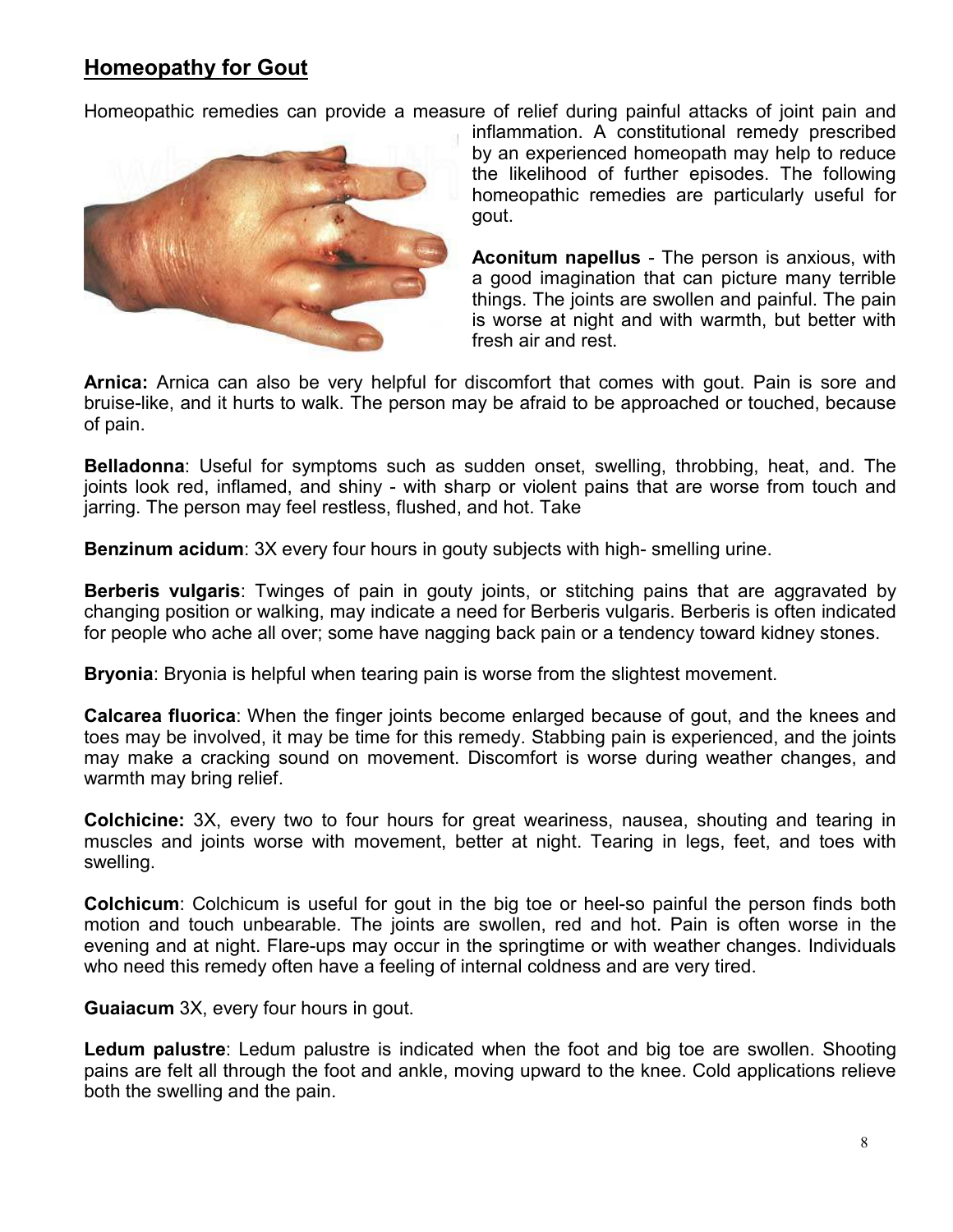**Pulsatilla nigricans**: 3, every two hours when gout flies about from joint to joint.

**Rhododendron**: When you experience gouty swelling of the big toe joint that flares up before a storm, this remedy may be indicated. Other joints may ache and swell, especially on the right side of the body. Pain usually is worse toward early morning and after staying still too long. The person may feel better from warmth and after eating.

**Rhus toxicodendron**: This remedy can be helpful for joints that are hot, stiff, painful, and swollen. Symptoms are worse in cold, damp weather and improved by warmth and gentle motion.

**Sabina** - The person is depressed. There is gouty pain and nodules may develop at the afflicted joint. Movement and heat make the pain worse; cool fresh air makes it better. Also when connected with uterine disorder

**Sulphur**: When you have painful gouty joints that itch, along with a burning feeling in the feet, sulphur may be useful. The knees and other joints may be involved. Problems are aggravated by heat in any form, and are often worse in damp weather and in springtime.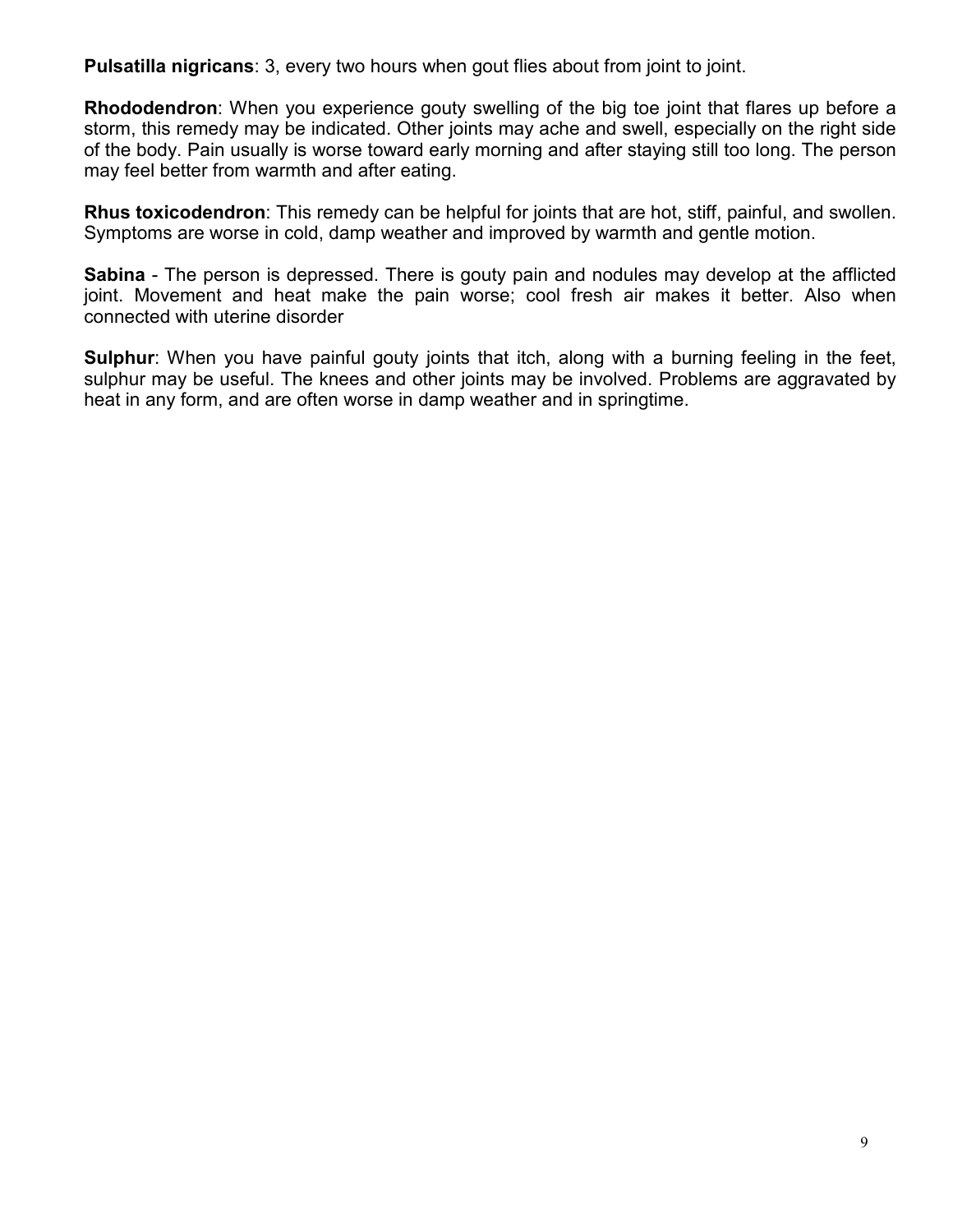# **Homeopathy for Infertility - Men**

Treatments of choice may include:



**Sepia** is useful if the man has a dragging sensation in the genitals and no desire for sex.

**Cannabis sativa** is useful if you have a history of marijuana use and a reduced sex drive because of it. You may urinate in a split stream and suffer a burning sensation when urinating. Take one dose of Cannabis sativa 30x or 15c three times daily for up to three days. Follow this program once a month for three months.

**Lycopodium** is the remedy of choice if you have wrinkles in your forehead and a tendency to balding on the top of the head, the so-called "monk's-pattern" baldness. You may often suffer from abdominal discomfort and indigestion. Take one dose of Lycopodium 30x or 15c three times daily for up to three days. Follow this program once a month for three months.

**Medorrhinum** is good if you are nervous and sensitive, with a history of on-again, off-again impotence. You may also have occasional pain on urination, as well as a number of allergies. Take one dose of Medorrhinum 200x or 200c three times over the course of a week. Stop for two months, then repeat.

#### **Hydrotherapy**

Cold sitz baths may help men increase their sperm counts. Alternating hot and cold sitz baths can improve pelvic circulation in both sexes.

#### **Hypnotherapy**

A hypnotherapist may use symbolic words and imagery to generate healthy and abundant sperm. Stress reduction techniques and hypno-healing may also be practiced.

#### **Mind/Body Medicine**

Emotional stress can lower the level of fertility. If the stress is combined with another "fertilitylowering" condition, such as low sperm count, then it can lead to infertility. Several therapies can reduce stress and encourage relaxation, including:

- Guided imagery
- Creative visualization
- Meditation
- Prayer
- Support groups
- Hypnotherapy

10 One proof that mind/body medicine is an effective part of infertility treatment is a University of Massachusetts study that showed that infertile couples who joined support groups were more than twice as likely to conceive children compared to couples who didn't participate in any groups. Several times a day, set aside 15 to 30 minutes for relaxation exercises followed by guided imagery exercises related to the reproductive system.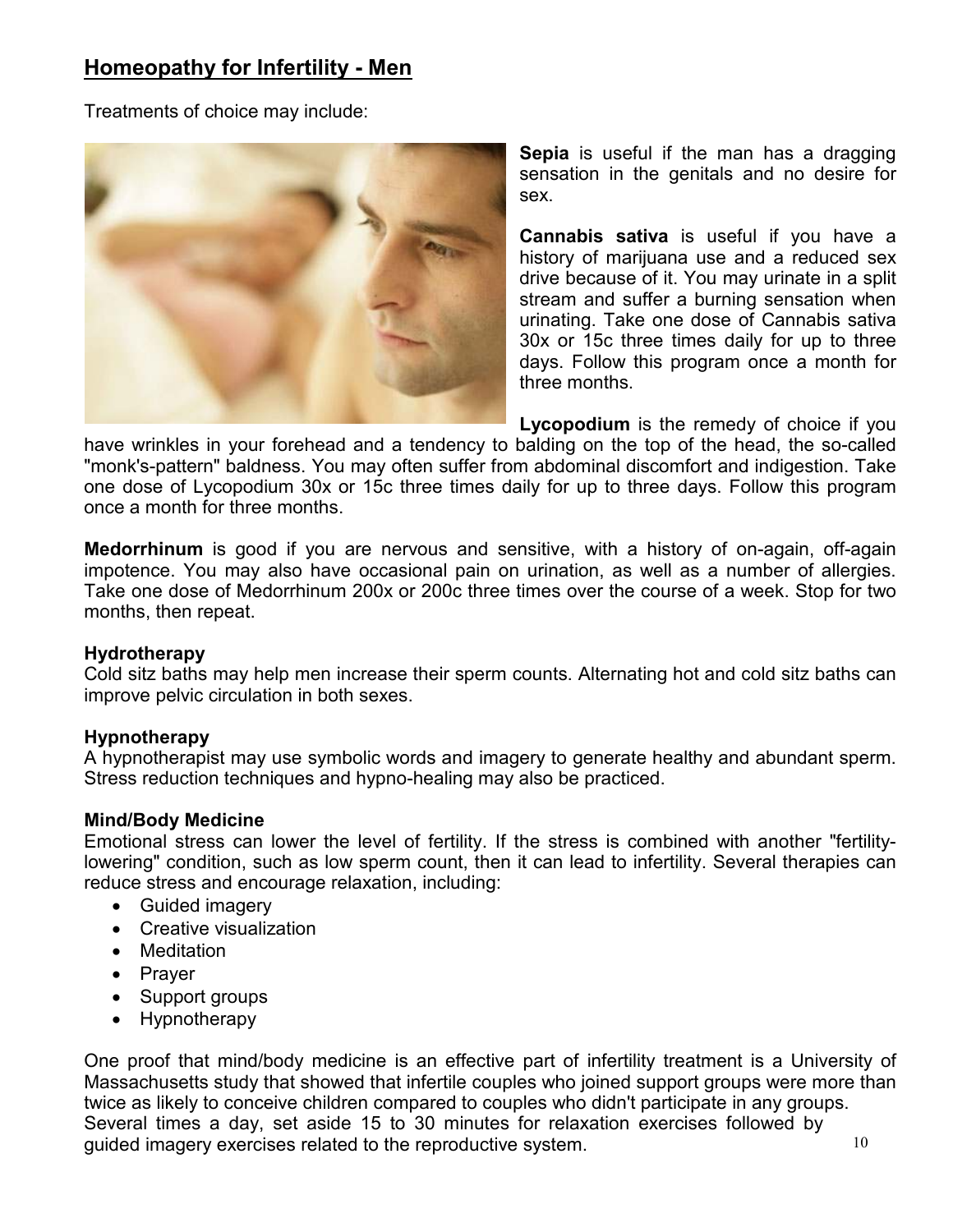#### **Naturopathy**

A naturopath may suggest the following as treatment for infertility: improving the nutrition of both partners; hot and cold water splashes on the genitals to stimulate circulation locally; avoiding alcohol and smoking for a while, and also getting enough rest.

### **Nutritional Therapy**

A balanced diet is essential for the body to function property. Supplements help improve fertility. Lack of protein and calories from malnourishment is a cause of infertility, so adequate nutrition should be the basis for treatment of any illness, including infertility.

The supplements most important in enhancing fertility in men are vitamin C, E, zinc and Larginine. Vitamin C helps prevent sperm from clumping or sticking together, Thus improving the chances for fertility. Vitamin E is the fertility vitamin because it corrects the functioning of the endocrine glands. Zinc increases both sperm count and sperm motility. It is important for the health of reproductive organs and the prostate gland. Found in high amounts in the head of the sperm, L-arginine also improves sperm count and motility. L-arginine also improves sexual desire and ejaculation.

Essential fatty acids, chromium, selenium, copper, vitamin E, coenzyme Q10 and vitamin B complex are also useful. Since sperm formation takes almost three months, it will take at least this amount of time before reaping the benefits of a nutrient supplementation program.

Royal jelly is rich in hormonal factors that help optimize hormone balance in both sexes. It has been found to increase sperm count, and many believe it also enhances sexual performance. Take 20 milligrams of royal jelly daily.

The B vitamins are required for a healthy nervous system and help maintain muscle tone in the intestinal tract. Take a good B-complex supplement that supplies 25 to 50 milligrams of each of the major B vitamins daily.

Eat pumpkin seeds for zinc. Avoid coffee, tea and colas since caffeine promotes infertility. Green, leafy vegetables, especially watercress, contain vitamin E. Drink one tablespoon of watercress juice daily or add a few fresh sprigs to a salad. Wheat germ is an excellent source of vitamin E.

Essential fatty acids, found in black currant seed oil, borage oil, evening primrose oil, and flaxseed oil, are required for normal glandular activity in both men and women. Take 500 to 1,000 milligrams of any of these oils two or three times daily.

## **Vitamin C**

According to practitioners, Vitamin C decreases sperm abnormalities and increases sperm number and quality.

Antioxidants such as vitamin C, beta- carotene, selenium, and vitamin E, have been shown to be very important in protecting the sperm against damage. Vitamin C plays an especially important role in protecting the sperm's genetic material (DNA) from damage. Ascorbic acid levels are much higher in seminal fluid than in other body fluids, including the blood.

The important role played by Vitamin C in male fertility had been proved in animal and human studies. In one study, when dietary vitamin C was reduced from 250 mg to 5 mg per day in healthy human subjects, the seminal fluid ascorbic acid level decreased by fifty percent and the number of sperm with damage to their DNA increased by ninety-one percent. Thus, dietary vitamin C plays a critical role in protecting against sperm damage. Low dietary vitamin C levels are likely to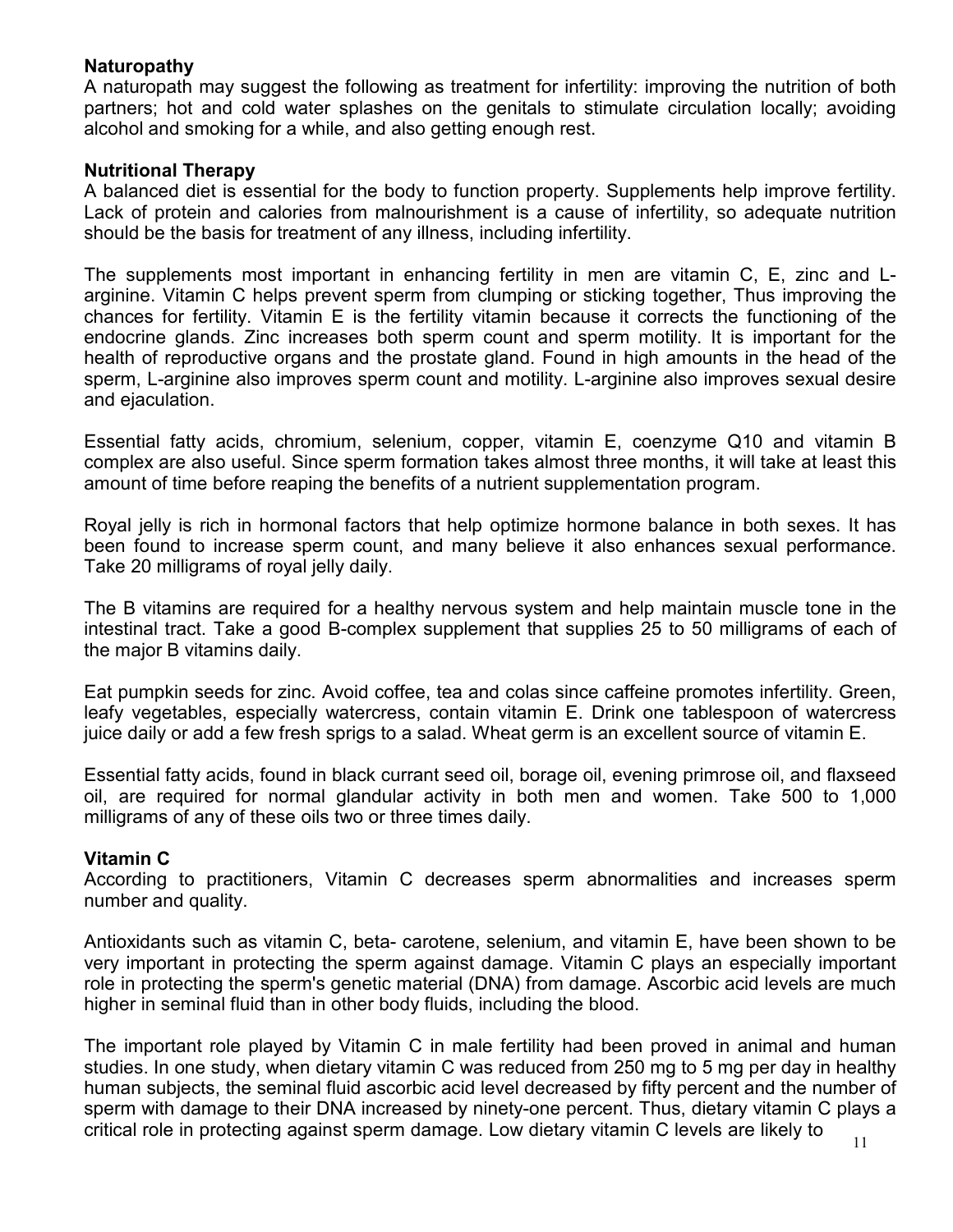lead to infertility.

Cigarette smoking is known to greatly reduce the vitamin C levels in our bodies. RDA of Vitamin C for smokers is twice as much as that for nonsmokers.

In one clinical study, men who smoked one pack of cigarettes per day received either 0, 200, or 1,000 mg of vitamin C. After one month, sperm quality improved proportional to the level of vitamin C supplementation.

Nonsmokers also benefit from vitamin C supplementation. For example, in one study, thirty infertile, but otherwise healthy, men received either 200 mg or 1,000 mg of vitamin C or a placebo daily. Their sperm was tested weekly for sperm count, viability, motility, agglutination, abnormalities, and immaturity. After one week, the 1,000-mg group demonstrated a 140-pereent increase in sperm count, the 200 mg group a 112-pereent increase, and the placebo group no change. After three weeks, both vitamin C groups continued to improve, with the 200- mg group catching up to the improvement of the 1,000-mg group.

One of the key improvements observed during the study was in the number of agglutinated (clumped-together) sperm. When more than twenty-five percent of the sperm are agglutinated, fertility is very unlikely. At the beginning of the study, all three groups had over twenty-five percent agglutinated sperm. After three weeks, the agglutinated sperm in the vitamin C groups dropped to eleven percent.

The most impressive result of the study was that at the end of sixty days, all of the vitamin C group had impregnated their wives, compared to none for the placebo group. It can be concluded from these results that vitamin C supplementation can be very effective in treating male infertility, particularly if the infertility is due to antibodies against sperm.

#### **Vitamin E**

Vitamin E is a powerful antioxidant vitamin. It plays a key role in inhibiting free-radical damage to the unsaturated fatty acids of the sperm membrane. Low levels of this nutrient have been linked to a low fertility in men. In addition, vitamin E has been shown to increase the ability of sperm to fertilize an egg in test tubes.

In one study, supplementation with vitamin E decreased the level of lipid peroxide concentration in sperm pellet suspensions. Eleven of fifty-two treated infertile men impregnated their spouses.

Increasing the levels of vitamin E in men with low fertility resulted in improving the number and quality of sperm. The sperm had improved mobility and were better able to attach to the unfertilized egg. The result: the spouses became pregnant.

Studies suggest that Vitamin E may be as effective -and possibly more effective- than expensive high-tech procedures.

A report by Kessopoulou and colleagues offered the first solid, convincing proof of the vitamin's effectiveness. In this study, thirty men with low fertility were divided into two groups. For three months, one group took 600 lUs of vitamin E daily while the other took a placebo. Sperm counts were measured and analyzed.

After a one-month rest period, the two groups changed routines. This time the group that had taken placebo pills took vitamin E, and vice versa.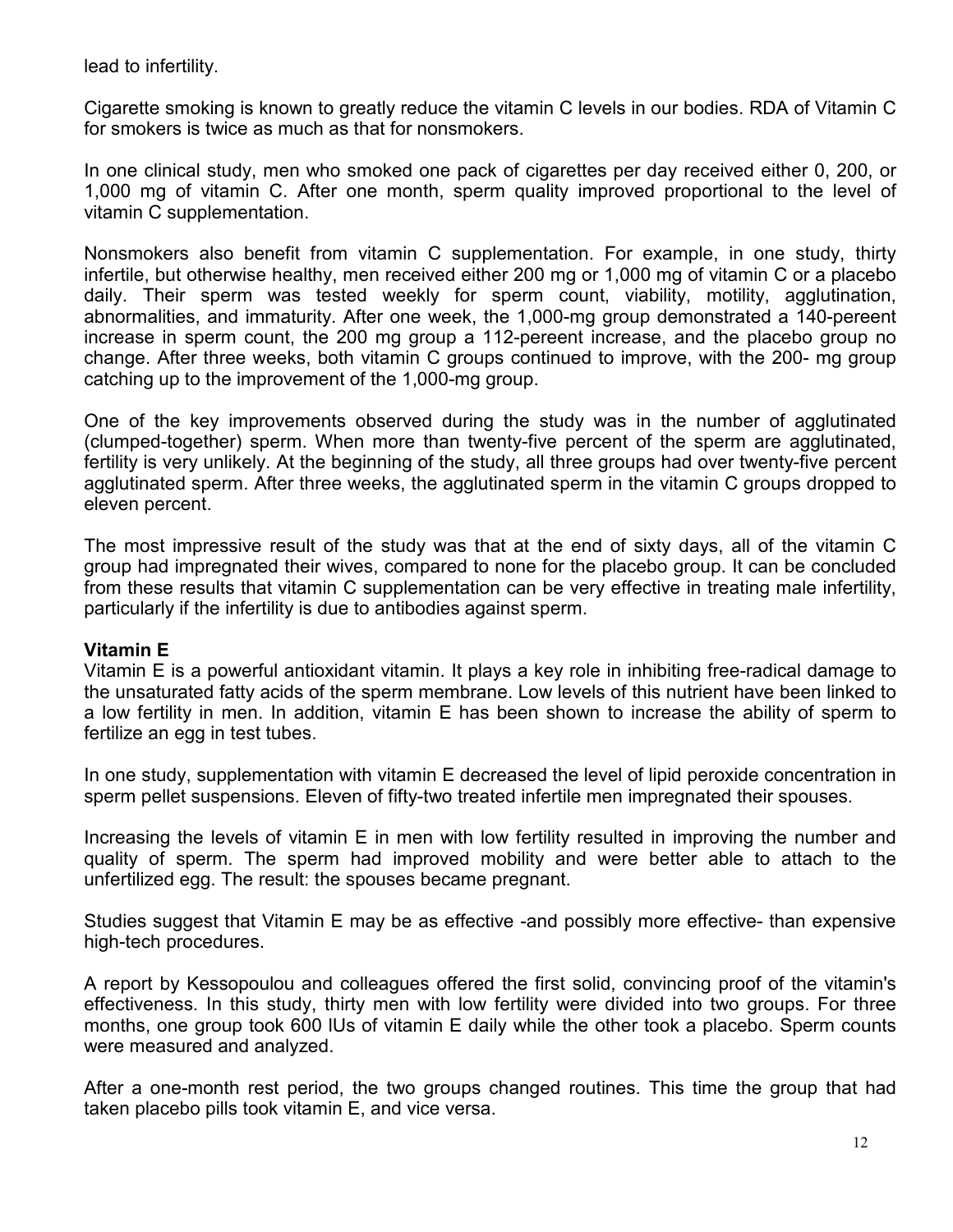For both stages of the test, sperm potency dramatically improved under the influence of vitamin E. Taking vitamin E supplement made sperm two and a half times as potent as they had been before supplementation began.

Another study, in Saudi Arabia, used a larger study group. Over one hundred couples unable to conceive due to low male fertility volunteered. In half of the group, males took daily vitamin E supplement, while the other half received a placebo. During the test period, none of the females in the placebo group became pregnant. By contrast, more than 20 percent of those in the vitamin E group conceived-a much higher success rate than in vitro fertilization can boast!

Dosage: In studies, a daily dose of 600 lUs of vitamin E was used. Don't take more than 800 lUs a day. Choose a product containing mixed tocopherols. Begin by taking 200 IU daily, then gradually increase the dosage until you are taking 400 IU twice daily.

Note: If you have high blood pressure, limit your intake of supplemental vitamin E to a total of 400 IU daily.

Studies have shown that vitamin E is more effective when taken with another key antioxidant, vitamin C. The reason may be that when a vitamin E molecule is damaged by interacting with a free radical, C converts it back to its original form, giving it, in effect, a second life. To minimize stomach upset, take vitamin E at mealtimes or with a snack.

Caution! People with anemia, poorly clotting blood, liver disease, or overactive thyroid should not take vitamin E supplements without consulting a doctor. If you are taking an anticoagulant (blood thinner), consult your physician before taking supplemental vitamin E.

#### **Selenium**

Scientists observed that selenium deficiency lowers the reproduction rates in man as well as in animals. Selenium is needed for production of testosterone. When selenium levels are low, sperm are immobile because the tail is weakened or deformed. In men, selenium is essential for sperm production-almost half of the male body's supply of selenium is concentrated in the testicles and the seminal ducts adjacent to the prostate gland.

Selenium is an antioxidant that prevents free-radical damage, works synergistically with vitamin E, and preserves tissue elasticity.

In one double-blind trial, low-fertility men who took selenium supplements increased the mobility of their sperm by 100 percent! Take 200 micrograms of selenium daily. Do not exceed the dosage as it is toxic at levels above recommended. (Toxicity levels are 100 times the daily recommended value.)

#### **Zinc**

Zinc is a critical trace mineral for male sexual function. It is involved in virtually every aspect of male reproduction, including hormone metabolism, sperm formation, and sperm motility. Zinc found in the seminal fluid, increases sperm count and mobility, and blood testosterone levels.

Zinc deficiency is characterized by decreased testosterone levels and sperm counts. Zinc levels are typically much lower in infertile men with low sperm counts, indicating that a low zinc status may be the contributing factor to the infertility.

The results from several studies suggest that zinc supplementation may be beneficial for men who have low sperm count and low testosterone levels.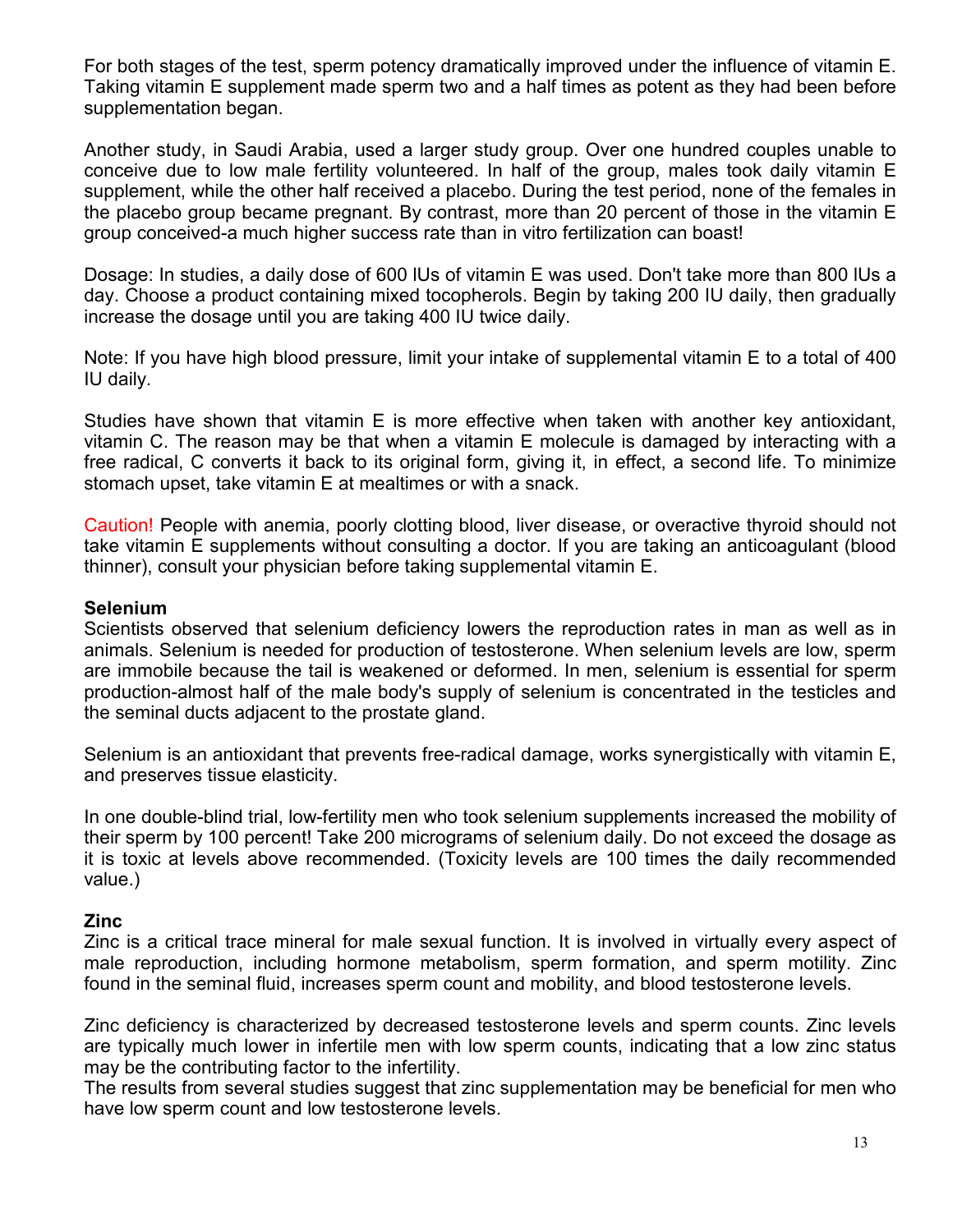In one study, thirty-seven men who had been infertile for more than five years, and whose sperm counts were less than 25 million/ml were given a supplement of zinc sulfate (60 mg of elemental zinc daily) for forty-five to fifty days. In the twenty-two patients with initially low testosterone levels, mean sperm count increased significantly, from 8 to 20 million/ml. Testosterone levels also increased, and nine out of the twenty- two wives became pregnant during the study. In contrast, in the fifteen men with normal testosterone levels, although sperm count increased slightly, there was no change in testosterone level and no pregnancies occurred. Thus zinc appears to be effective in increasing male fertility when testosterone levels are low.

Optimal zinc levels must be attained if optimum male sexual vitality is desired. RDA for zinc is 15 mg. Zinc is found in whole grains, legumes, nuts, and seeds. In addition to eating these zinccontaining foods, therapists suggest that you take 45 to 60 mg per day of zinc supplements.

#### **Vitamin B12**

A deficiency of Vitamin B12 leads to reduced sperm counts and reduced sperm motility. Even if there is no deficiency of Vitamin-BI2, its supplementation may be beneficial for men with sperm count less than 20 million/ml or a motility rate of less than fifty percent.

In one study, twenty-seven percent of men who had sperm counts under 20 million/ml were given 1,000 mcg of vitamin B12 per day. As a result, their total sperm count increased in excess of 100 million/ml. In another study, fifty-seven percent of men with low sperm counts who were given 6,000 mcg of vitamin B12 per day demonstrated improvements.

## **Arginine**

The amino acid is also essential in sperm formation. (It is found in the heads of sperm.)

Arginine supplementation is often, but not always, an effective treatment for male infertility. The critical determinant appears to be the level of sperm count. If sperm counts are less than 20 million/ml, arginine supplementation is less likely to be of benefit. Also, the dosage of arginine should be at least 4 grams per day for three months to be effective.

In one study, seventy-four percent of 178 men with low sperm counts were treated with 4 grams/day of arginine. They showed significant improvements in sperm counts and motility as a result of this therapy. Use arginine supplementation only after other nutritional measures have been tried.

## **Carnitine**

A deficiency of carnitine results in a decrease in fatty acid concentrations in the mitochondria and reduced energy production. After ejaculation, the motility of sperm correlates directly with carnitine content. The higher the carnitine content, the more motile the sperm. Conversely, when carnitine levels are low, sperm development, function, and motility are drastically reduced.

In one clinical study thirty- seven of forty-seven men who had abnormal sperm mobility and given carnitine supplementation (1,000 mg three times daily) experienced an increase in sperm count and mobility.

Supplementing the diet with L-carnitine may help restore male fertility in some cases. Start by taking a dose of 250 to 500 milligrams of L-carnitine with breakfast. After one week, add a second dose, with lunch. After another week, add a third dose, so that you are taking 250 to 500 milligrams with each meal. Continue taking L-carnitine for three to four months.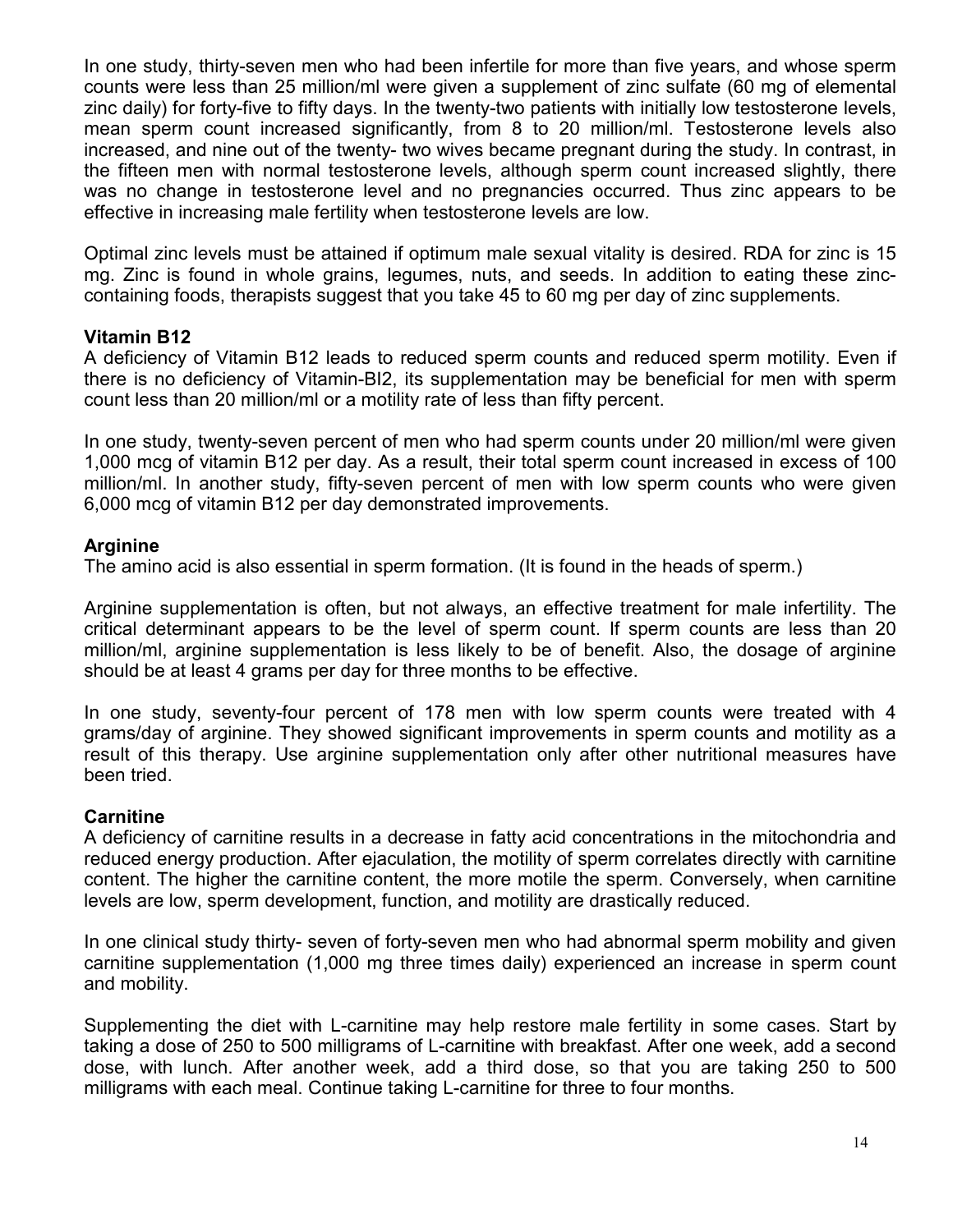## **Suggested Daily dosages:**

Most Important:

- Vitamin B complex, 100 mg twice daily.
- Vitamin B6, 50 mg twice daily for six months or more.
- Vitamin C, with bioflavonoids, 1,000-3,000 mg three times daily for at least three months.
- Vitamin E, with mixed tocopherols, Start with 200 IU daily and increase gradually to 400- 1,000 IU daily.
- Zinc, 80 mg, with 3 mg copper daily six months, then reduce zinc to 30 mg. Do not exceed a total of 100 mg daily from all supplements.
- L-arginine, 4,000 mg.
- Coenzyme Q10, 200 mg.
- Chromium, 100 mcg.
- Seleniurn, 200-400 mcg daily.

#### Helpful:

- Lactobacillus acidophilus, 1-3 capsules or 1 tsp.
- Flaxseed oil, 1 tablespoon daily.
- Carnitine, 300 milligrams three times daily.

## **Dietary and Lifestyle Recommendations**

- Consume a diet that focuses on whole, unprocessed foods (whole grains, legumes, vegetables, fruits, nuts, and seeds).
- Eat 1/4 cup of raw sunflower seeds or pumpkin seeds each day.
- Eliminate alcohol, caffeine, and sugar.
- Identify and control food allergies.
- Get regular exercise. (Avoid excessive exercise.)
- Perform a relaxation exercise (deep breathing, meditation, prayer, visualization, etc.) 10 to 15 minutes each day.
- Drink at least 48 ounces of water daily.

#### **Nutrition**

Balanced nutrition is essential to maintaining overall good health, but it also can affect your capacity to cope with stress. When you are going through a period of stress, you need more of all nutrients, particularly the B vitamins, which affect the nervous system, and calcium, which is needed to counteract the lactic acid your tense muscles produce. Likewise, if you are lacking nutrients, your body will not be equipped to handle stress effectively.

Eat a variety of foods to ensure that you consume all of the forty to sixty nutrients you need to stay healthy. These include vitamins, minerals, amino acids (from proteins), essential fatty acids (from vegetable oil and animal fat), and energy from carbohydrates, protein, and fat. While most foods contain more than one nutrient, no single food provides adequate amounts of all nutrients. More information on your daily vitamin and mineral requirements can be found here.

Try to maintain a diet of mostly whole (unprocessed) foods. Stay away from caffeine (coffee, tea, cola, chocolate), which causes nervousness and inhibits sleep if too much is ingested. Caffeine causes a fight-or- flight response in your body and uses up your reserves of the B vitamins, which are important in coping with stress. Alcohol also depletes your body's B vitamins, and can disrupt sleep and impair your judgment or clarity of thought. Avoid sugar. It provides no essential nutrients and can cause an immediate "high" followed by a prolonged "low."

Studies have shown that the body depletes its stores of nutrients when under stress,

15 mainly protein and the B vitamins as well as vitamins C and A. A deficiency of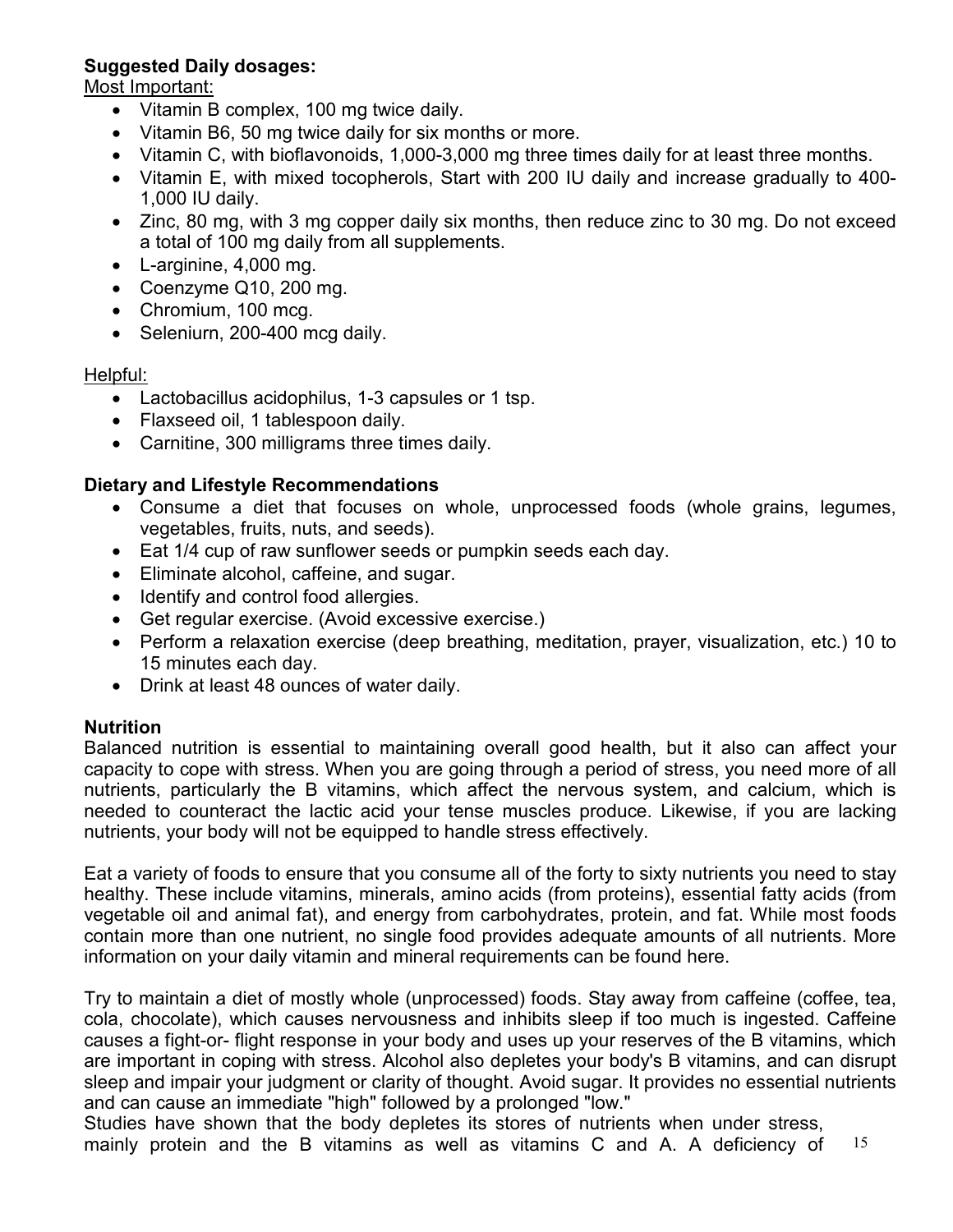magnesium, which helps muscles relax, has been linked to "Type A" or high-stress personalities. If you are under prolonged stress or are at risk for hypertension, consume foods high in potassium, such as orange juice, squash, potatoes, apricots, limes, bananas, avocados, tomatoes, and peaches. You also should increase your intake of calcium, which is found in yogurt, cheese, tofu, and chick- peas.

If you find that you have difficulty managing stress and often feel fatigued or stressed out, you might want to examine your diet for deficiencies in certain nutrients. If you are deficient in certain nutrients, you will need to alter your diet or take supplements.

Since every person is unique, nutritional needs vary to some degree. It will probably take several months to change your diet and establish healthy eating habits. Experimenting and taking the time to reform your eating will have very positive immediate and long- term effects. Choose foods that you enjoy and try to make meals pleasurable times. Eat a relaxed meal. Continue your healthy diet and supplements even after the period of stress has passed so that your body will be best prepared to cope with the next stressful situation you encounter. The goal is to maintain maximum health with good nutrition, exercise, and active stress management.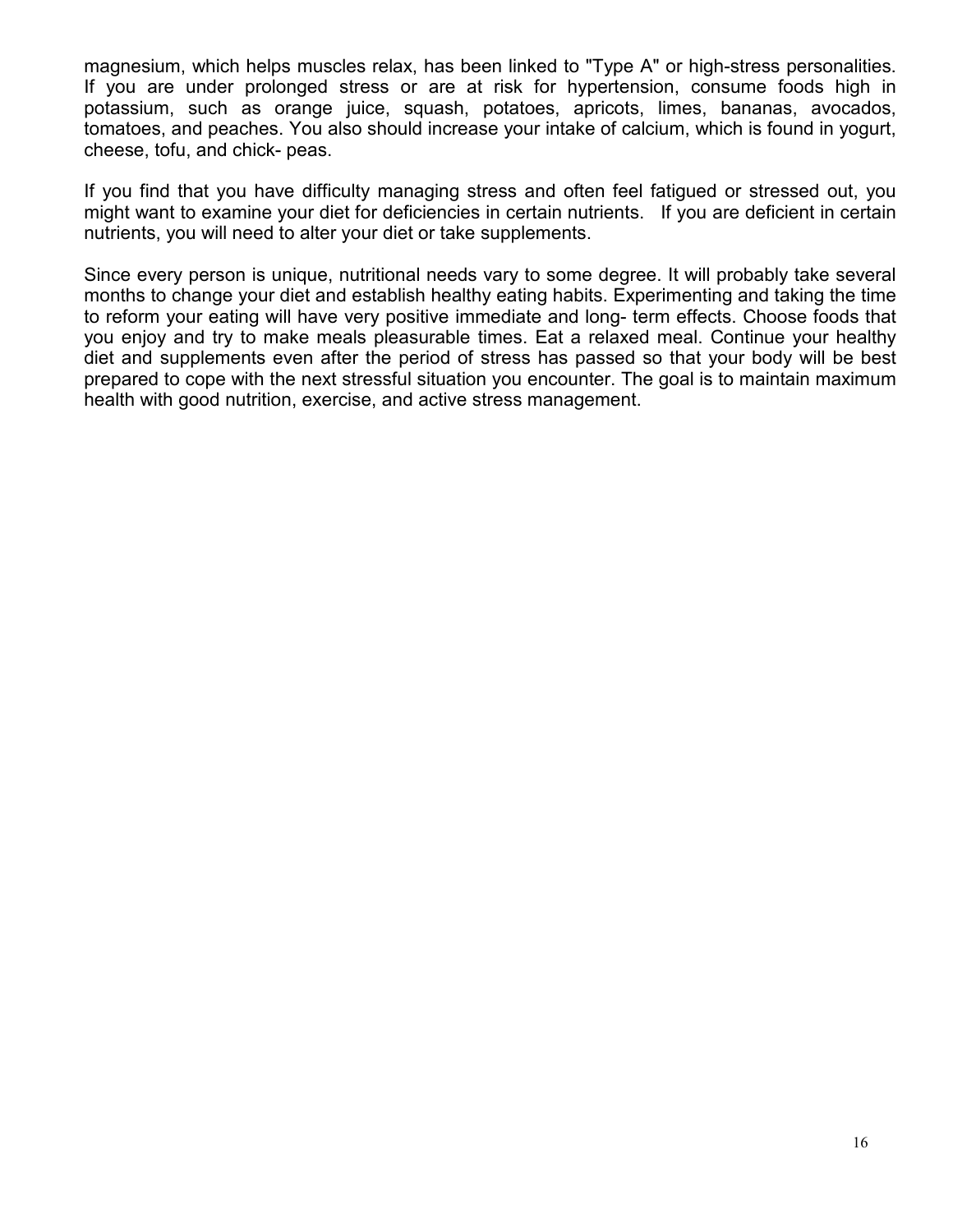# **Homeopathy for Infertility - Women**

Constitutional treatment for both partners is the best approach. Helpful remedies include:



whose desire for sex is ebbing.

- Sabina 6c for women who have had miscarriages before 12 weeks.
- Sepia 6c for irregular periods accompanied by a sensation that your womb is about to drop out of your vagina, feeling chilly, weepy, irritable and have a lack of sexual desire.
- Natrum muriaticum
- Silica as a constitutional remedy.
- Aurum for tired people with lack of sexual desire and depression.
- Conium for women whose breasts feel tender, with pockets of hard swelling, and
- Lycopodium for women who have a dry vagina and tenderness in their lower abdomen over the right ovary.

#### **Hydrotherapy**

There are many nerve endings on the skin surface. These deal with the reception of stimuli. Most of these are cold receptors as opposed to hot receptors. If water of a different temperature to that of the skin is applied, it will either conduct heat to it or absorb heat from it. These stimuli affect the sympathetic nervous system and the hormonal system.

The greater the difference between the temperature of the skin and the water applied, the greater will be the potential for physiological reaction. Alternating hot and cold sitz baths are useful in improving pelvic circulation.

On the other hand, if the water is of the same temperature as the body, it has a marked relaxing and sedative effect on the nervous system. This, so called neutral bath, has great value in stress management and relaxation.

#### **Hypnotherapy**

Hypnotherapy involving cell command therapy, hypno-healing and self-hypnosis can help with relaxation and stress reduction and also provide positive affirmations for health, energy and wellbeing.

A hypnotherapist may suggest age regression to uncover a woman's subconscious fears of pregnancy, childbirth and motherhood, of hospitals and medical treatment, or of recreating her own childhood or of a threat to her marriage by the arrival of a new baby.

Research at the Chelsea and Westminster Hospital in London, UK showed that hypnotherapy can reduce stress levels and help some women to conceive. Hypnotherapy may also help to uncover fears about labor, motherhood, hospitals, or the child as a threat to your relationship.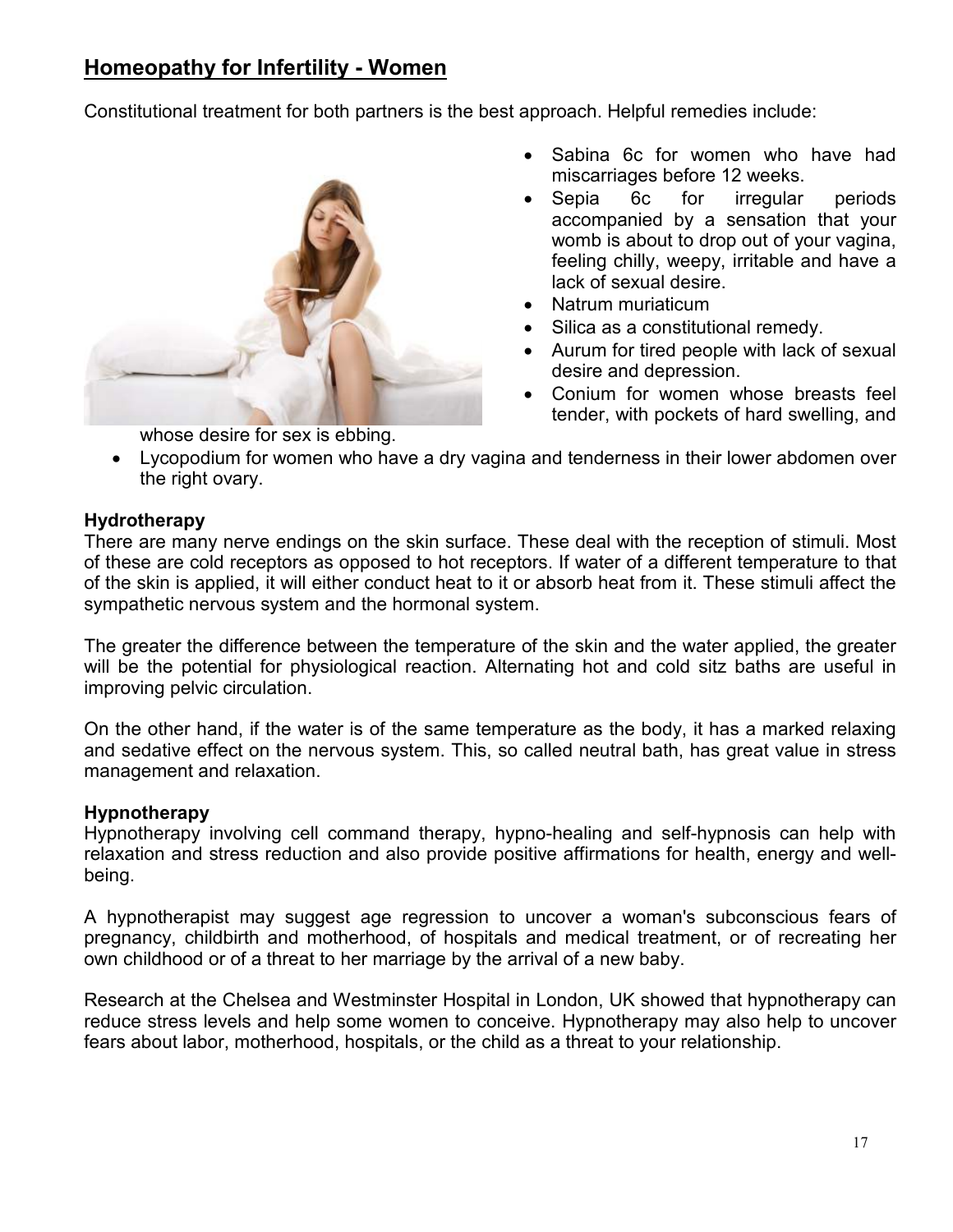You can use affirmations such as the following to improve your emotional well-being and improve your self-esteem.

- My body is strong and healthy and can become healthier each day.
- My female organs are in good shape.
- My body chemistry is effective and balanced.
- I eat healthy nourishing food.
- I'm learning to handle stress.
- I'm calm and relaxed.
- I work efficiently and competently
- I have the freedom and confidence to enjoy life.

#### **Imagery**

Gerald Epstein, M.D. suggests the following visualization in his book 'Healing Visualizations,' to help women overcome infertility.

Close your eyes, breathe out three times and imagine walking into a beautiful garden. There you find a tree and a stream of flowing water. Bathe in the water, allowing it to enter and clean all ova, or eggs. Then sit under the tree and enjoy the sunshine and blue sky reflecting through the leaves. Look up to your right and make a prayer for what you want. Do this quickly. Then ask your mate to join you in the garden. Lie down under the tree holding hands. Picture a blue light forming a dome over you. Now go out of the garden holding hands, cradling a child between you.

Do this imagery for two to three minutes once a day for seven days, beginning at the middle of your cycle.

#### **Mind/Body Medicine**

Emotional stress can lower the level of fertility. For example, stress in a woman can affect the hormones being released from the brain's pituitary gland, interrupting ovulation (the release of mature eggs). If the stress is combined with another "fertility-lowering" condition, such as a partially blocked fallopian tube, then it can lead to infertility.

Several therapies can reduce stress and encourage relaxation. These therapies can help you cope with stress, which may be affecting your ability to conceive. Mind therapies may also reveal unconscious fears, and help those unable to conceive to come to terms with this. Examples are:

- Guided imagery
- Creative visualization
- Meditation
- Prayer
- Support groups
- Hypnotherapy

One proof that mind/body medicine is an effective part of infertility treatment is a University of Massachusetts study that showed that infertile couples who joined support groups were more than twice as likely to conceive children compared to couples who didn't participate in any groups.

Several times a day, set aside 15 to 30 minutes for relaxation exercises followed by guided imagery exercises related to the reproductive system. Have someone else read the script to you, or have it on tape nearby so you can play it right after finishing the exercises. Here's an excerpt of an imagery script: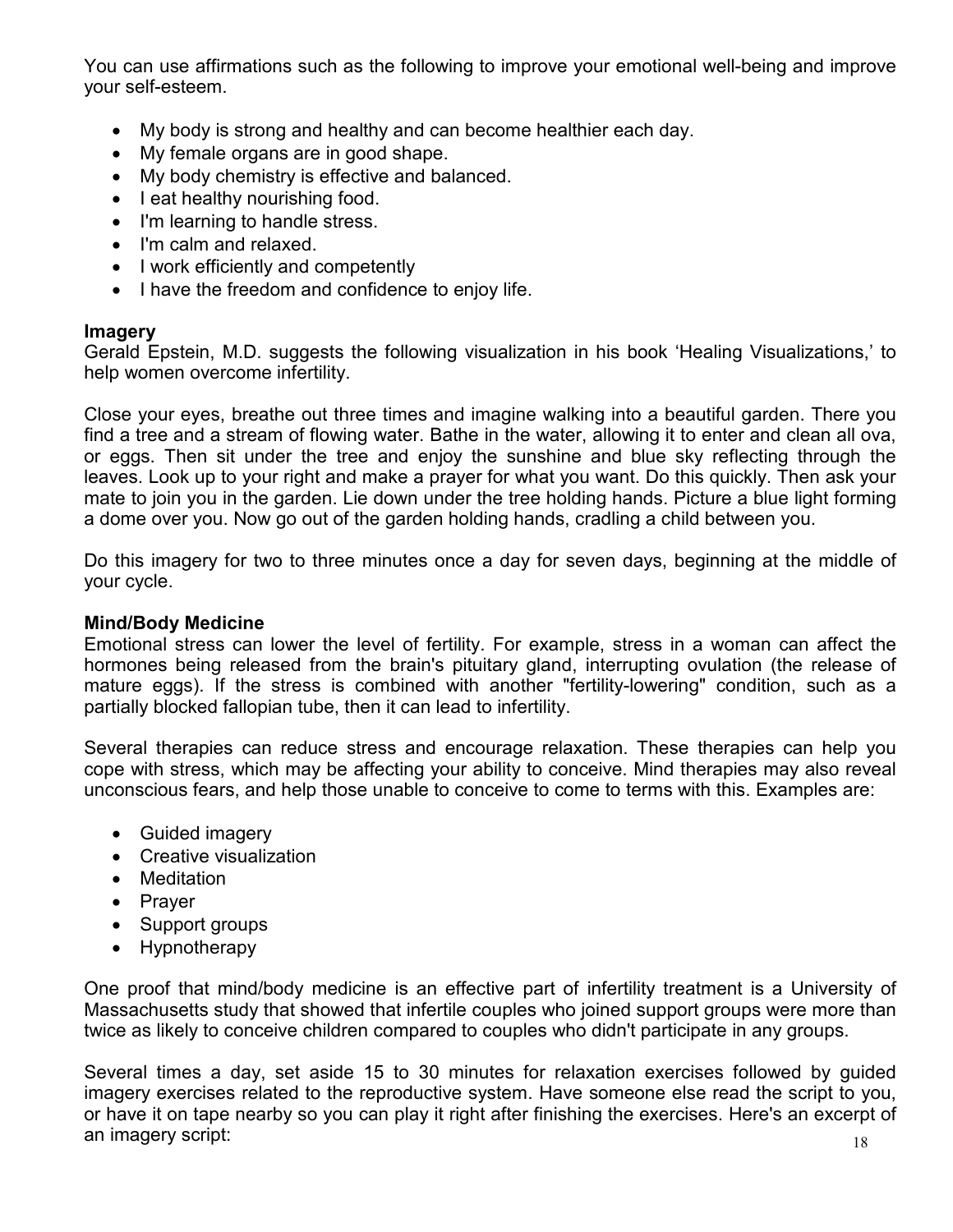On the stalk, imagine delicate buds swelling with color and energy and warmth, slowly opening, unfolding under nature's direction. Focus on the gentle wind carrying grains of pollen. Some grains float to the blossoming flower. Watch the blossom welcome the pollen, holding it and closing on it. Women trying unsuccessfully to become pregnant have levels of stress, in terms of anxiety and depression, equivalent to women with cancer, HIV, and heart disease, according to Alice D. Domar, Director of the Women's Health Programs at the Mind/ Body Institute at the Harvard Medical School.

#### **How Does Stress Affect Our Reproductive System?**

Stress in women disrupts the hormonal communication between the brain, the pituitary, and the ovary, interfering with both the maturation of an egg and the ovulation process.

When we are under stress, we experience several neurochemical changes. This can alter the ordered release of hormones that regulate the maturation and release of an egg. IN addition to this, the concentrations of several important chemical messengers involved in reproduction change when our emotional states change. There is a direct link between the brain and the reproductive tract. Nerve fibers connect the brain directly to both the fallopian tubes and the uterus. The autonomic nervous system influence the ovary's ability to produce healthy eggs and hormones. For example, when a woman is under stress, spasms occur in both the fallopian tubes and the uterus, which can interfere with movement and implantation of a fertilized egg.

Thus the stress can affect infertility both by the altered regulation of pituitary hormones and from the abnormal nervous-system influences on the ovaries and fallopian tubes.

In case of man, both physical and emotional stress are known to affect the fertility. Sperm counts, motility, and structure are altered under stress. Problems such as impotence and difficulties with ejaculation are often caused by the emotional distress in men.

#### **Stress can Lead to Infertility – This, in turn can lead to increased stress leading to a vicious circle**

Stress is like a runaway train that gathers momentum with time. As explained, stress can make us less fertile by its effect on our hormones and reproductive organs. The resultant failure to conceive creates further stress, which results in further loss of fertility and so on. This results in a vicious cycle. The circle goes both ways: stress affects infertility and infertility affects stress.

Women who are unable to conceive often experience a loss of self-esteem, depression, anger, and anxiety over disappointing their partner. Men may begin to feel guilty, and start questioning their "manliness" resulting in relationship problems and reduced sexual activity. The couple does not enjoy sex anymore. The focus changes to making a baby instead of making love putting them on a roller-coaster ride that ends with dashed hopes once a month when their periods arrive. Tracking ovulation can take all the fun and spontaneity out of sex, and marital disruption is common. All of this reinforces the cycle of stress and infertility.

#### **Sleep Deprivation and Insomnia**

Under stress our sleep cycles are commonly disturbed. People under stress find it hard to have a restful sleep. The resulting sleep deprivation and insomnia alter the daily rhythms of several hormones involved in reproduction and fertility. This in turn can contribute to infertility.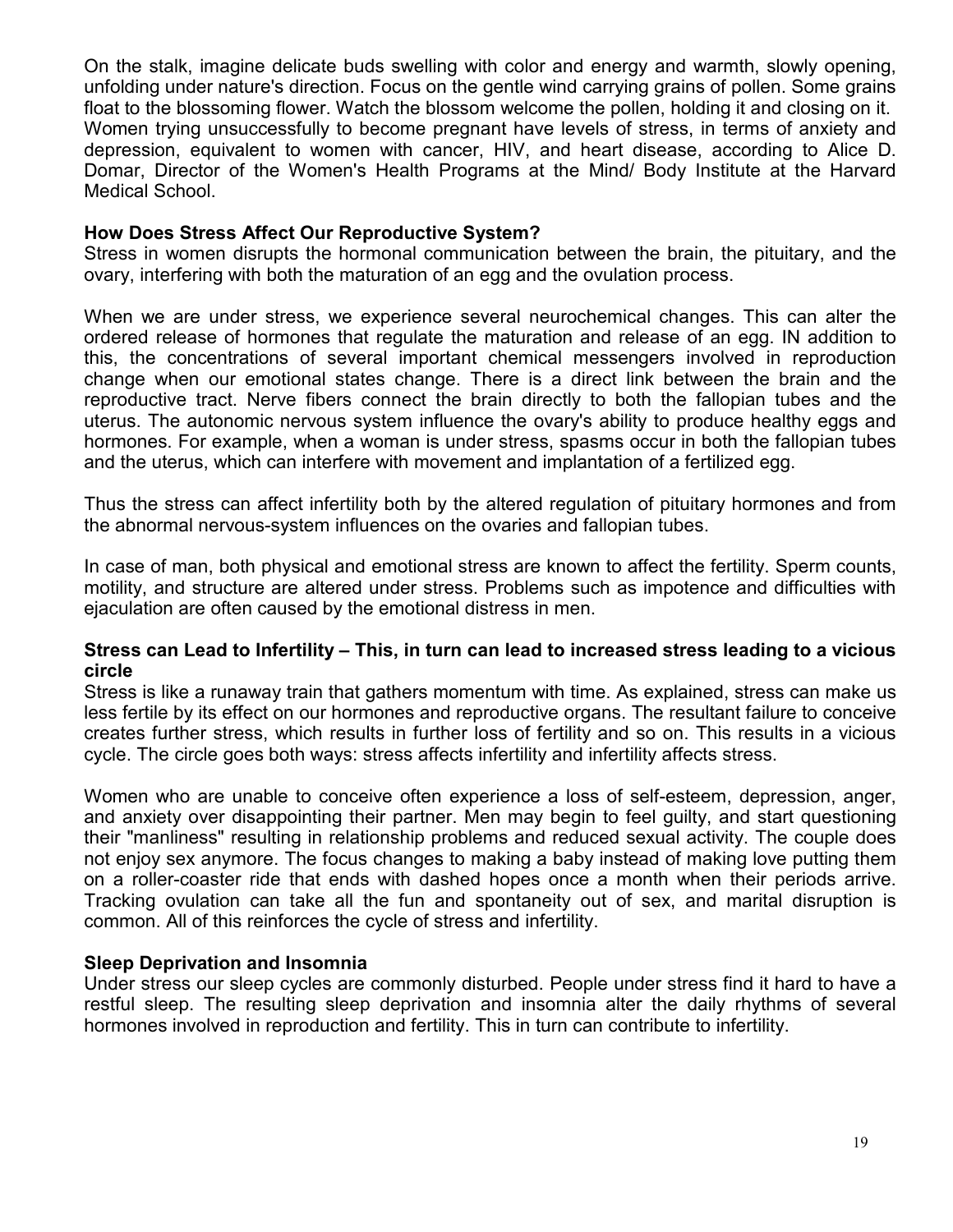#### **Can stress reduction aid in conception?**

In 1978, the Mind-Body Institute of Harvard Medical School developed a ten-week group program for women with unexplained infertility. Based on coping-skills training, learning to shift from the stress response to the relaxation response, guided imagery, gentle yoga stretching, good nutrition, education in topics pertinent to fertility, and support from other women in the group, the program has an excellent track record in reducing women's stress. The emphasis of this program is on shifting the focus of life away from conceiving a baby to living a creative, fulfilling life in other regards. The results from this program had been excellent. Almost all the women who completed it had significant reductions in anxiety, anger, and depression, and an increase in vitality and wellbeing. Although the program is designed only to reduce stress, statistics compiled from the nearly three hundred women who completed the program and were available for follow-up indicated that 57 percent of them became pregnant within six months of completing the ten-week course. This certainly shows that reducing stress can certainly be beneficial in decreasing infertility.

Stress-management programs can reduce depression, anxiety, anger, and fatigue, all of which are commonly part of the lives of people struggling with infertility. It seems that as these negative emotions diminish the chance of becoming pregnant increases.

Stress-management programs do not cure infertility. But mind body approaches that reduce anxiety and increase relaxation can help couples with unexplained infertility. Reducing stress through relaxation response may help normalize menstrual cycles, improve the health of both egg and sperm, and increase the likelihood of fertilization and implantation. Reduced stress also means an improved quality of relationships and life for the couple.

#### **Art therapy**

Art, light and color therapies goes hand in hand. They are all useful in invoking appropriate responses by affecting mind, body and spirit.

Through art therapy, both adults and children can be helped to express their inner needs and desires and to record the content of dreams and meditations. Art can be a key to the door of the inner mind, externalizing thoughts and feelings and thus giving insight into hidden concerns that may be preventing a person from achieving full potential in life.

Art therapists will try to discover if emotional problems are an underlying cause of the problem and then will use appropriate treatment based on the diagnosis.

#### **Acupressure**

Pressure applied to specific points on the hands and feet can help stimulate the ovaries, uterus, and adrenal, pituitary, thyroid, and parathyroid glands to balance hormone production. According to five element theory of Oriental Medicine, infertility is influenced by the water element (Bladder and Kidney meridians) and the earth element (spleen and stomach meridians).

Focus upon building up the kidneys, to increase the likelihood of a successful pregnancy. Give yourself a kidney rub daily and add black beans (a kidney builder) to your diet.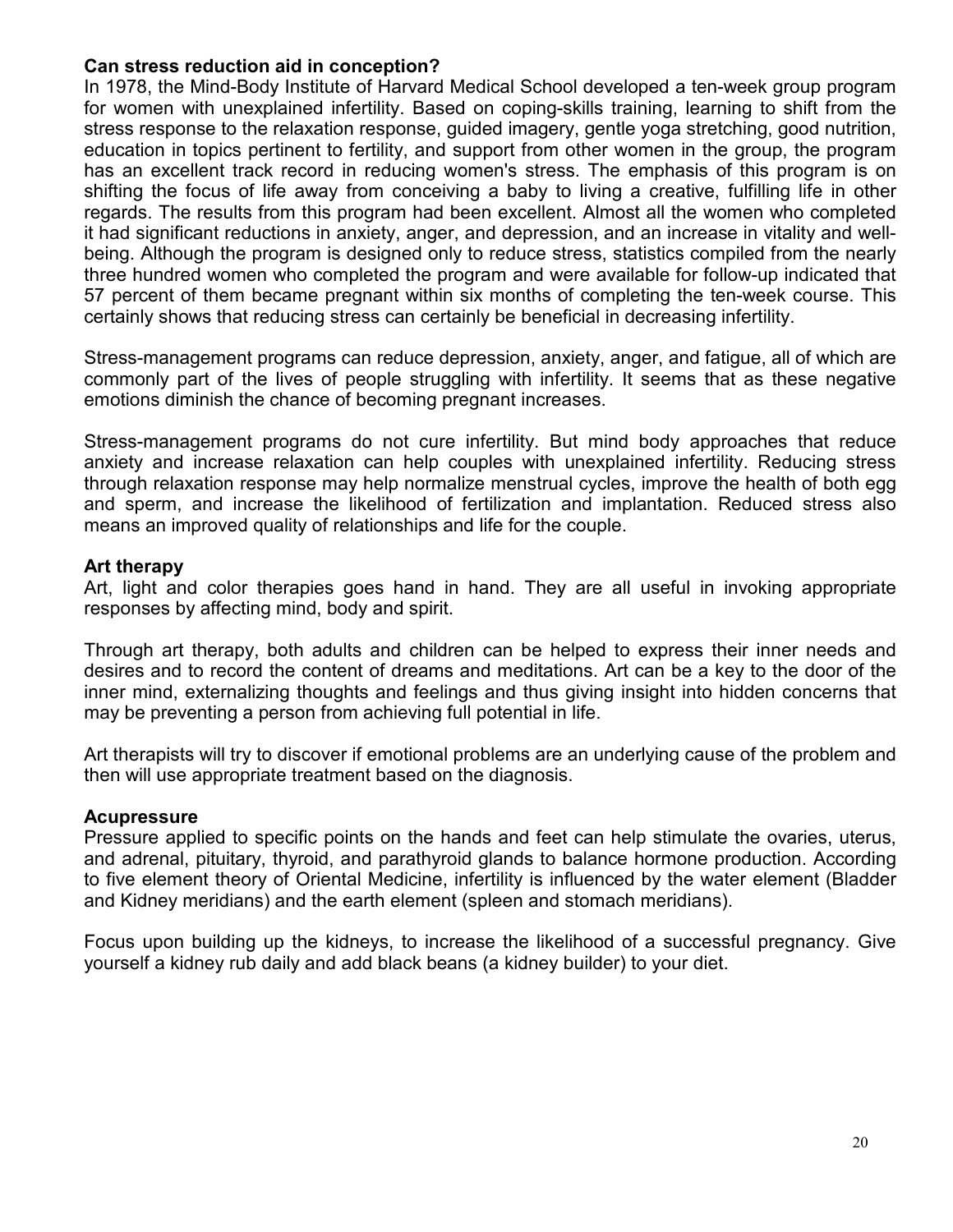Acupressure points that are important during the preconception period are:

- Kidney 3
- Spleen 3
- Large Intestine 11
- Triple Warmer 7
- Conception Vessel 3

The following points are also important:

- Liver 3 relaxes the nervous system.
- Spleen 6 and Stomach 36 improve circulation.

## **Acupuncture**

The Chinese believe that infertility is caused by "Patterns of Disharmony," a combination of six different conditions that affect the kidney, liver, blood, and uterus, among other systems. Because the "Patterns of Disharmony" are different for every woman, Chinese fertility therapy is individualized. The therapies may be different, but the goal is always the same - to restore the body's natural balance, rather than to add things (like fertility drugs) to it.

Acupuncture strives to improve the hormonal balance in women by stimulating certain points in the body. This procedure can balance energy and help women to restore their normal biochemical functioning.

A practitioner will give you an individual assessment and stimulate certain acupoints believed to improve hormonal balance and increase energy flow. The following points are important for this condition:

LiV 3, LiV 8, St 36, SP 6, GV 4, GV 3, CV 3, CV 4, CV 6, UB 20, UB 23. Bar points: Kidney, Subcortex, Internal Secretion, Shen-men.

## **Aromatherapy**

Several essential oils are useful individually or as in combination in infertility treatments. A clary sage oil massage is applied directly upon the ovarian axis to restore low estrogen levels. Rosemary, tea tree, lavender and other anti-infective oils are useful in the abdominal massage to treat pelvic infection leading to inflamed or blocked reproductive tubes.

Use the following combination in a vegetable oil base once per day before the color therapy and to massage the lower part of the body:

- Cinnamon 5%
- Clove 5%
- Onion 2%
- Garlic 2%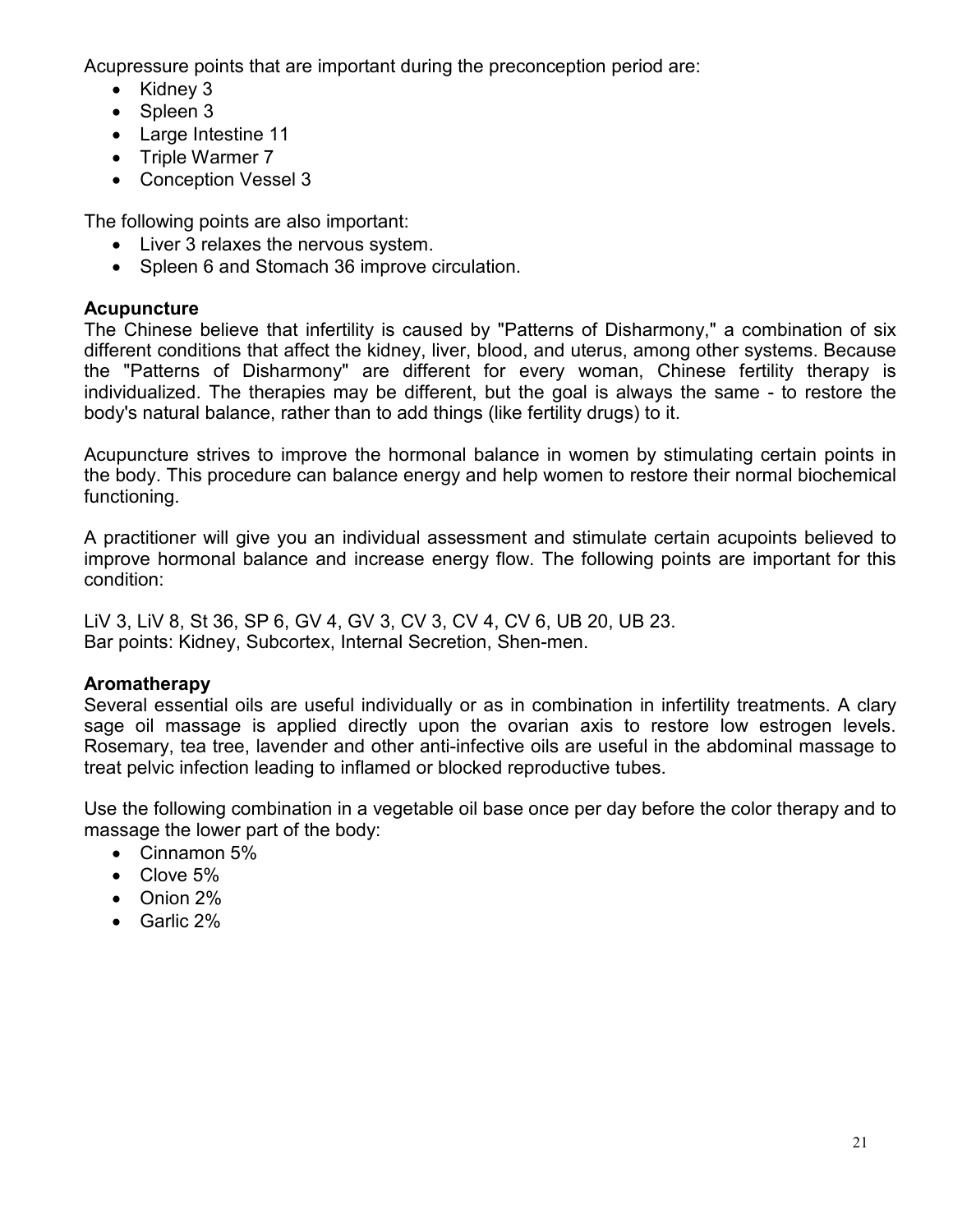

Professional homeopaths do not generally prescribe remedies to treat symptoms individually, as the symptoms are considered to be only the outward sign that your vital force is struggling to overcome disease. Instead a remedy is prescribed for the whole person. Accurate prescribing is essential to the success of homeopathy.

#### **Dosage (unless indicated otherwise)**

For occasional use as a natural sleeping aid, use 6c strength, repeating every fifteen minutes for three doses. Take 2 tablets and dissolve under the tongue,

and repeat for two weeks if necessary.

For acute problems, take 6c potency every half hour or once daily for more established conditions. Continue treatment for two to three weeks. If there is no improvement within this time, stop taking the remedy and try a different one or consult a qualified homeopath for further advice.

Some drugs and small smells may impair the benefits of homeopathic remedies. We recommend that you do not use aromatherapy oils in conjunction with homeopathic remedies.

Listed below are some common homeopathic remedies that may be useful for sleep disorders.

- **Arnica** Good for physical overwork and when the bed feels too hard and uncomfortable. This remedy is also useful for jet lag.
- **Aconite** Used for acute insomnia caused by shock, fright, bad news, or grief. Also for fear, anxiety, and restlessness. May be woken by nightmares.
- **Arsenicum album** When you feel sleepy during the day but anxious at night. Restless in bed with anxious dreams and nightmares. Also for warmth, warm drinks, moving about, and sleeping propped up in bed.
- **Calcerea phosphorica** Difficulty waking and getting up in the morning, waking up before midnight. Painful teething in restless babies. Anxious, irritable, sluggish, and restless. Dislikes routine. Babies who scream in their steep and need lots of attention
- **Causticum** Bedwetting in the early part of the night. Over-sensitive child easily upset and tearful. Afraid of the dark. Strong sense of justice.
- **Chamomilla** Irritable baby who refuses to be calmed. Sleeplessness caused by teething, anger, or Colic. Moaning when asleep, eyes are half open when asleep. For the person who exhibits irritability, peevishness, and restlessness. It is an antidote for overuse of coffee. Exhibits sleeplessness and restlessness during the first part of the night. They have frightening dreams.
- **Cocculus** If exhaustion is related to changing work shifts or too many nights of staying awake, as when caring for a sick person. For overtiredness and exhaustion, use 12X.
- **Coffea Coffea**, the homeopathic remedy made from the coffee bean, is very useful in cases of sleeplessness when the mind is awake and working. Shows inability to relax due to the overexcitement caused by good news or ideas. Vivid dreams, overactive mind,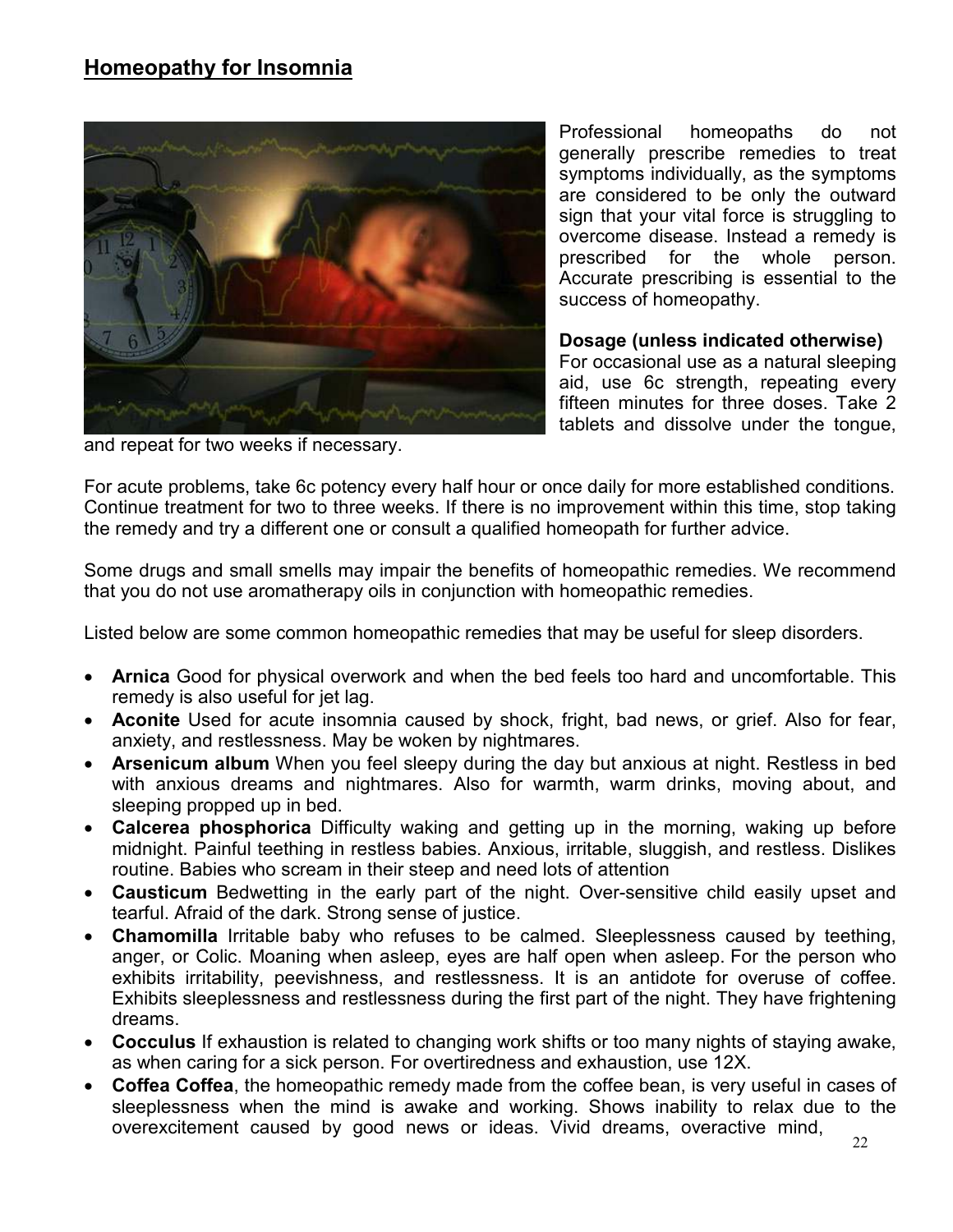overexcitement. The thoughts are not fixed on a disappointment, but nevertheless the nervous system seems to be overexcited, as if from drinking too much coffee. Take 3X to 200X for insomnia following too much coffee drinking.

- **Equisetum** Wetting the bed during dreams. Nervous-system immaturity.
- **Ignatia** Sleeplessness caused by shock, emotional stress, or grief, where the person has become overwrought and moody, with frequent yawning or sighing. Jerks limbs when falling asleep. Mood swings, no thirst, dreams with bottled up anger and tension.
- **Kali phos** Night terrors, or waking with a sinking feeling in the stomach. Caused by excitement or mental strain. Also for anxiety, irritability, and muscle fatigue Exhausted by stress or overwork.
- **Lachesis** Sleep problems during the menopause. Sensation of suffocation at the throat or bed swaying as you go to steep. Dread of going to bed because of sudden awakenings and the sensation of swaying. Tendency to hold breath white fatting asleep. Night sweats. Waking anxious and feeling unwell.
- **Muriaticum acidum** Generally used for emotional problems.
- **Nux vomica** Excellent for the person who is irritable and sleepless from stopping sedatives, or from too much mental stress, alcohol or food. For alcohol, overeating especially spicy, foods, noise, lack of steep. The sleeplessness typically occurs after waking up very early in the morning. The person cannot get back to sleep until just before the alarm goes off, and then gets up irritable and angry from lack of sleep. For wakefulness in the middle of the night, use 6X to 12X.
- **Opium** If the person is feeling sleepy but unable to get to sleep, if the bed is too hot, or else sleep comes but it is so heavy that the person snores and cannot be roused.
- **Pulsatilla** Early waking with an overactive mind and/or recurrent thoughts. For anxious or vivid dreams, night sweats. Person is restless in first sleep, feels too hot and throws covers off, then feels too cold and lies with arms above head, not thirsty, or if the insomnia is worse after rich food.
- **Sepia** Difficulty falling asleep. Waking early feeling unrefreshed. Exhausted and depressed by over work and mental stress. Feels irritable and sleepy during the day. Suffers headaches, nausea and dizziness due to tiredness. Night sweats.
- **Sulphur** Awakened by the slightest noise and finds it difficult to get back to steep. Feels hot and thrusts limbs out from under the covers. Kept awake by a continuous flow of ideas. Vivid nightmares, disturbed and unrefreshing sleep, waking in the early hours then steeping late.
- **Thuja** Wakes up early and unrefreshed just before time to get up. Pain where you have been lying, feeling cold, sleep-talking, anxious dreams, stress headaches.

## **Schuessler Tissue Salts**

Take the following remedies for the various disorders, ten tablets each twice per day until condition improves.

- For insomnia: Natrum muriaticum 30X Kali phosphorica 12X
- For oversleeping: Natrum sulphorica 12X
- For nightmares: Natrum sulphorica 12X
- For awake screaming: Kali phosphorica 12X
- For crying out in sleep: Calcarea phosphorica 12X
- For tiredness in the morning: Natrum muriaticum 12X Calcarea phosphorica 12X
- For those hard to wake in the morning: Calcarea phosphorica 12X
- For constant desire to sleep in the morning: Natrum muriaticum 30X
- For sleep that does not refresh: Natrum muriaticum 12X
- For great drowsiness in old persons: Silica 30X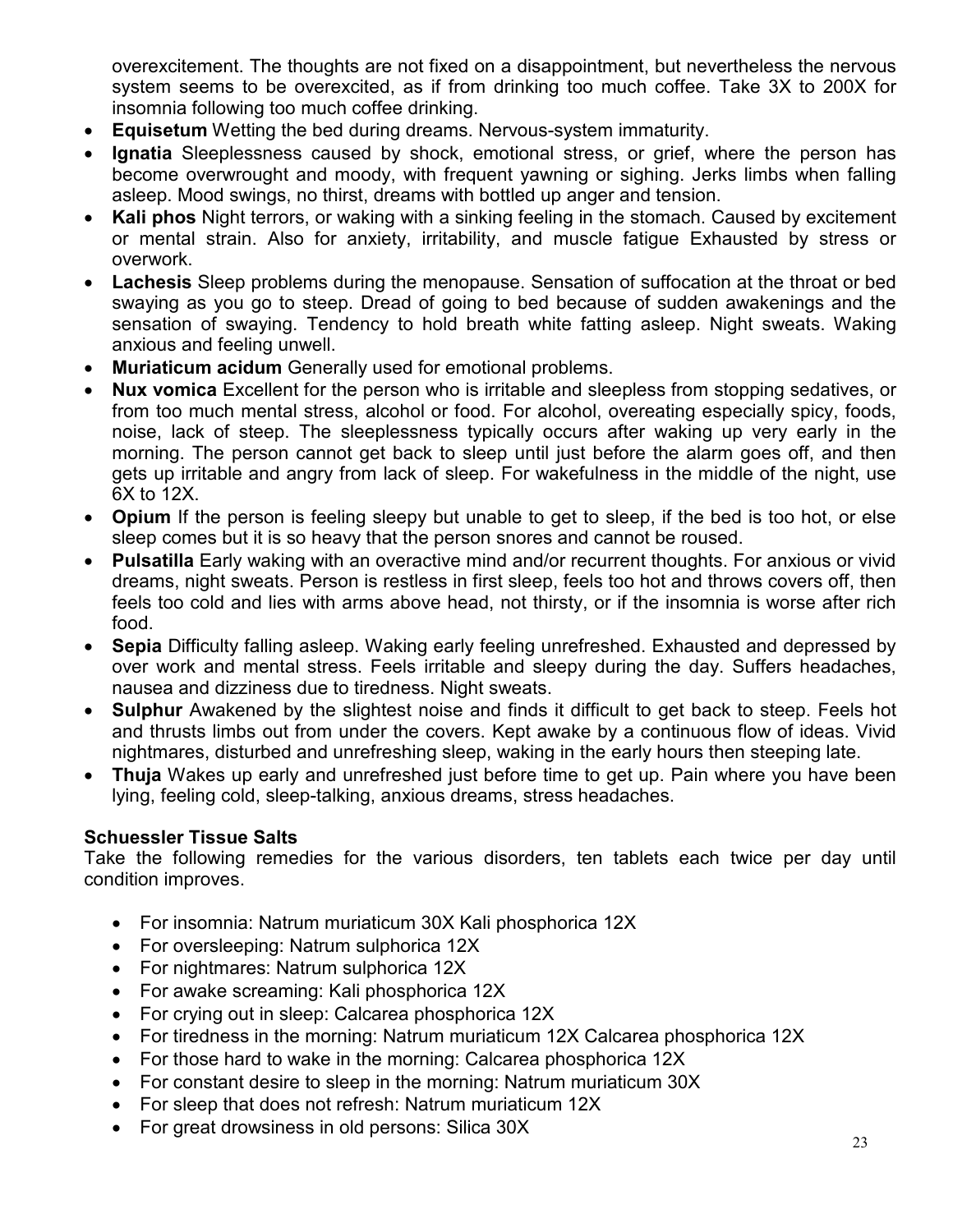- For jerking of limbs during sleep: Silica 30X Natrum muriaticum 20X
- For anxious dreams: Natrum muriaticum 12X
- For vivid dreams: Kali sulphorica 12X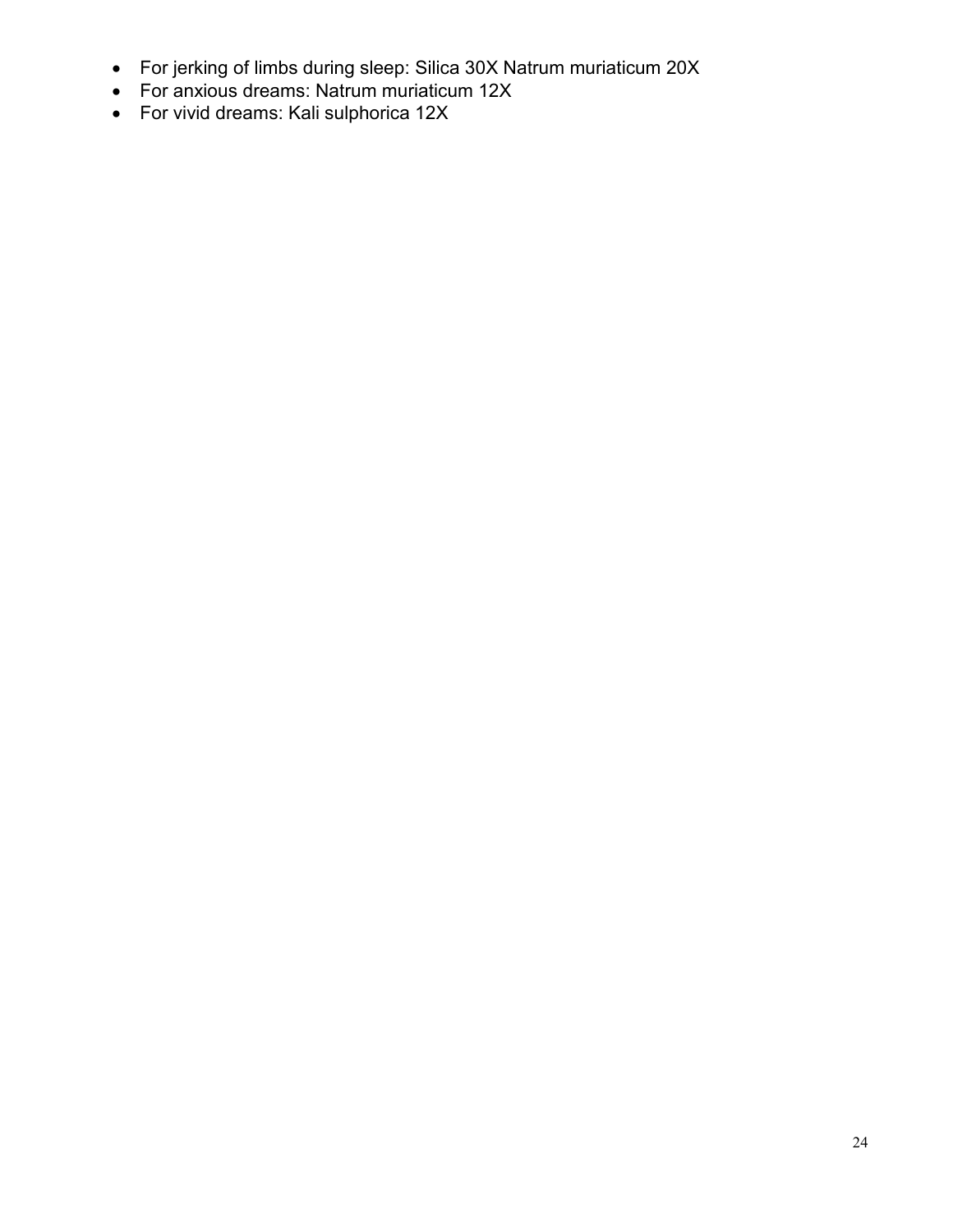## **Homeopathy for Menopause**



Homeopaths treat the menopausal symptoms by constitutional treatment. This is the process by which a homeopathic physician selects and administers a woman's own constitutional remedy based on the totality of her symptoms and her physical, mental and emotional state. This strengthens the body's vital defenses and restores a healthy balance and sense of wellbeing. Most of the major homeopathic remedies may be used for the symptoms of menopause.

Homeopaths generally avoid giving multiple remedies simultaneously. A second dose is not to be used until the first has ceased to act. Once the body begins to heal, no more remedies are given or should be taken.

Consult a homeopathic physician to determine appropriate remedy for you as each case is different.

#### **Homeopathic Remedies for Menopausal Discomforts**

- Bellis perennis, which is indicated when the woman is frequently tired and has a constant backache.
- Cimicifuga racemosa, which is indicated when the woman is very talkative and restless. Her emotions may owing from troubled to happy, and she may be fearful of disease or death. She often has headaches and a feeling of doom centered in her stomach.
- Sanguinaria, which is indicated when the right side of the body is more troubled than the left. The woman suffers from itching all over her body, heavy vaginal discharge, sore breasts and headaches on the right side of her head.
- Sepia, which is indicated when the woman is worn out and weak. She is likely to be sad and to display indifference to her job or family. She feels cold, despite flushing often. She shies away from intercourse because it is difficult or painful for her.
- Amyl Nitrosum
- Belladonna
- Cactus Grandiflorus
- Caulophyllum
- Gelsemium. Glonoine
- Ignatia
- Kali Carbonicum
- Kreosotum
- **Lachesis**
- Murex
- Nux Moschata
- Nux Vomica
- Oophorinum
- Pulsatilla
- Sulphur
- Ustilago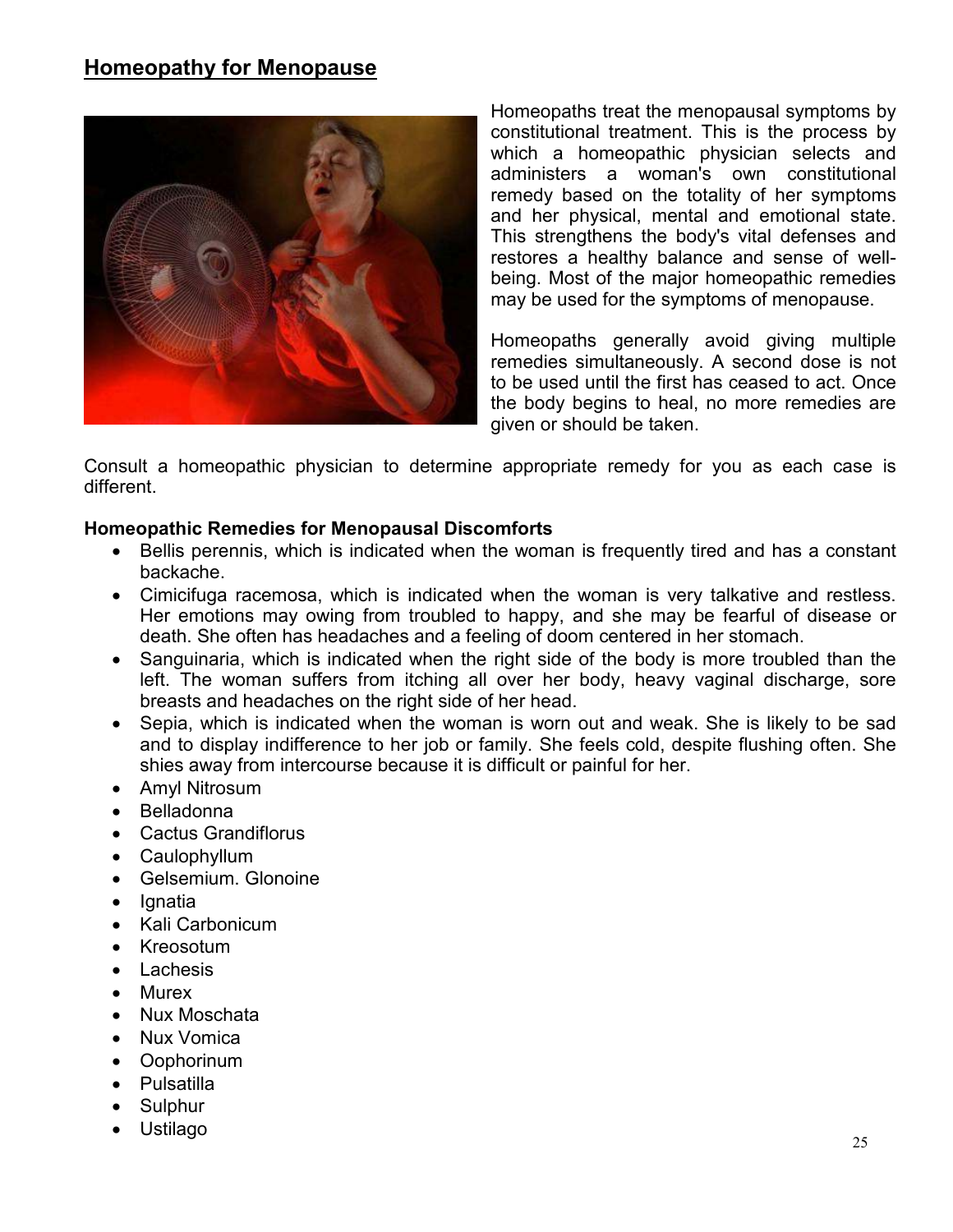- Maydis
- Zincum Valerianum

## **Depression, Nerves, Irritability**

- **Aconitum napellus**, which is indicated for physical and mental restlessness; sleeplessness with tossing and turning and nightmares; and for the after effects of fright. The woman feels anxious and fearful. She feels better after resting or being outside, but worse at night or when lying on her left side.
- **Arum Metallicum** for depression accompanied by recurring thoughts of suicide and feelings of being unloved.
- **Belladonna**, for excitability, restlessness and mental hyperactivity. Symptoms better in darkness, quiet, resting, sitting up and worse in light, noise, cold air.
- **Chamomilla**, for hypersensitivity to pain with irritability; inconsolable; sleepiness during the day and insomnia in the evening. Symptoms are relieved by heat and riding in a car and worse when angered.
- **Gelsemium Sempervirens**, for apprehension and exhaustion. Symptoms seem better after urination, sweating, shaking, reclining with head high, but worse after emotionalism, smoking, or when in humid environment.
- **Ignatia Amara**, for emotional stress; sighing; nervousness; in effects of grief. Symptoms seem improved by swallowing, eating, and urination and worse with emotionalism, smoking, touch, and worry.
- **Lachesis Mutus**, is indicated when the woman is talkative, suspicious, thin and moody. She prefers to be by herself and may be especially depressed in the morning. Symptoms are better in the open air and after outbursts, but worse during and after sleep, in warmth and in the sunlight.
- **Nux Vomica**, for irritability, anger, impatience; hyper excitability and sensitivity; excessive fault finding. Symptoms improve after naps and outbursts, but are worse in early morning, drafts, or after alcohol, coffee, or slight disturbances.
- **Passiflora Incarnata**, for calming and soothing the nervous system.
- **Septa**, for a tendency to depression with feelings of wanting to with- draw from the world and everyone in it; uninterested in sex; irritable. Symptoms seem better after strenuous exercise, crossing legs, and after sleep and worse after getting wet, in cold air, with anger, and before your period.
- **Stramonium**, for anger, irritability with many fears. Symptoms improve with light and warmth, worsen with darkness.
- **Viburnum Opulus**, for excitability and restless sleep. Improvement of symptoms occur with rest, applied pressure, and open air, but worsen before menses, with fright, jarring, or in a closed room.

## **Anxiety**

- **Arsenicum album**, which is indicated when the woman is cool, restless and has fears of great disease or death. She is fault- finding and demanding. Even minimal activity tires her out. Symptoms are worse when she is cold, during wet weather and late at night. Heat makes her feel better.
- **Borax**, which is indicated when the woman is nervous and annoyed by sudden noises or activity. She may become nauseated by excessive anxiety, and hot flashes may keep her awake at night. Noise, warm weather and downward motion increase her symptoms, while pressure and cold water decrease them.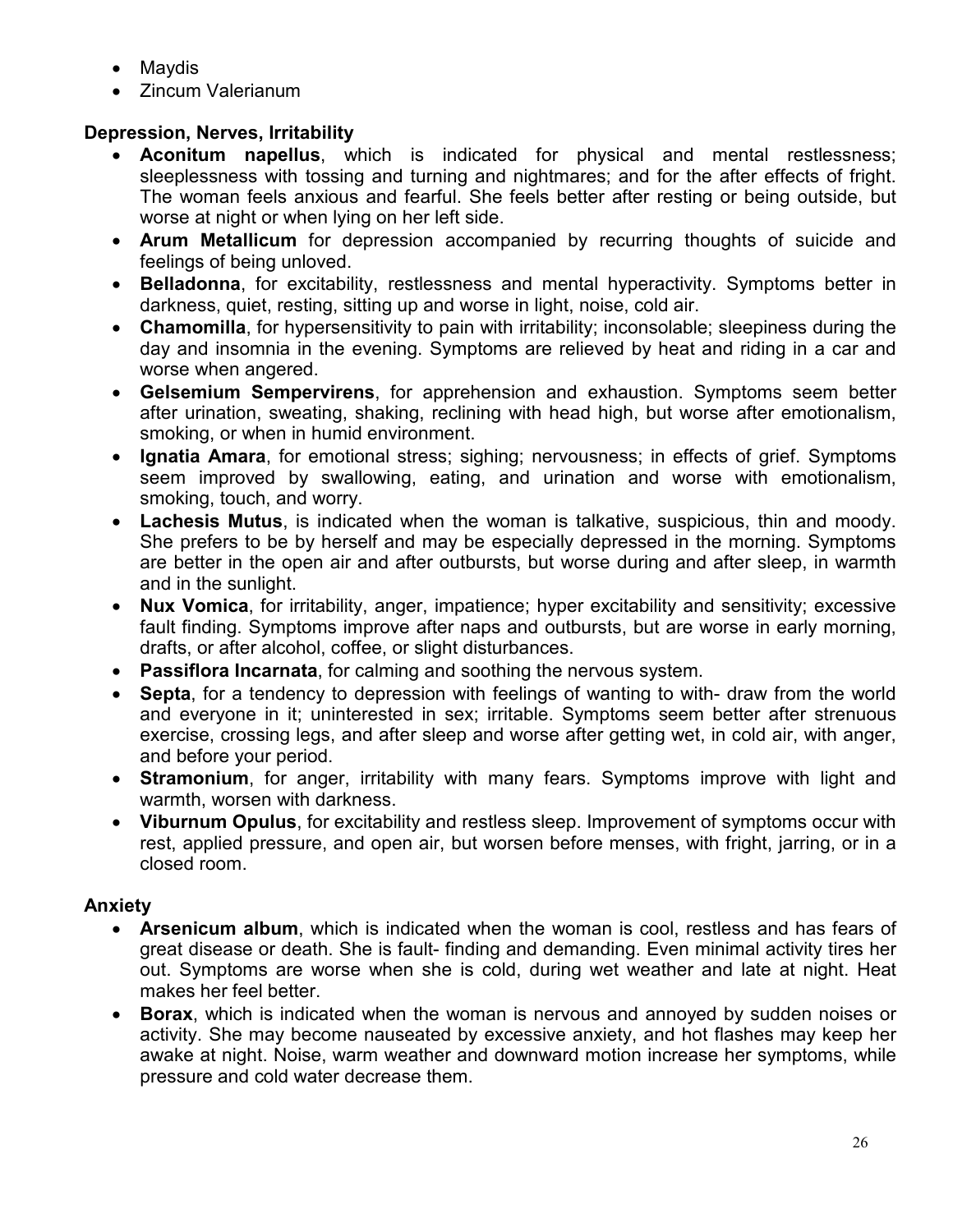## **Emotions**

- Chamomilla, for hypersensitivity to pain with irritability; inconsolable; sleepiness during the day and insomnia in the evening. Symptoms are made better by heat and riding in a car, and worse when angered.
- Ignatia Amara, for emotional stress; sighing; nervousness; ill effects of grief. Symptoms seem improved by swallowing, eating, and urination and worse with emotionalism, smoking, touch, and worry.
- Pulsatilla, for moodiness, sadness with craving for consolation; especially helps the person whose nature is generally changeable, with a tendency to be weepy.
- Stramonium, for anger, irritability with many fears; nocturnal fear. Symptoms improve with light and warmth, worsen with darkness.

## **Hot Flashes and Night Sweats**

- **Sepia** is good for hot flashes which leave you nauseated, worn out, weak, and depressed.
- **Lachesis Mutus** is another remedy for hot flashes, especially if they seem to originate at the top of your head. Symptoms are better in the open air and after outbursts, but worse before and after sleep, in warmth and in the sunlight.
- **Pulsatilla** for hot flashes whose symptoms occur more when you're indoors, leave you chilled, and emotional.
- **Belladonna** will aid flashes that concentrate on your face and you feel irritated and restless; there may be palpitations.
- **Valeriana** aids hot flashes accompanied by profuse sweating and which are centered on your face.
- **Ferrum Metallicum** is good for relieving sudden hot flashes and exhaustion.

## **Other applicable homeopathic preparations for hot flashes:**

- Use only one at a time.
- Amyl Nitrosum
- Sanguinaria
- Cimicifuga Racemosaic
- Aconitum Napellus
- Glonoine
- Gnatia
- Manganum Aceticum
- Sulphur
- Sumbul
- Ustilago Maydis.

#### **Night Sweats**

- Nux Vomica, for night sweats that leave you chilled and irritable.
- Sulphur is good for night sweats that make you extremely thirsty and heat sensitive.

## **Other single remedies for night sweats:**

- Populus Tremuloides
- Salvia
- Pilocarpus Microphyllus.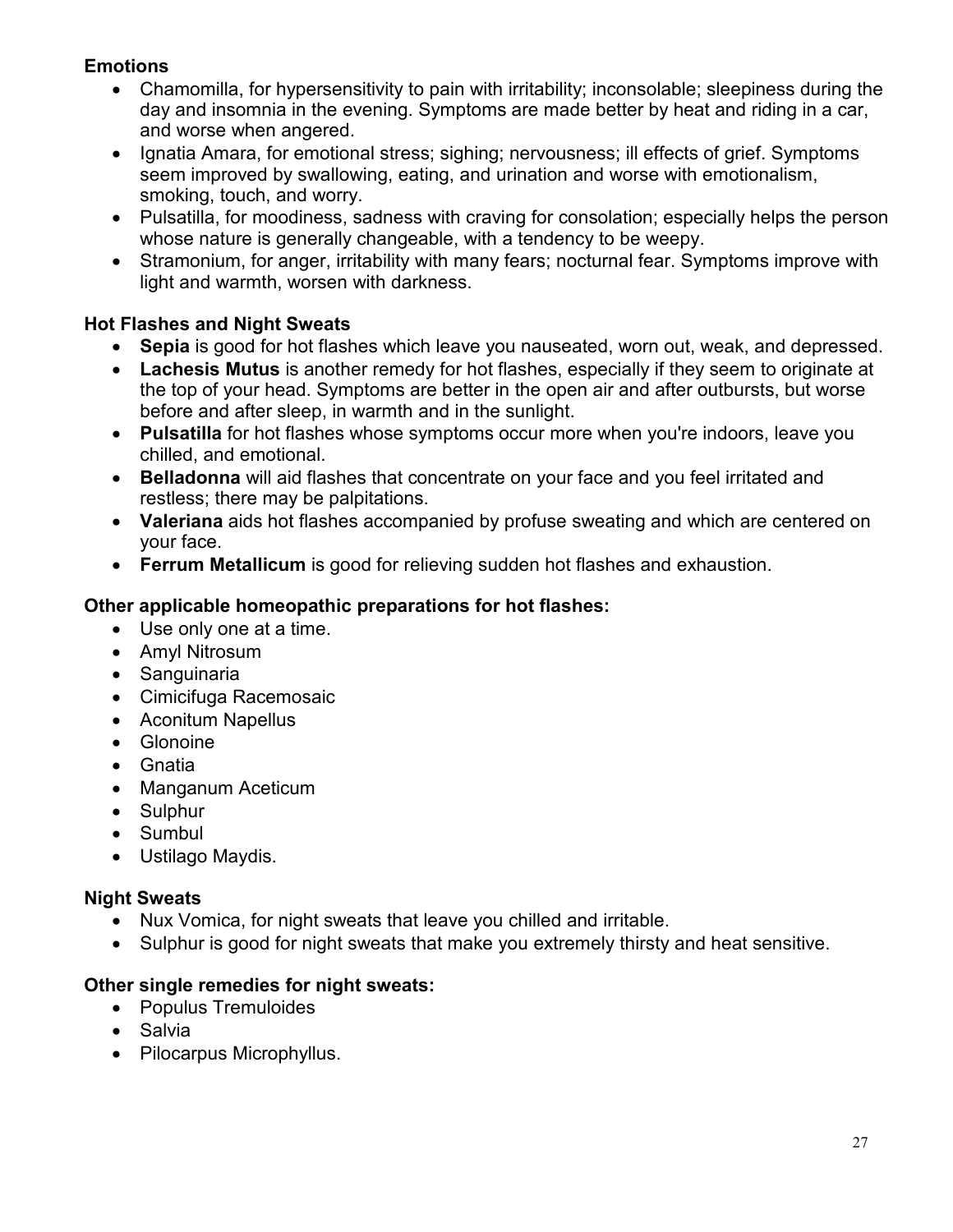## **Profuse perspiration**

- Lachesis
- **Sepia**
- Sulphuricum Acidicum Sulphuricum Acidicum is especially useful if the hot flash leaves you trembling and is worse at night and when exercising.

## **Insomnia**

- Do not try more than one remedy at a time. Consult a homeopathic physician before attempting any remedies.
- Aconitum Napellus, for physical and mental restlessness; sleeplessness with tossing and turning and nightmares; and for the after effects of fright. Symptoms worse at night, better after sweating.
- Arsenicum album, which is indicated when the woman is chilly and frightened of dying. She tends to wake up in the middle of the night and restlessly walks around the house.
- Belladonna, for insomnia, excitability, restlessness and mental hyperactivity.
- Chamomilla, for hypersensitivity to pain with irritability; inconsolable; sleepiness during the day and insomnia in the evening. Symptoms better with heat and riding in a car and worse when angered.
- Coffea crude, which is indicated when the woman is filled with thoughts and ideas, her emotions swinging. She is sensitive to noise and can't stop thinking about things.
- Lycopodium clavatum, which is indicated when the woman is physically weak but has a sharp mind. Although lacking in self-confidence, she tends to 'rise to the occasion.' She tends to wake up in the very early morning and can't stop thinking about things long enough to get back to sleep.
- Passiflora Incarnata, for insomnia, calming and soothing the nervous system
- Sulphur, which is indicated when the woman is depressed, weak and lazy. She tends to argue and grumble a lot and suffer from recurring symptoms. She is a very light sleeper, often awakened by small noises.
- Viburnum Opulus, for restless sleep. Improvement of symptoms occur with rest, applied pressure, and open air, but worsen before menses, with fright, jarring, or in a closed room.

## **Other single remedies:**

- Absinthium
- Aconitum Napellus
- Anacardium
- Arsenicum Album
- Avena Sativa
- Belladonna
- Calcarea Carbonica
- Camphora
- Chamomilla

## **Constipation**

- Sepia
- Hydrastis
- Magnesia Muriatica
- Magnesia Phosphorica
- Iris Versicolor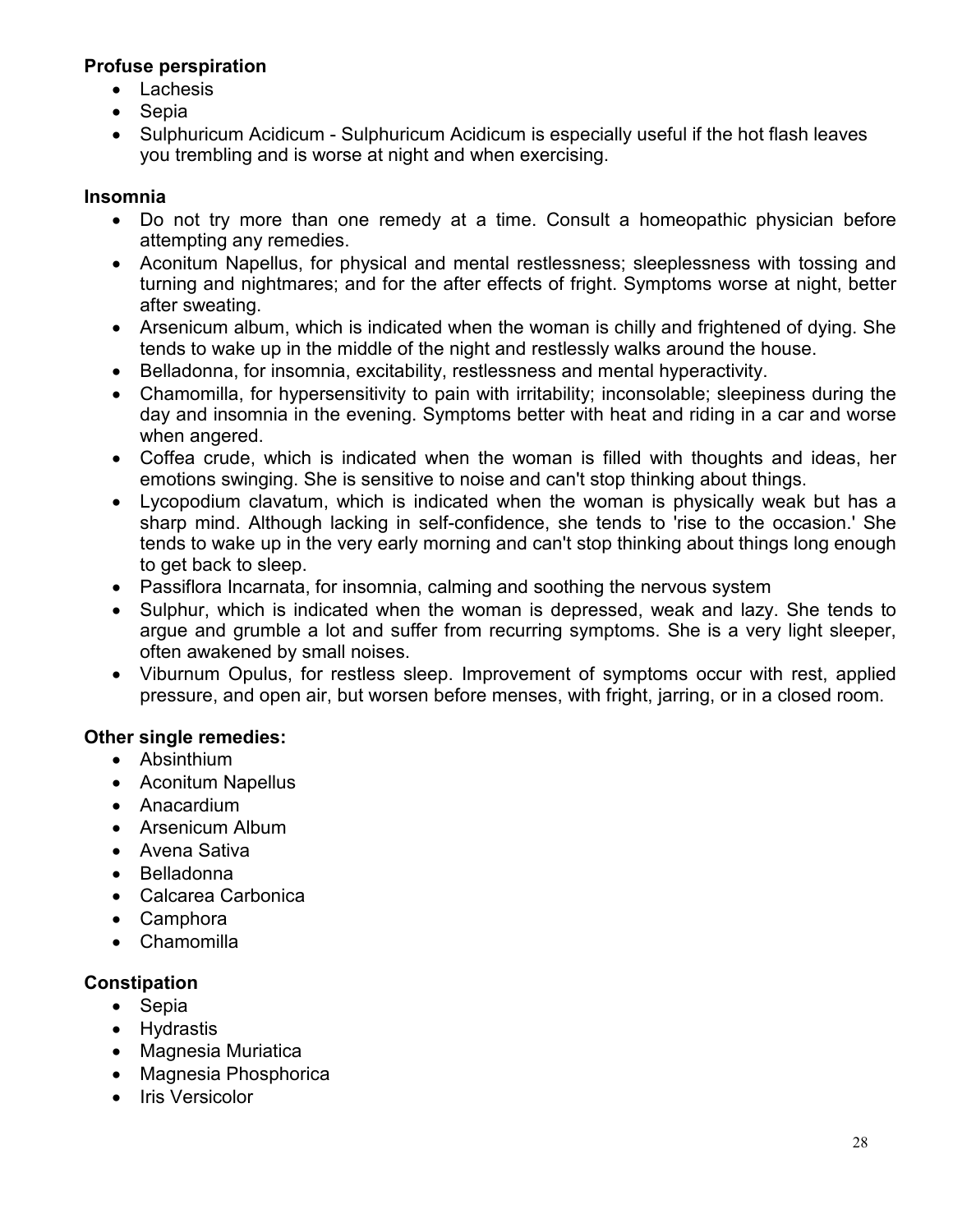## **Involuntary Urination**

Due to a thinner bladder after menopause, most women experience the occasional minor leaking of urine upon laughing, sneezing, or other activities that put stress on the bladder. If the problem amounts to more than that, your homeopath may prescribe remedies such as:

- Pulsatilla for use when you feel insecure about whether you can "hold it" or not. Urination feels imminent almost constantly, though it's not a "full bladder" feeling.
- Zincum Metallicum for chronic "dribbles" or slight leakages.

### **Menstruation and PMS**

Irregular periods are common during the onset of menopause. Some of your periods may be late, some may arrive early, some heavy, some light, or there may be a little spotting at ovulation or other times between periods. If you bleed twice as long as usual or spotting continues for 10 or more days, consult a professional for advice.

- Borax, for menses too early; nausea; colic. Symptoms are better around 11PM., with pressure, and with cold weather, but are worse with up or down motion and after menses.
- Cimicifuga Racemosa, for painful menstruation with irritability; exhaustion with oversensitivity to pain and general sick feeling. Symptoms seem better when wrapped warmly, in the open air, and with continuous motion, but are worse with suppressed or delayed periods, alcohol, and/or sitting still.
- Colocynthis, for abdominal, cramping pains generally on left side; spasms. Symptoms improve with hard pressure to area of pain, rest, doubling-up; are worse with emotionalism; anger; before and after urination.
- Lachesis Mutus, for profuse menstruation or "flooding" accompanied by bloating and irritability, even rage. Blood flow is thick and dark. Symptoms are better in the open air and after emotional out- bursts, but worse during and after sleep, in warmth, and in the sunlight.
- Magnesia Phosphorica, for abdominal, cramping pains generally on the right side; headaches; colic. Symptoms improve with menstrual flow, warmth, pressure, doubling-up; worsen with cold air, night, touch, exhaustion.
- Natrum Muriaticum, for flooding with irregular, prolonged periods, tears, exhaustion, headache, water retention, and salt cravings. Symptoms seem better in the open air, after rest, sweating, deep breathing, and irregular meals, but worse between 9 and 11 A.M., in the sun, or in heat.
- Sepia, good for flooding especially if periods are close together and there is bloating, depression, constipation, headache, backache, and hot flashes. Symptoms seem better after strenuous exercise, crossing legs, and after sleep and worse after getting wet, in cold air, with anger, and right before your period.

## **Other homeopathic remedies for flooding/heavy bleeding:**

- Belladonna (bright red flow with clots, headaches);
- Ipecacuanha (bright red continuous flow);
- Sabina (clotting, intense cramping);
- Sulphur (with drenching sweat).
- Chamomilla
- Trillium Pendulum
- Argentum Metallicum
- Cimicifuga Racemose
- Plumbum Metallicum
- Sedum
- Ustilago Maydis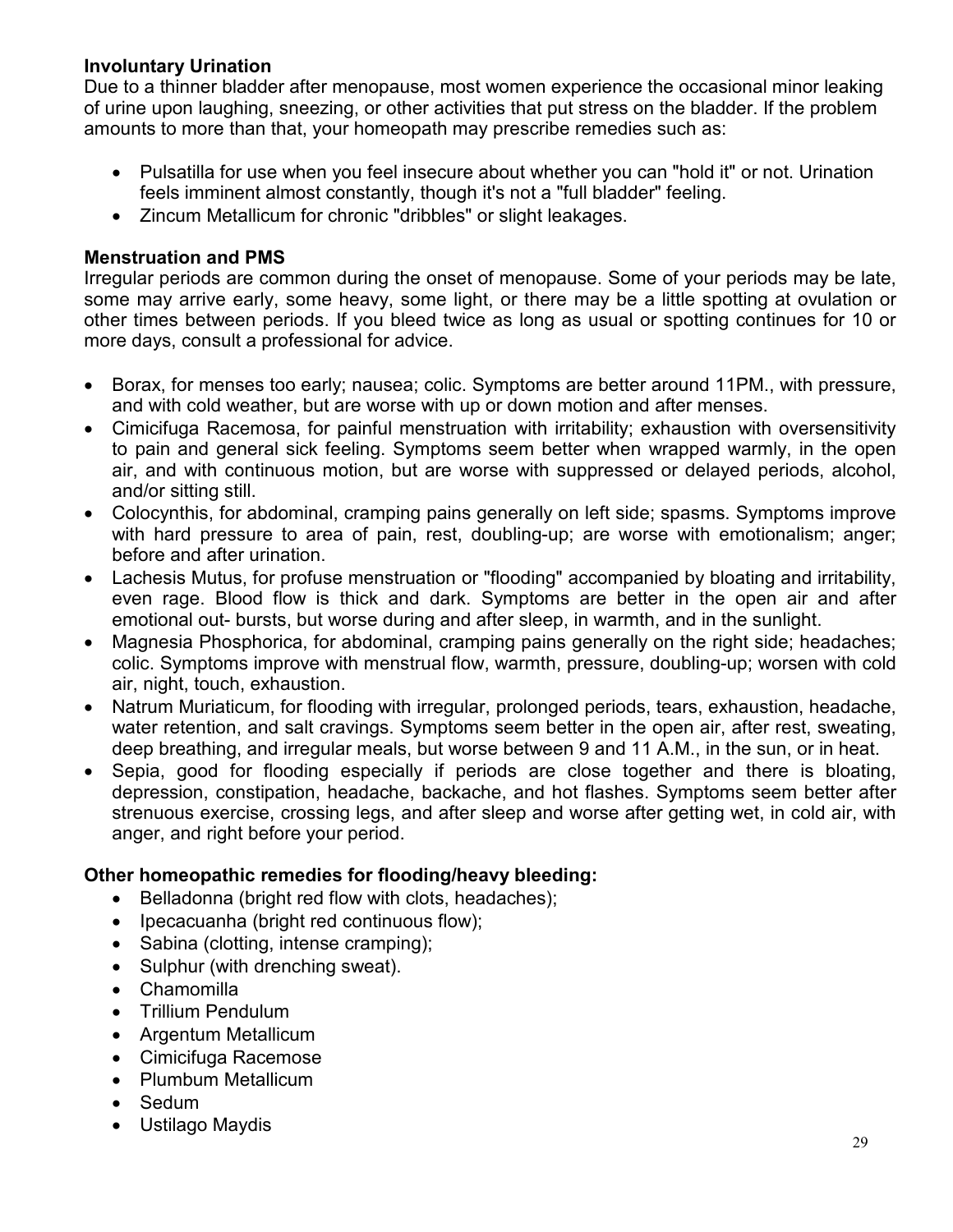## **PMS**

- Ignatia Amara, for emotional stress; sighing, nervousness, ill effects of grief. Symptoms seem improved by swallowing, eating, and urination and worse with emotionalism, smoking, touch, and worry.
- Lac Caninum, for painful swelling of the breasts. Symptoms seem better in the open air and after cold drinks, but worse for touch, jarring, cold air, wind, and after sleep.
- Pulsatilla, for heaviness, achiness in legs before menses. This especially seems to help generally changeable, weepy persons.

## **Sex: Painful intercourse**

- Apis mellifica, which is indicated when the woman is restless, tearful and apathetic. She may feel sluggish and feverish, especially in the afternoon. Her vagina feels "tight."
- Belladonna, which is indicated when the woman is a dreamer whose symptoms are made worse by noise or being touched. Her vagina feels sore and burning, and she may bleed after engaging in intercourse.

## **Vaginal Dryness**

- Belladonna for a vagina that is painfully dry and extremely sensitive.
- Bryonia is useful for those who feel dry all over, including dry stools as well as vagina.
- Lycopodium for dry skin, dry vagina, and dried up self-confidence.

## **Other single remedies:**

- Aconitum Napellus, Apis Mellifica, Ferrum Phosphoricum
- Hydrophobinum, Natrum Muriaticum, Spiranthes

According Karen Olness, M.D., of Case Western Reserve University, "hypnosis is a form of selfinduced, focused attention that can make it easier for you to relax or learn to control your body's functions." This experience of extraordinary focus of attention brought in by hypnosis can be harnessed to influence your bodily states. The person can use imagery, relaxation, or autogenic suggestions in a richer and more powerful way without being distracted during the hypnotic state. Hypnotherapy is useful in a number of ways to combat the menopausal problems. Hypnotherapy involving cell command therapy, hypno-healing and self-hypnosis can help with relaxation and stress reduction and also provide positive affirmations for health, energy and well-being.

You can use the following affirmations to improve your emotional well-being and improve your self-esteem.

- My body is strong and healthy and can become healthier each day.
- My female organs are in good shape.
- My body chemistry is effective and balanced.
- I eat healthy nourishing food.
- I'm learning to handle stress.
- I'm calm and relaxed.
- I work efficiently and competently
- I have the freedom and confidence to enjoy life.
- I can be happy and optimistic at this time of my life.
- My life belongs to me and it brings me pleasure.
- I devote time to myself each day.
- My friends and family are more enjoyable than they have ever been.
- I'm going through menopause more easily and more comfortably with each passing day.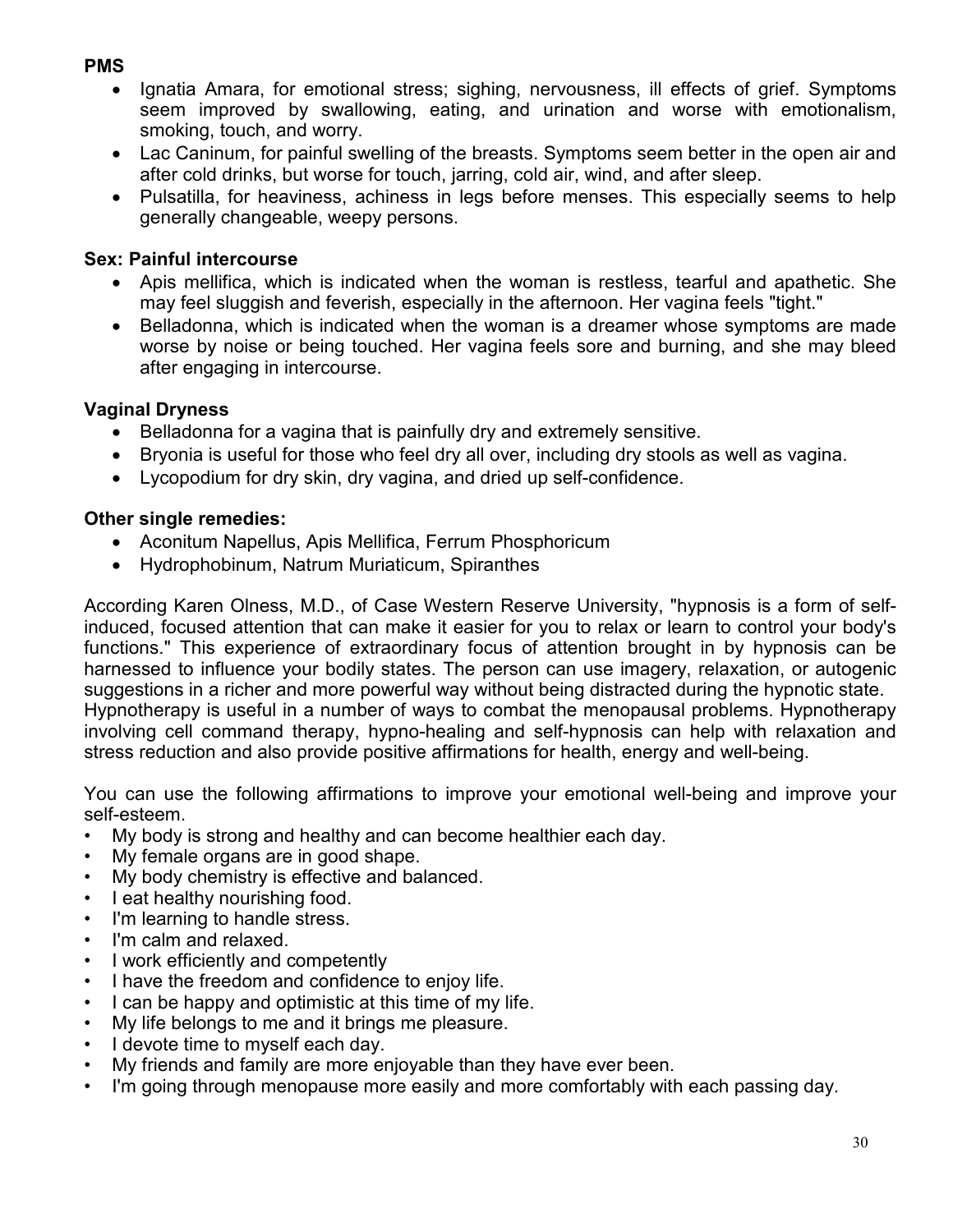# **Homeopathy for Osteoarthritis**



Healthy knee joint



Hypertrophy and spurring of bone and erosion of cartilage

**\*ADAM.** 

Homeopathic remedies can be helpful during painful flare-ups. A constitutional remedy, chosen by an experienced practitioner to closely fit the individual, may help on deeper levels.

**Aconitum napellus**: Helpful for pain and inflammation that comes on suddenly after exposure to cold wind and weather. The person is likely to feel fearful, panicked, or agitated.

**Apis mellifica:** Helpful in acute conditions with redness, tenderness, and swelling. Joints feel hot and have stinging pain. The hands and knees are often affected. Warmth can aggravate the symptoms and cool applications bring relief.

**Arnica:** Useful for chronic arthritis with a feeling of bruised soreness. Pain is worse from touch, and may occur in joints that were injured in the past.

**Belladonna:** Useful for sudden flare-ups of arthritis with a sensation of heat and throbbing pain. The joints look red and inflamed, and the surface may feel hot to the touch.

**Bryonia:** Useful for tearing or throbbing pain that is worse from any motion. Rest and pressure may bring relief (if the pressure adds stability), but movement is intolerable. Cold applications often reduce discomfort.

**Calcarea carbonica:** Useful for arthritis in a person who is chilly, flabby or overweight, and easily tired by exertion. Inflammation and soreness are worse from cold and dampness, and weakness or cramping in the extremities are often seen. Problems often focus on the knees when Calcarea is needed.

**Calcarea phosphorica:** Useful for stiffness and soreness of the joints, worse from drafts and cold. Aching in the bones and tiredness are common, and the person feels worse from exertion. Calcium deposits or bone-spurs may develop, especially in the neck. A feeling of dissatisfaction and a strong desire for travel or a change of circumstances are often seen in individuals who need this remedy.

**Calcarea fluorica:** Good for arthritic pains that are improved by heat and motion. Joints become enlarged and hard, and bone spurs may develop. Arthritis after chronic injury to joints often responds to Calcarea fluorica.

**Cimicifuga** (also called Actaea racemosa): Useful for severe aching and stiffness that is worse from cold. Shooting pains or twitching can be felt in the area, and inflammation may be worse around the menstrual period.

**Dulcamara**: If a person has a flare-up of arthritis during cold damp weather, after getting wet and chilled, or when coming down with a cold, this remedy may be helpful. People who need this remedy are often stout, with a tendency toward allergies and back pain.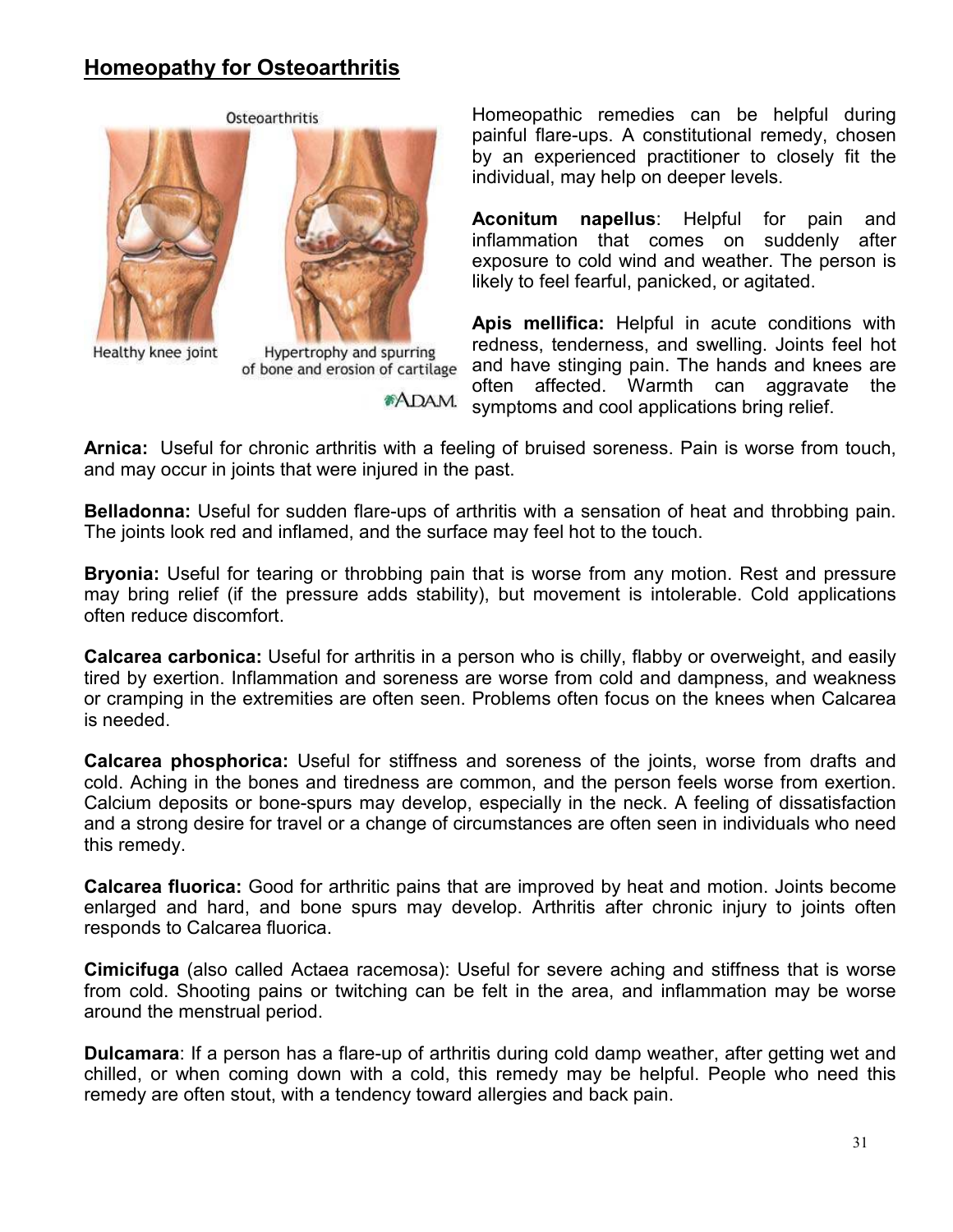**Kali carbonicum:** Useful for the joints that have begun to get thickened or deformed, and discomfort is worse from cold and dampness. People who need this remedy are often dutiful and conservative, and tend to feel anxiety in the stomach.

**Kalmia latiflora:** Good when intense arthritic pain appears quite suddenly. The problems start in higher joints and extend to lower ones. Pain and inflammation often start in the shoulder, moving to the elbow, wrist and hand. The knees are also frequently affected. Discomfort is worse from motion and often worse at night.

**Ledum palustre:** Good when arthritis starts in lower joints and extends to higher ones. Pain and inflammation often begin in the toes and spread up through the ankles and knees. The joints may make cracking sounds and may be very swollen. Cold applications bring relief to both the pain and swelling.

**Pulsatilla:** Useful for pain that moves unpredictably from one joint to another. The hips and knees are often affected, and pain may be felt in the heels. Symptoms are worse from warmth, and better from cold applications and open air. A person who needs this remedy often is moody and changeable, and usually wants a lot of attention and comforting.

**Rhus toxicodendron:** Thsi homeopathic remedy is useful for arthritis with pain and stiffness that is worse in the morning and worse in cold, wet weather. The person may feel extremely restless. Both warmth and motion improve the symptoms in the joints, as well as the person's general state.

**Ruta graveolens:** Good for arthritis with a feeling of great stiffness and lameness, worse from cold and damp, and worse from exertion. Tendons and the capsules of the joints may be affected. Arthritis may have developed after overuse, from repeated wear and tear.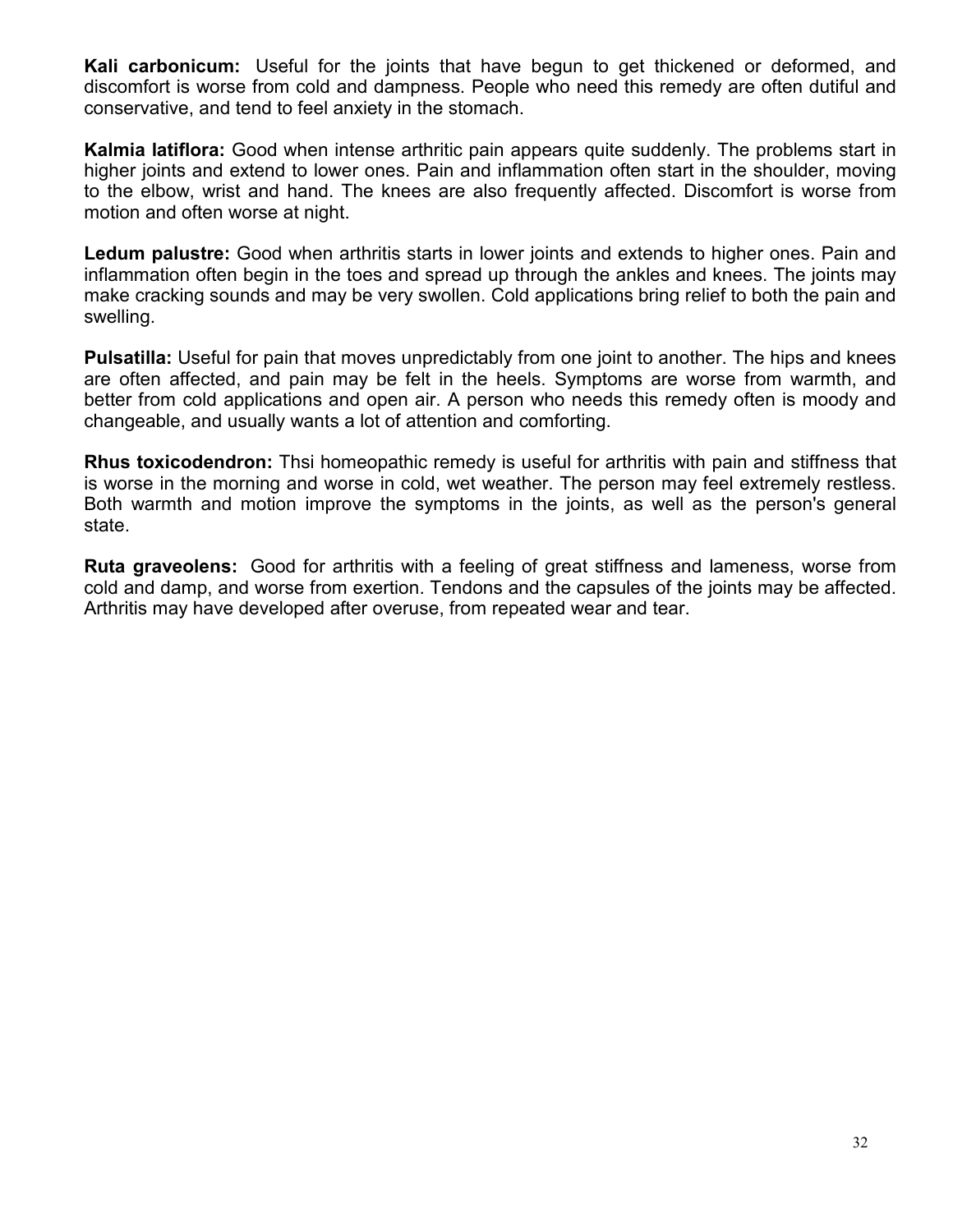# **Homeopathy for Parkinson's Disease**

## **What Is Parkinson's Disease?**

Parkinson's disease results from a gradual degeneration of nerve cells in the portion of the midbrain that controls body movements. The first signs of the onset of the disease are a feeling of



weakness or stiffness in one limb, and/or a fine trembling of one hand when it is at rest (activity causes the tremor to disappear). Eventually, the shaking will worsen and spread, muscles will tend to stiffen, and balance and coordination will deteriorate. Depression and other mental or emotional problems are common.

The four primary symptoms of Parkinson's Disease are tremor or trembling in the hands, arms, legs, jaw, and face; rigidity or stiffness of the limbs and trunk; bradykinesia or slowness of movement; and postural instability or impaired balance and coordination. As these symptoms become more pronounced, patients may have

difficulty walking, talking, or completing other simple tasks. Over 40% of patients develop a dementia syndrome that is largely distinct from Alzheimer's disease. Depression is common, also occurring in more than 40% of patients with Parkinson's Disease. Careful evaluation is necessary to help distinguish Parkinson's disease from second causes of parkinsonism.

The disease is both chronic, (it persists over a long period of time) and progressive (its symptoms grow worse over time). It is not contagious nor is it usually inherited-that is, it does not pass directly from one family member or generation to the next.

Parkinson's Disease affects about 1 in every 250 people over 40 years old and about 1 in every 100 people over 65 years old. It is slightly more common in men than in women. Medication can treat its symptoms, and the disorder is not directly life-threatening. Mostly it is a quality of life issue. About half of all patients treated with drugs have no major disabilities 10 years after the onset of the disease.

National Parkinson Foundation estimates that the total cost from Parkinson's Disease exceeds \$5.6 billion annually in USA alone.

#### **Symptoms**

- Parkinson's disease is clinically characterized by four main features:
- Resting tremor (shaking back and forth when the limb is relaxed)
- Bradykinesia (slowness of movement)
- Rigidity (stiffness, or resistance of the limb to passive movement when the limb is relaxed)
- Postural instability (poor balance).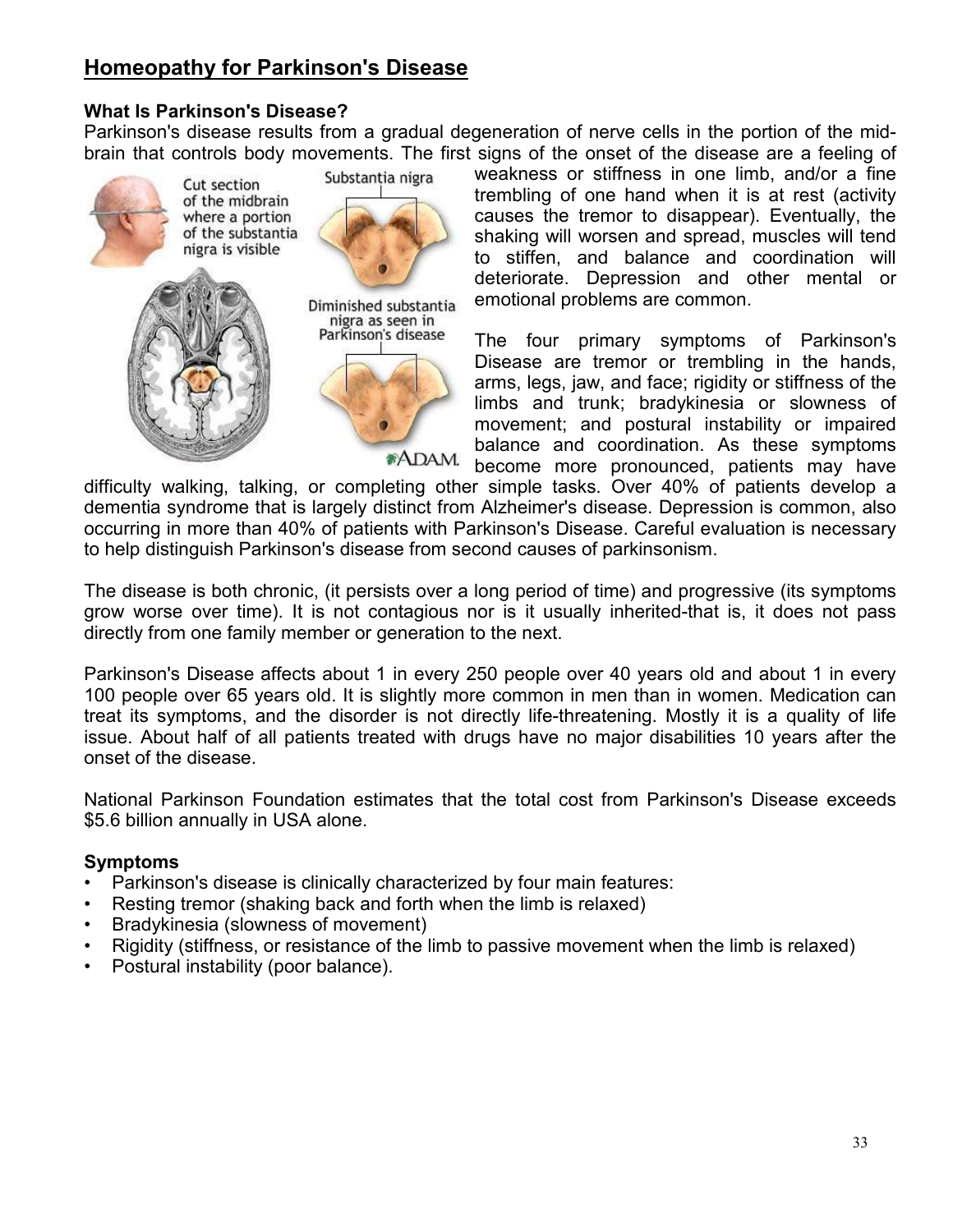**Tremor***.* The tremor associated with Parkinson's disease has a characteristic appearance. Typically, the tremor takes the form of a rhythmic back-and-forth motion of the thumb and forefinger at three beats per second. This is sometimes called "pill rolling." Tremor usually begins in a hand, although sometimes a foot or the jaw is affected first. It is most obvious when the hand is at rest or when a person is under stress. In three out of four patients, the tremor may affect only one part or side of the body, especially during the early stages of the disease. Later it may become more general. Tremor is rarely disabling and it usually disappears during sleep or improves with intentional movement.

**Rigidity.** Rigidity, or a resistance to movement, affects most parkinsonian patients. All of our muscles have an opposing muscle. When we try to move a muscle, it becomes active, and the opposing muscle relaxes. In Parkinson's disease, this delicate balance of opposing muscles is disturbed. The muscles remain constantly tensed and contracted so that the person aches or feels stiff or weak. The rigidity becomes obvious when another person tries to move the patient's arm, which will move only in ratchet-like or short, jerky movements. This is known as "cogwheel" rigidity.

**Bradykinesia.** Bradykinesia is the slowing down and loss of spontaneous and automatic movement. It is particularly frustrating because it is unpredictable. One moment the patient can move easily. The next moment he or she may need help. This may well be the most disabling and distressing symptom of the disease because the patient cannot rapidly perform routine movements. Activities once performed quickly and easil, such as washing or dressing, may take several hours.

**Postural instability***.* Postural instability, or impaired balance and coordination, causes patients to develop a forward or backward lean and to fall easily. When bumped from the front or when starting to walk, patients with a backward lean have a tendency to step back wards, which is known as retropulsion. Postural instability can cause patients to have a stooped posture in which the head is bowed and the shoulders are drooped. As the disease progresses, walking may be affected. Patients may halt in mid-stride and "freeze" in place, possibly even toppling over. Or patients may walk with a series of quick, small steps as if hurrying forward to keep balance. This is known as festination.

Resting tremor, bradykinesia, and rigidity are relatively early signs of Parkinson's disease. It is often apparent in the first-affected extremity. Postural instability is a late symptom typically emerging ten or more years into the disease. Other common signs include shuffling gait, stooped posture, difficulty with fine coordinated movements, and micrographia (small handwriting). Secondary features include autonomic dysfunction (constipation, sweating), cognitive symptoms (dementia), affective disturbances (depression), and sensory complaints including pain in muscles.

The symptoms of Parkinson's disease include:

- Slowness of voluntary movements, especially in the initiation of such movements as walking or rolling over in bed.
- Decreased facial expression, monotonous speech and decreased eye blinking.
- A shuffling gait with poor arm swing and stooped posture.
- Unsteady balance; difficulty rising from a sitting position.
- Continuous "pill-rolling" motion of the thumb and forefinger.
- Abnormal tone or stiffness in the trunk and extremities.
- Swallowing problems in later stages.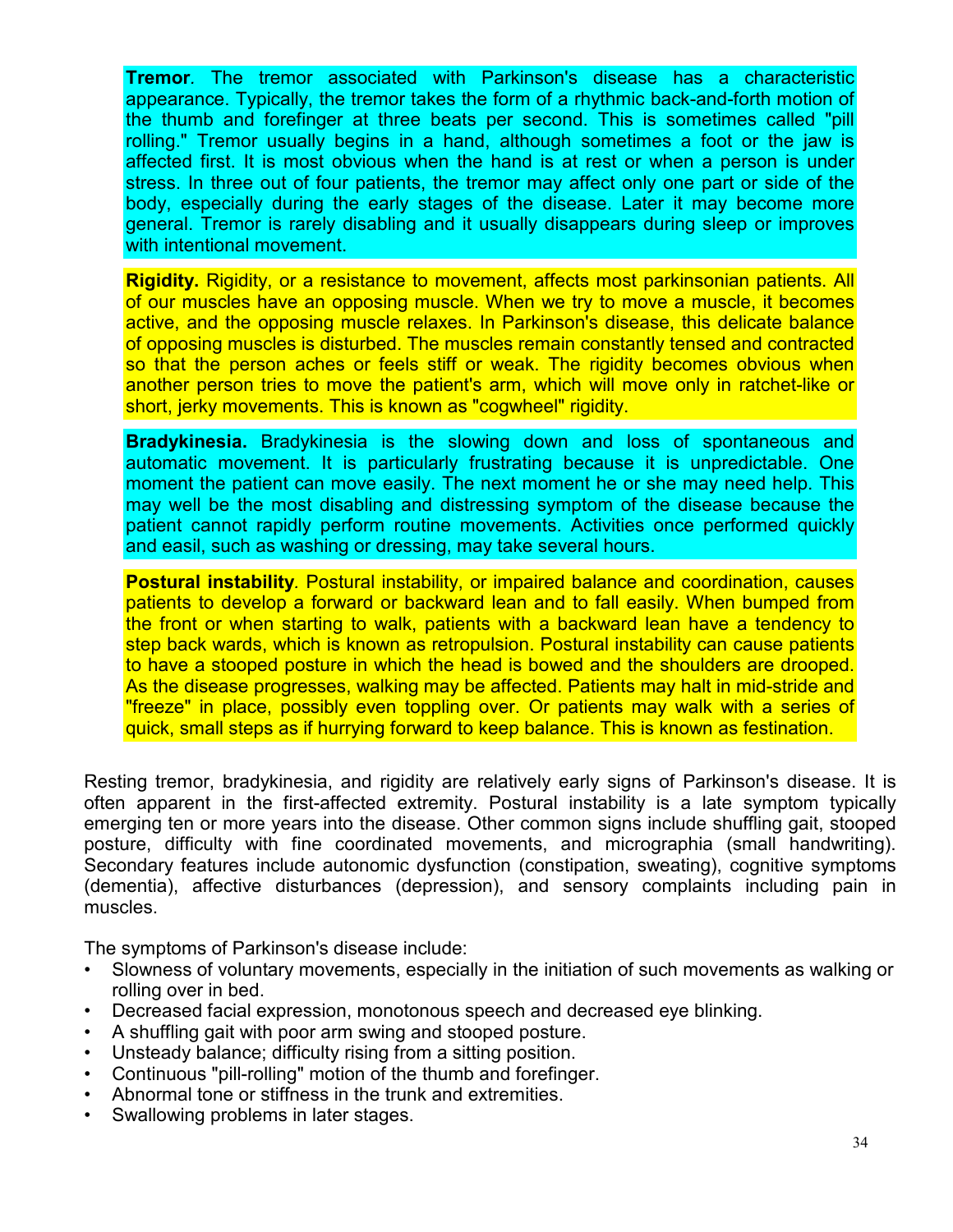## **Muscle rigidity**

- **Stiffness**
- Difficulty bending arms or legs

## **Unstable, stooped, or slumped-over posture**

- Loss of balance
- Gait (walking pattern) changes
- Shuffling walk

## **Slow movements**

- Difficulty beginning to walk
- Difficulty initiating any voluntary movement
- Small steps followed by the need to run to maintain balance
- Freezing of movement when the movement is stopped, inability to resume movement
- Muscle aches and pains (myalgia)
- Shaking, tremors (varying degrees, may not be present)
- Characteristically occur at rest, may occur at any time
- May become severe enough to interfere with activities
- May be worse when tired, excited, or stressed
- Finger-thumb rubbing (pill-rolling tremor) may be present

## **Changes in facial expression**

- Reduced ability to show facial expressions "mask" appearance to face
- **Staring**
- May be unable to close mouth
- Reduced rate of blinking

## **Voice/speech changes**

- Slow speech
- Low-volume voice
- **Monotone**
- Difficulty speaking

## **Loss of fine motor skills**

- Difficulty writing, may be small and illegible
- Difficulty eating
- Difficulty with any activity that requires small movements
- Movement, uncontrolled slow
- Frequent falls
- Decline in intellectual function (may occur, can be severe)
- A variety of gastrointestinal symptoms, mainly constipation.

Note: Initial symptoms may be mild and nonspecific (mild tremor, slight feeling that one leg/foot is stiff and dragging, and so on).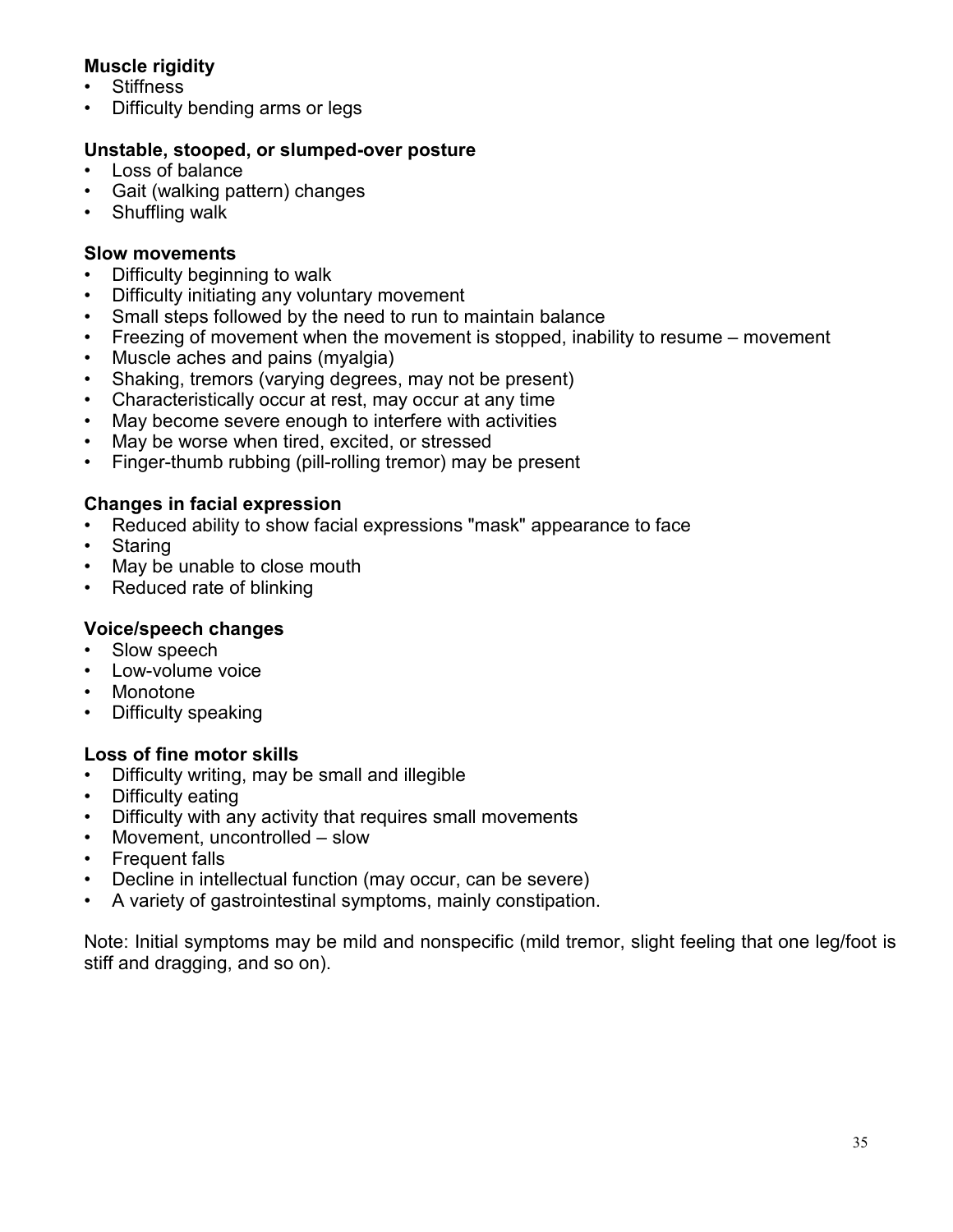## **Additional symptoms that may be associated with this disease:**

- **Depression**
- Confusion
- **Dementia**
- Seborrhea (skin)
- Muscle function/feeling loss
- Muscle atrophy
- **Memory loss**
- Drooling
- Anxiety, stress, and tension

## **Hoehn and Yahr Staging of Parkinson's Disease**

Stage One

- Signs and symptoms on one side only
- Symptoms mild
- Symptoms inconvenient but not disabling
- Usually presents with tremor of one limb
- Friends have noticed changes in posture, locomotion and facial expression

#### Stage Two

- Symptoms are bilateral
- Minimal disability
- Posture and gait affected

#### Stage Three

- Significant slowing of body movements
- Early impairment of equilibrium on walking or standing
- Generalized dysfunction that is moderately severe

#### Stage Four

- Severe symptoms
- Can still walk to a limited extent
- Rigidity and bradykinesia
- No longer able to live alone
- Tremor may be less than earlier stages

#### Stage Five

- Cachectic stage
- Invalidism complete
- Cannot stand or walk
- Requires constant nursing care

A more comprehensive, but complicated, way to evaluate Parkinson's Disease is by the Unified Parkinson's Disease Rating Scale. Although Parkinson's disease was discovered over a century ago the exact cause of the disease remains a mystery.

Bodily movements are regulated by a portion of the brain called the basal ganglia, whose cells require a proper balance of two substances called dopamine and acetylcholine, both involved in the transmission of nerve impulses. In Parkinson's, cells that produce dopamine begin to degenerate. Insufficient dopamine disturbs the balance between dopamine and other transmitters, such as acetylcholine. Dopamine is a chemical messenger responsible for transmitting signals between the substantia nigra and the next "relay station" of the brain, the corpus striatum,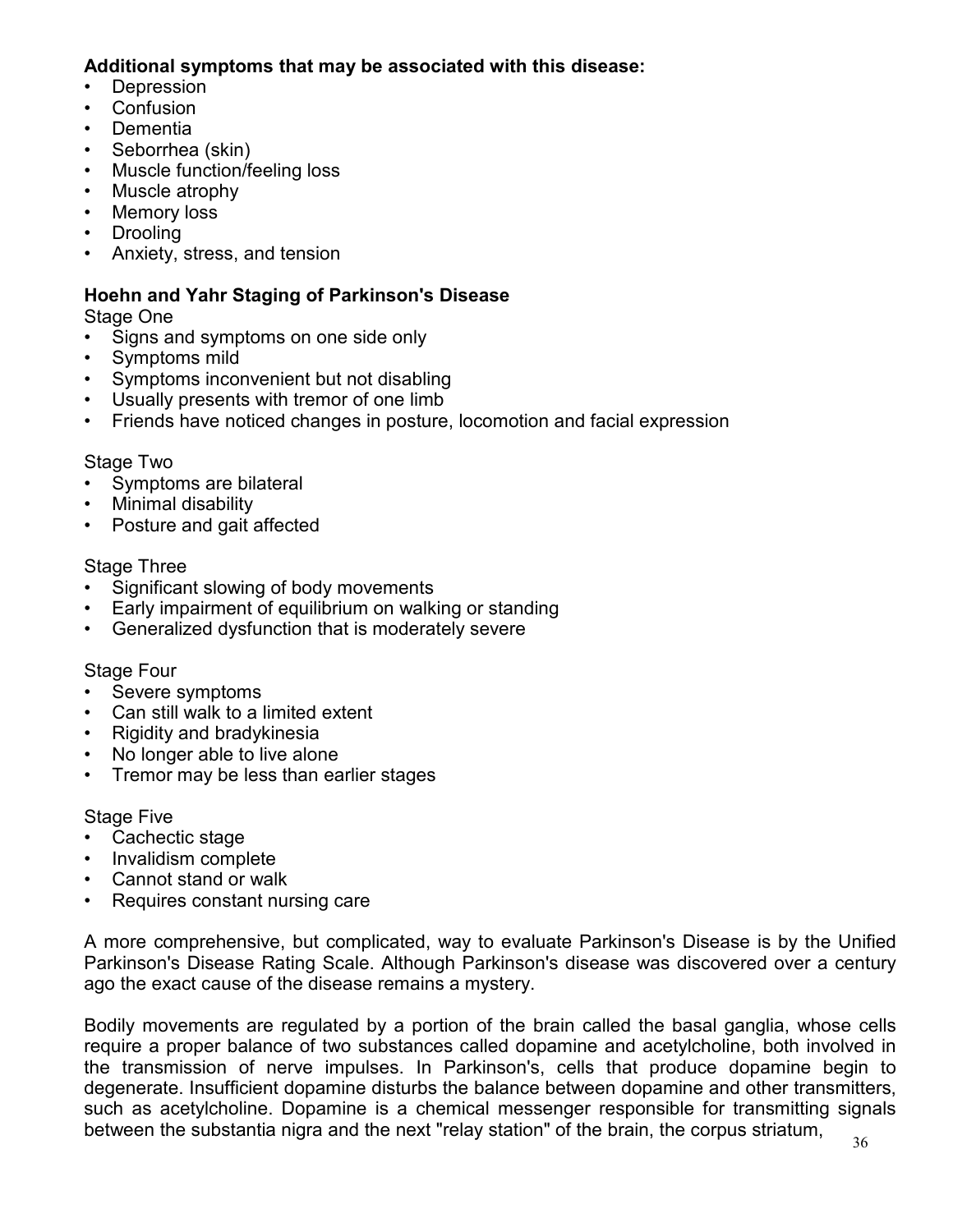to produce smooth, purposeful muscle activity. Loss of dopamine causes the nerve cells of the striatum to fire out of control, leaving patients unable to direct or control their movements in a normal manner. Studies have shown that Parkinson's patients have a loss of 80 percent or more of dopamine-producing cells in the substantia nigra.

The exact cause of this cell death or impairment is not known. Significant findings have been made by research scientists lately that provide important new clues to the disease. One theory holds that free radicals-unstable and potentially damaging molecules generated by normal chemical reactions in the body--may contribute to nerve cell death, thereby leading to Parkinson's disease.

#### **Free Radicals and Anti-Oxidants**

Free radicals are the highly unstable chemicals that attack, infiltrate, and injure vital cell structures. Most stable chemical compounds in the body possess a pair of electrons. Sometimes, one member of the electron pair gets stripped away. The resulting compound (less one electron) is called a free radical.

In chemistry, the term free radical means that it is now free to combine with another element to form a new stable compound. One way to think of free radical is the way our social system work. In a family there is husband and wife. They are joined together. Both are "tied up" or not available for other partners. Now, for some reason they get separated. Now both mates can look for another person to join together. The way free radicals work, one of these free spouse go and break up a stable marriage of another couple, by joining with one of the spouses. This results in the ouster of a person from that family creating a brand new "free radical" who goes around prowling to find another "compound" to attack. You can see that free radicals can do lot of harm by forming a chain reaction.

A similar thing happens with free radicals in the body. When a free radical is born, it goes around the body looking for another compound to steal an electron from. This breaks up this"contented" couple, that results in releasing another free radical, and so on. While on the prowl, these free radicals (which are really the oxidation products from the body) can do tremendous damage to the delicate machinery of your cells. The most studied free radical chain reaction in living things is lipid peroxidation. (The term lipid refers to any fat-soluble substance, animal or vegetable. Peroxidation means the formation of a peroxide molecule. These are the molecules with the greatest proportion of oxygen molecules. For example, water molecule has tow hydrogen atoms and one oxygen atom. Hydrogen peroxide has two Hydrogen atoms and two oxygen atoms. In other words, there is an excess oxygen atom in hydrogen peroxide.)

Ninety eight percent of the oxygen we breathe is used by tiny powerhouses within our cells called mitochondria, that convert sugar, fats and inorganic phosphate (ADP), oxygen into adenosine triphosphate (ATP), the universal form of energy we need to live. This energy producing activity of the mitochondria involves a series of intricate, complex and vital biochemical processes dependent on vast numbers of enzymes (estimates vary from 500 to 10,000 sets of oxidative enzymes). These, in turn, are dependent upon dozens of nutrient factors and co-factors. In this metabolism process a very small amount of left over oxygen loses electrons, creating free radicals. These free radicals burn holes in our cellular membranes. Calcium penetrate our cells through these holes. This excess calcium results in cell death. This, in turn, weakens tissues and organs. As this damage continues, our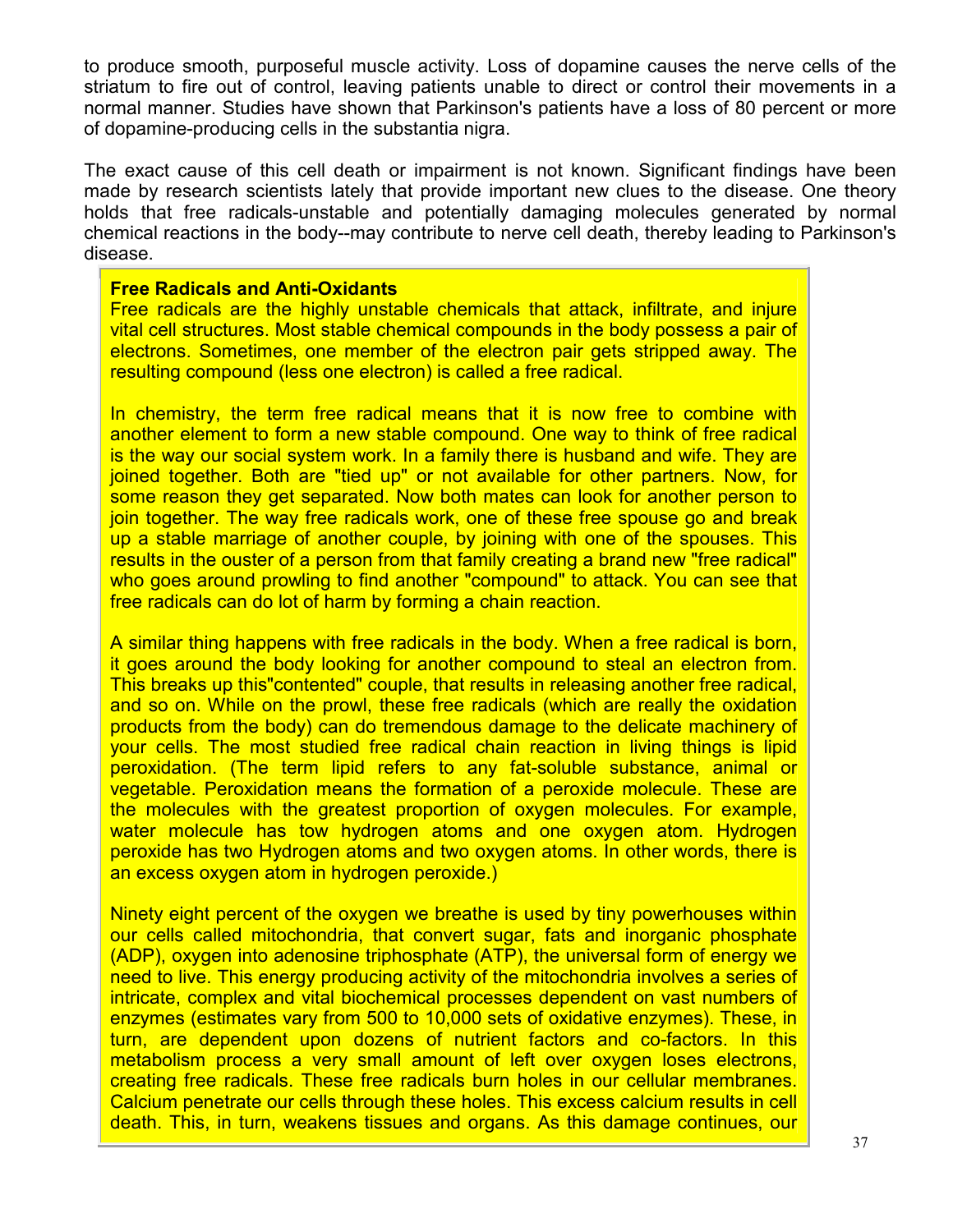body become "rusty", less able to fight other invaders such as cancer, hardening of the arteries, premature aging, and other bodily disorders.

Because of the amount of oxygen we breathe every day (our bodies take 630 quadrillion damaging oxygen hits per day. This means each of our cells takes about 10,000 hits per day and each DNA strand in the cell gets hit 5,000 times per day. This free radical bombardment causes a typical human cell to undergo thousands of changes or mutations daily.If a DNA strand gets hit and it is not repaired before its twin gets hit, we will have the onset to a potentially lethal cancer.

In addition to the oxygen we breathe, the free radicals can also come from such things as environmental pollution, radiation, cigarette smoke, chemicals, and herbicides.

The key to having a healthy body is to repair the damages caused by the free radicals before it is too late, and to protect the body's tissue cells from the free radicals before they cause mutations. Antioxidants are substances that have freeradical chain-reaction-breaking properties. Like a bouncer, the antioxidants deactivate potentially dangerous free radicals before they can damage a cells machinery. Most of these antioxidants come from plants and are called phytochemicals. More than 60,000 such plant chemicals are identified. Among the most effective and dedicated antioxidants are Vitamin A, C, and E (known as the ACE trio against cancer.). Out of these, Vitamin C is the most powerful.

Each cell produces its own antioxidants. But the ability to produce them decreases as we age. That is why diet rich in anti-oxidant and phytochemical rich fruits and vegetables supplemented with additional vitamins and minerals is important.

**Oxidation** due to free radicals is thought to cause damage to tissues, including neurons. Normally, free radical damage is kept under control by antioxidant chemicals that protect cells from this damage. Researchers found that patients with Parkinson's disease have increased brain levels of iron, especially in the substantia nigra, and decreased levels of feritin, which serves as a protective mechanism by chelating, or forming a ring around the iron, and isolating it. This led to the conclusion that oxidative mechanisms may cause or contribute to Parkinson's disease.

Parkinson's disease may occur when either an **external or an internal toxin** selectively destroys dopaminergic neurons. An environmental risk factor such as exposure to pesticides or a toxin in the food supply is an example of the kind of external trigger that could hypothetically cause Parkinson's disease. The theory is based on the fact that there are a number of toxins, such as 1 methyl 4-phenyl-1,2,3,6,-tetra- hydropyridine (mptp) and neuroleptic drugs, that induce parkinsonian symptoms in humans. So far no research has provided conclusive proof that a toxin is the cause of the disease.

Researchers believe that **genetics** sometimes plays a role in the cellular breakdown. Fifteen to twenty percent of Parkinson's patients have a close relative who has experienced parkinsonian symptoms (such as a tremor). After studies in animals showed that mptp interferes with the function of mitochondria within nerve cells, investigators became interested in the possibility that impairment in mitochondrial DNA may be the cause of Parkinson's disease. Mitochondria is found in all animal cells that convert the energy in food into fuel for the cells.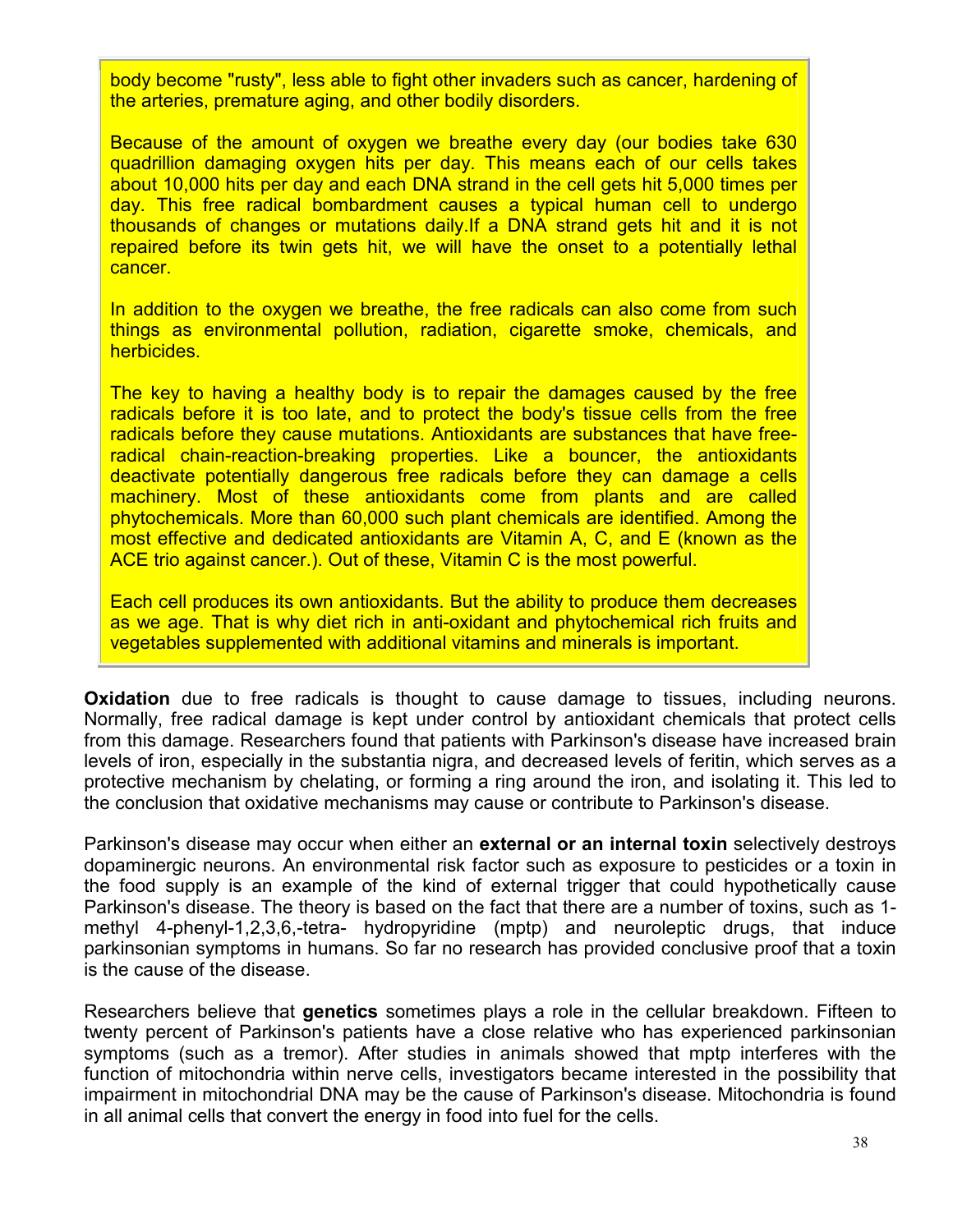In some individuals, the normal, **age-related** wearing away of dopamine-producing neurons accelerates. The exact cause for this is not known; but, if this happens, then it can also result in Parkinson's disease. This theory is supported by the fact that the loss of antioxidative protective mechanisms is associated with both Parkinson's disease and increasing age.

In rare instances, Parkinson's disease may be caused by a **viral infection**.

*Many researchers believe that a combination of oxidative damage, environmental toxins, genetic predisposition, and accelerated aging may ultimately be shown to cause the disease.* 

The typical symptoms of Parkinson's also occur in meningitis and various types of poisoning from alcohol, carbon monoxide and heavy metals. This group of symptoms is called Parkinsonism. Overdoses of manganese also cause Parkinson's symptoms, and high levels of stored iron are found in those with Parkinson's disease.

Other causes of parkinsonism include:

- An adverse reaction to prescription drugs
- Use of illegal drugs
- Exposure to environmental toxins
- **Stroke**
- Thyroid and parathyroid disorders
- Repeated head trauma (for example, the trauma associated with boxing)
- Brain tumor
- An excess of fluid around the brain (called hydrocephalus)
- Brain inflammation (encephalitis) resulting from infection

Parkinsonism may also be present in persons with other neurological conditions, including Alzheimer's disease, amyotrophic lateral sclerosis (ALS), Creutzfeldt-Jakob disease, Wilson's disease and Huntington's disease.

Poor nutrition is an underlying cause of Parkinson's disease. High consumption of meat, rich in protein, also aggravates symptoms of Parkinson's and inhibits the body's use of vitamin B-6, which helps treat brain dysfunction.

Symptoms of Parkinson's should not be confused with milder problems that are common as people get older, including slower, stiffer movements from aching joints, and trembling. Problems with poor memory and a lack of facial expression are often linked to depression.

#### **How Our Brain Controls Our Movement**

In order to understand Parkinson's Disease, it is helpful to examine the function of the brain in controlling our movements.

Many different areas within the brain are involved in a complex chain of decisions required for even the smallest muscular movement. Take walking for example. The brain must first gather all the information it needs about your body position. Are you sitting, lying down, or already standing up? Where are your feet? Do you have your balance? Then, the brain must add in what it knows about where you will be going. Will you be crossing an open field of grass or a busy street (This information is sent by your eyes to the brain)? Is the ground is easy to walk on or could you lose your balance because it is bumpy or slippery (brain enlists the information sensed by your feet for this)?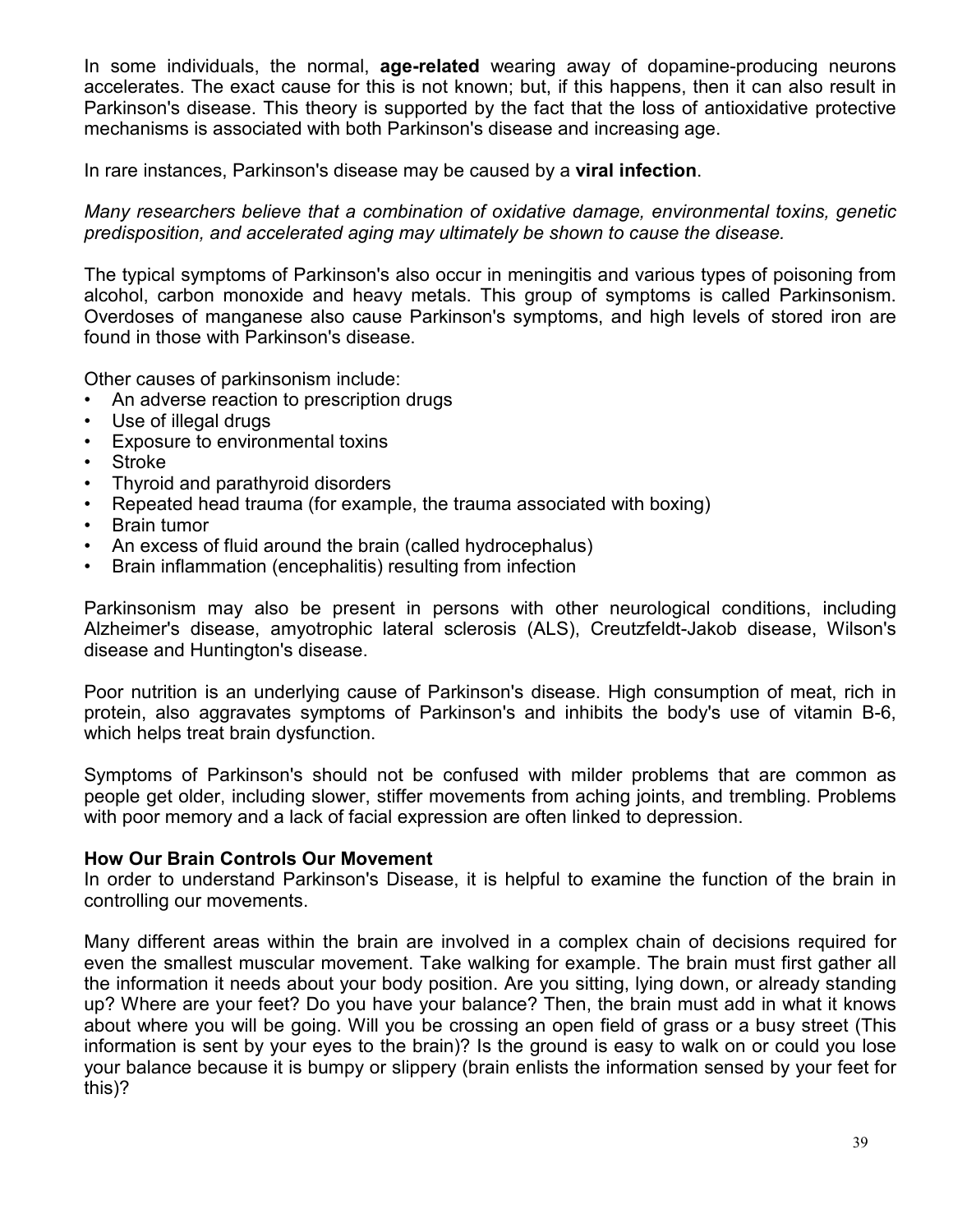

**Figure 1.** Your spinal cord acts as a giant message highway for transmitting the messages from the brain into motion.

All this information is compiled by the brain in a central area of the brain, called the striatum, which controls many aspects of bodily motion. The striatum works with other areas of the brain, including a part called the substantia nigra, to send out the commands for balance and coordination. These commands go from the brain to the spinal cord through nerve networks to the muscles that will then help you to move (figure 1).

The entire nervous system is made up of individual units called nerve cells. Nerve cells serve as a "communication network" within your body. To communicate with each other, nerve cells use a variety of chemical messengers called neurotransmitters. Neurotransmitters carry messages between nerve cells by crossing the space between cells, called the synapse

(figure 2).

Neurotransmitters also allow the nervous system to communicate with the body's muscles and translate thought into motion. One especially important

messenger is dopamine, which is manufactured in the substantia nigra. Dopamine is crucial to human movement and is the neurotransmitter that helps transmit messages to the striatum that both initiate and control your movement and balance. These dopamine messages make sure that muscles work **Figure 2** smoothly, under precise control, and without unwanted movement.







**Figure 3**

When a dopamine message is needed, a nerve cell that produces dopamine gathers packets within itself filled with dopamine particles. These packets carrying the dopamine move to the end of the nerve cell, open a "window," and release the dopamine particles into the synapse. The dopamine particles flow across the synapse and fit into special pockets on the outside of the neighboring, or receiving, nerve cell (figure 3). The receiving cell is now stimulated to send on the message, so it gathers its own packets of dopamine and passes along the message to the next nerve cell in the same way.

After the receiving cell has been stimulated to pass along the message, the pockets then release the dopamine back into the synapse. To finetune coordination of movement, these "used" dopamine particles, along with any excess dopamine that did not originally fit into a pocket on the receiving cell, are broken down by a chemical in the synapse called

MAO-B (figure 4). This is an important step in the precise control of muscle movement. Too much or too little dopamine can disrupt the normal balance between the dopamine system and another neurotransmitter system, and interfere with smooth, continuous movement.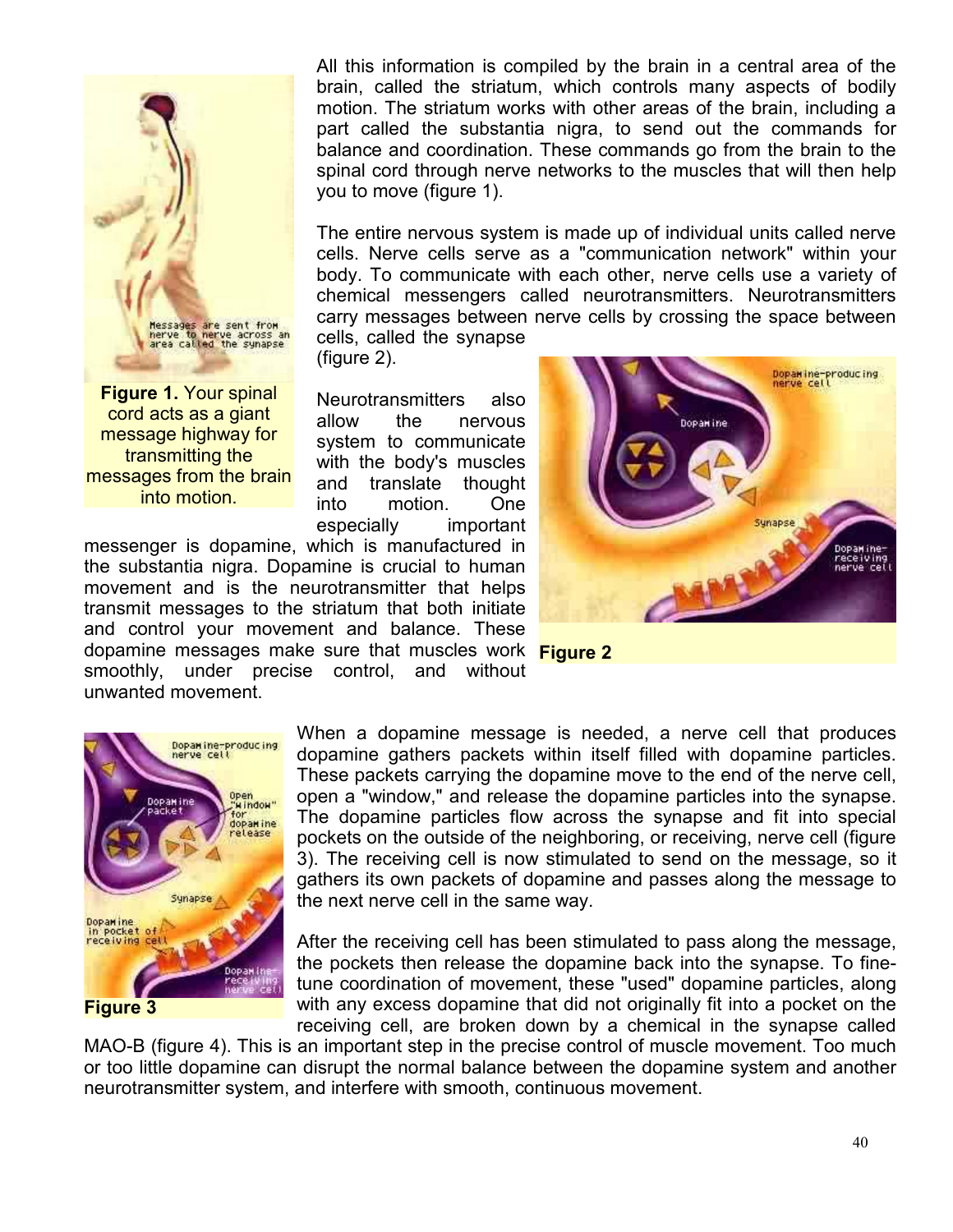Acetylcholine is another neurotransmitter system that works in conjunction with the dopamine system to produce smooth movement. Some of the nerve cells in the brain are specialized to use either dopamine or acetylcholine to send different messages, depending on what it is you want to do.

#### **What Happens in Parkinson's Disease**

In Parkinson's disease, for reasons that are not fully understood, nerve cells in the part of the brain that produces dopamine, the substantia nigra, begin to decrease in number. This causes a decrease in the amount of the available dopamine. Also, the chemical in the synapse that breaks down the dopamine (MAO-B) continues to deplete what little dopamine is left. The overall effect is a large loss of dopamine in the brain. This throws off the normal dopamine/acetylcholine balance, since the level of acetylcholine remains normal.and there is not enough



**Figure 4**

dopamine to keep balance with the acetylcholine. The basal ganglia are thus prevented from modifying the nerve pathways that control muscle contraction. As a result, the muscles are overly tense, causing tremor, joint rigidity, and slow movement. Most drug treatments increase the level of dopamine in the brain or oppose the action of acetylcholine.

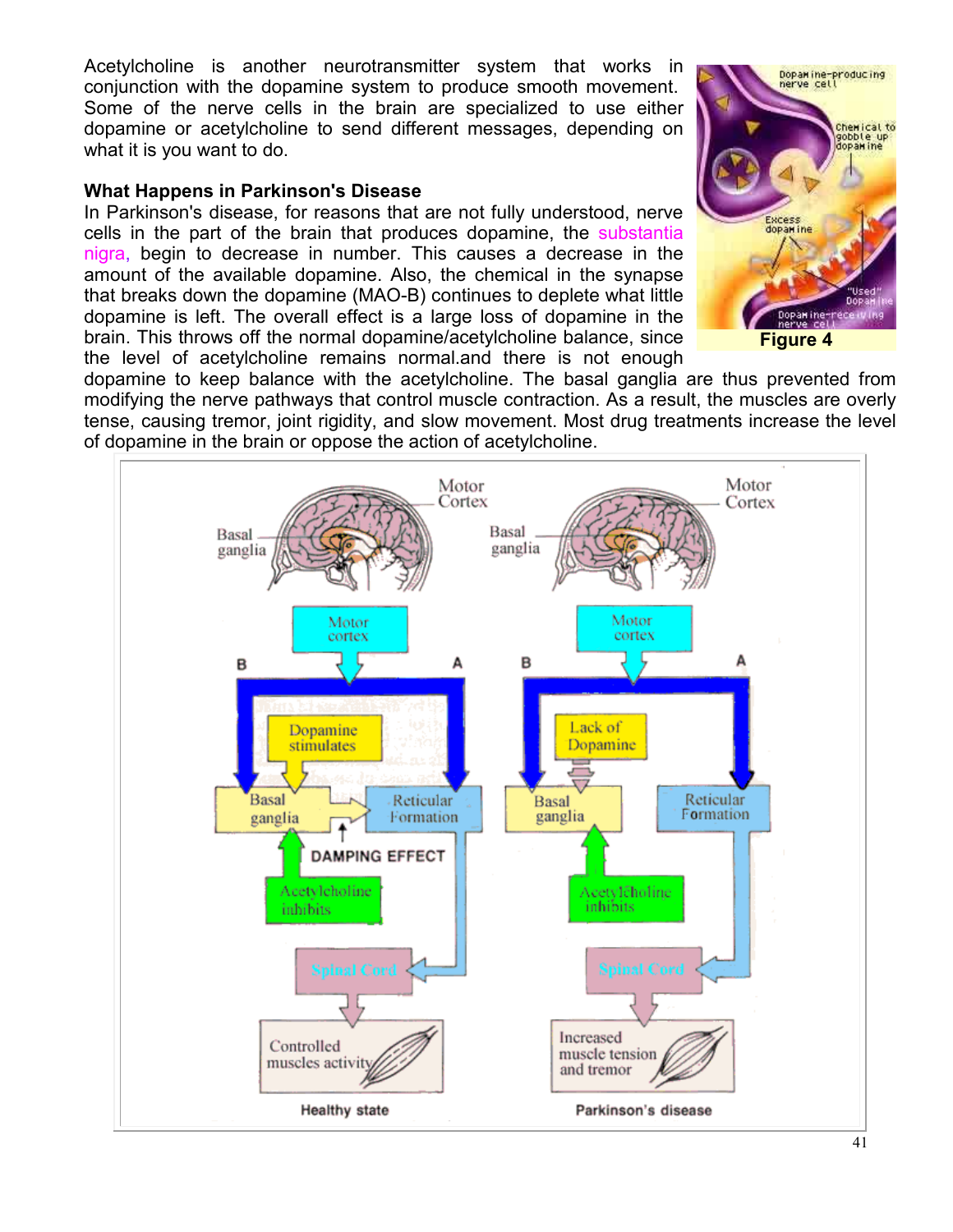#### **Healthy state**

During movement, signals pass from the brain's cortex, via reticular formation and spinal cord (pathway **A),** to muscles, which contract. Other signals pass, by pathway B, to the basal ganglia; these damp the signals in pathway A, reducing muscle tone so that movement is not jerky. Dopamine, a nerve transmitter made in the basal ganglia, is needed for this damping effect. Another transmitter, acetylcholine, inhibits the damping effect.

#### **Parkinson's disease**

In Parkinson's disease, degeneration of parts of the basal ganglia causes a lack of dopamine within this part of the brain. The basal ganglia are thus prevented from modifying the nerve pathways that control muscle contraction. As a result, the muscles are overly tense, causing tremor, joint rigidity, and slow movement. Most drug treatments increase the level of dopamine in the brain or oppose the action of acetylcholine.

Consultation with an experienced homeopath is required for Parkinson's disease. However, given below is a sample of homeopathic remedies for occasional use. Take the 6c strength four times daily for up to two weeks when the symptoms are severe, or while waiting for help from a homeopath.

**Anthimonium Tartaricum**: six every two hours for trembling of head and paralytic hands tremor. Choose **Gelsemium** if you have considerable trembling and eyelids so droopy that you may appear to be asleep. You stagger when walking and feel weak and fatigued much of the time. Take Gelsemium 30x or 15c three times daily for up to three days, as needed to relieve symptoms.

**Mercurius corrosivus** is for trembling hands and excessive salivation. A tremor is accompanied and made worse by perspiration. Sensitivity to heat and cold is felt equally, memory and concentration is patchy, and willpower is weak. Take one dose of Mercurius corrosivus 30x or 15c three times daily for up to three days, as needed to relieve symptoms.

**Agaricus** is for limbs that are stiff but tremble and twitch. You likely feel itchy, and your back, especially your spine, is probably very sensitive. Take one dose of Agaricus 30x or 15c, as directed on the product label, three times daily for up to three days, as needed to relieve symptoms.

**Hyoscyamus** is for the person who exhibits inappropriate behavior at inopportune times. You have a lot of twitching, are restless, and tend to be jealous and very suspicious. Take one dose of Hyoscyamus 30x or 15c three times daily for up to three days, as needed to relieve symptoms.

**Rhus toxicodendron** is good for mild tremors and stiffness that feels better with movement, worse with dampness. Take one dose of Rhus toxicodendron 30x or 15c three times daily for up to three days, as needed to relieve symptoms.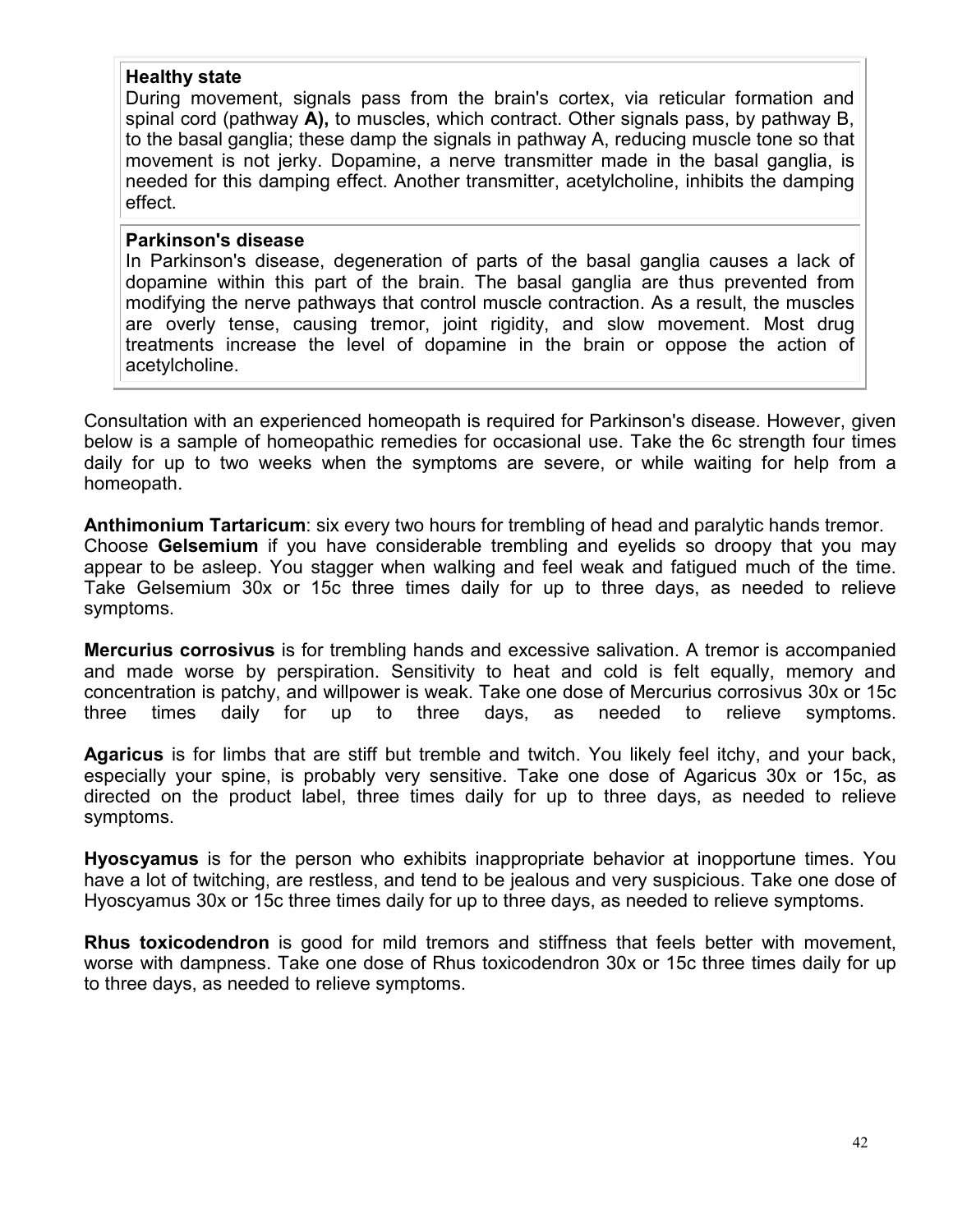# **Homeopathy for Rheumatoid Arthritis**

Homeopathic remedies are useful in relieving the pain and stiffness associated with rheumatoid arthritis. A constitutional remedy is often the best approach for dealing with chronic conditions.



**Arnica:** Useful for chronic arthritis with a feeling of bruising and soreness. The painful parts feel worse from being moved or touched.

**Aurum metallicum:** This remedy is often prescribed for wandering pains in the muscles and joints that are better from motion and warmth, and worse at night. The person may experience deep pain in the limbs when trying to sleep. Also may feel discomfort that may wake the person up. People who need this remedy are often serious and focused on work or career, with a tendency to feel depressed.

**Bryonia:** Helpful for stiffness and inflammation with tearing or throbbing pain, made worse by motion. The condition may have developed gradually, and is worse in cold dry weather. Discomfort is aggravated by being touched or bumped, or from any movement. Relief can be had from pressure and from rest. The person may want to stay completely still and not be interfered with.

**Calcarea carbonica:** Helpful for deeply aching arthritis involving node formation around the joints. Inflammation and soreness are worse from cold and dampness, and problems may be focused on the knees and hands. Common symptoms are: weakness in the muscles, easy fatigue from exertion, and a feeling of chilliness or sluggishness. The person who benefits from Calcarea is often solid and responsible, but tends to become extremely anxious and overwhelmed when ill or overworked.

**Causticum**: Useful when deformities develop in the joints, in a person with a tendency toward tendon problems, muscle weakness, and contractures. The hands and fingers may be most affected, although other joints can also be involved. Stiffness and pain are worse from being cold, and relief may come with warmth. The person often feels best in rainy weather and worse when the days are clear and dry.

**Calcarea fluorica**: Helpful when arthritic pains improve with heat and motion. Joints become enlarged and hard, and nodes or deformities develop. Arthritis after chronic injury to joints also responds to Calcarea fluorica.

**Dulcamara:** Indicated if arthritis flares up during cold damp weather. The person gets chilled and wet. They are often stout, with a tendency toward back pain, chronic stiffness in the muscles, and allergies.

43 **Kali bichromicum:** This is useful when arthritic pains alternate with asthma or stomach symptoms. Pains may suddenly come and go, or shift around. Discomfort and inflammation are aggravated by heat, and worse when the weather is warm.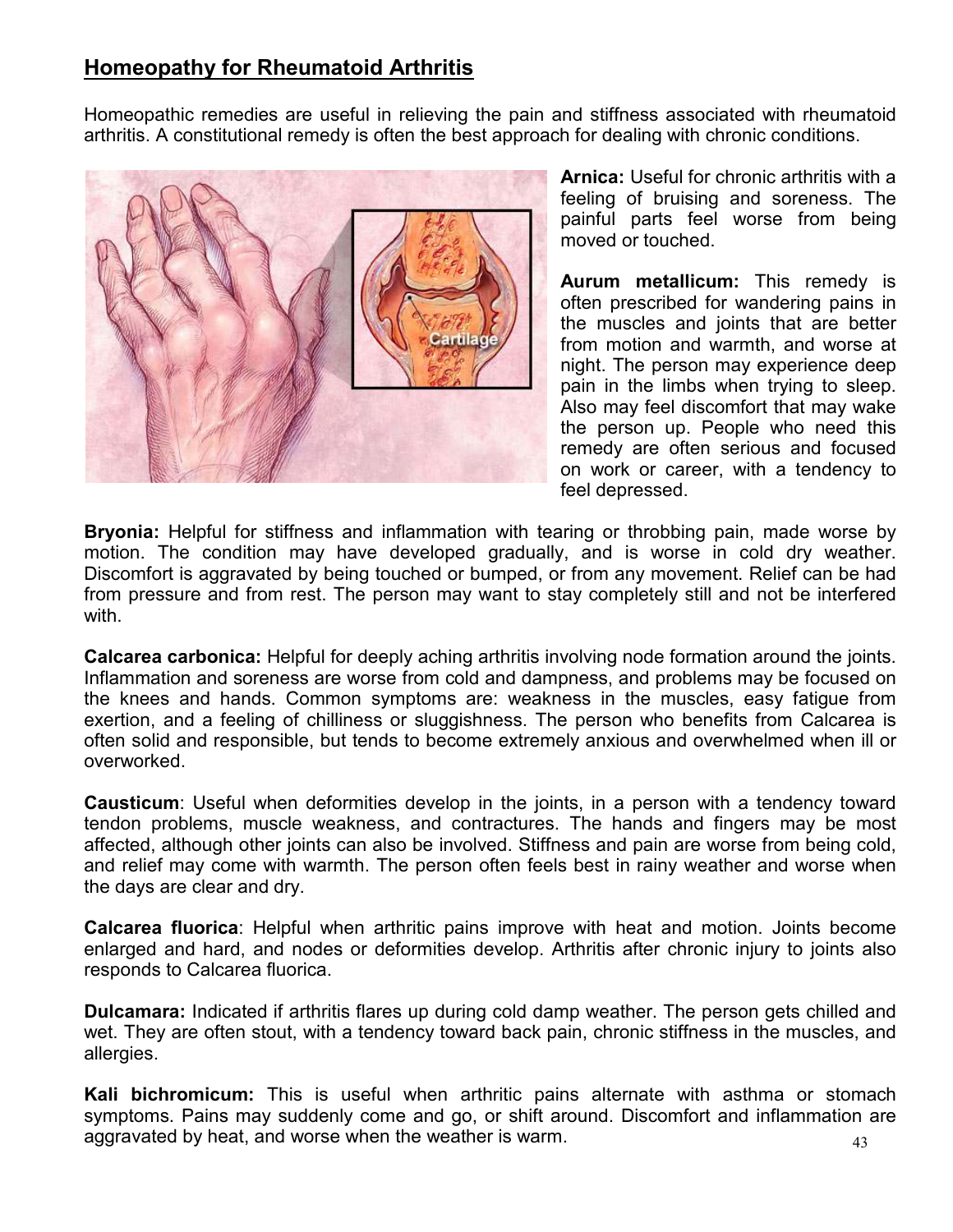**Kali carbonicum**: Arthritis with great stiffness and stitching pains, worse in the early morning hours and worse from cold and dampness, may respond to Kali carbonicum. The joints may be becoming thickened or deformed. People who can benefit from this remedy often have a rigid moral code, and tend to feel anxiety in the stomach.

**Kalmia latiflora**: Useful for intense arthritic pain that flares up suddenly. The problems start in higher joints and extend to lower ones. Pain and inflammation may begin in the elbows, spreading downward to the wrists and hands. Discomfort is worse from motion and often worse at night.

**Ledum palustre**: Arthritis that starts in lower joints and extends to higher ones are candidate for this remedy. Pain and inflammation often begin in the toes and spread upward to the ankles and knees. The joints may also make cracking sounds. Ledum is strongly indicated when swelling is significant and relieved by cold applications.

**Pulsatilla**: Applicable when rheumatoid arthritis pain is changeable in quality, or when the flareups move from place to place. The symptoms (and the person) feel worse from warmth, and better from fresh air and cold applications. Can benefit people who are emotional and affectionate, sometimes having teary moods.

**Rhododendron**: Strongly indicated if swelling and soreness flare up before a storm, continuing until the weather clears. Cold and dampness aggravate the symptoms. Discomfort is often worse toward early morning, or after staying still too long.

**Rhus toxicodendron**: Useful for rheumatoid arthritis, with pain and stiffness that is worse in the morning and worse on first motion, but better from continued movement. Hot baths or showers, and warm applications improve the stiffness and relieve the pain. The condition is worse in cold, wet weather. The person may feel extremely restless, unable to find a comfortable position, and need to keep moving constantly. Continued motion also helps to relieve anxiety.

**Ruta graveolens**: Arthritis with a feeling of great stiffness and lameness, worse from cold and damp and worse from exertion, may be helped by ruta graveolens. Tendons and capsules of the joints can be deeply affected or damaged. The arthritis may have developed after overuse, from repeated wear and tear.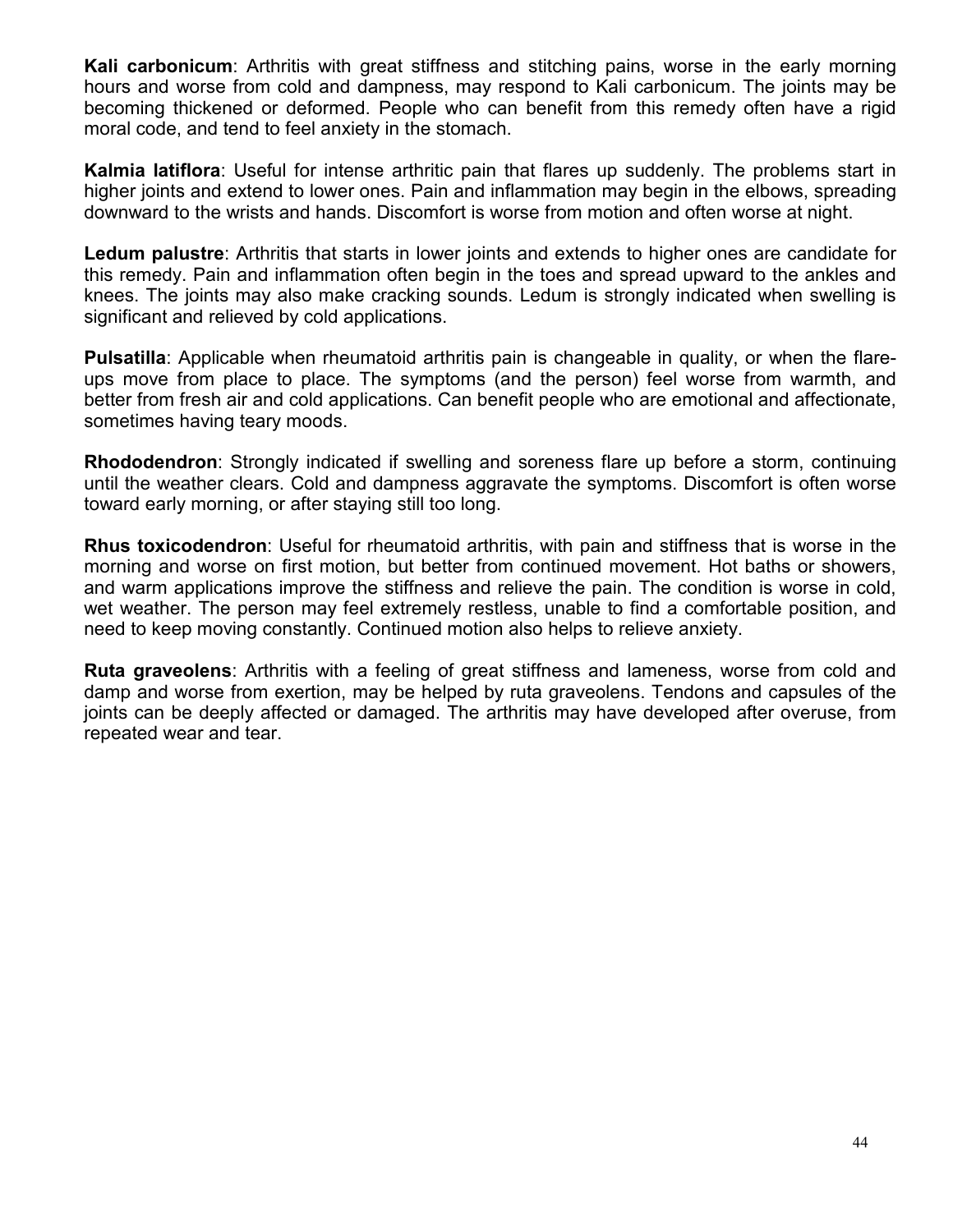# **Homeopathy for Shingles**



There are many effective homeopathic remedies for the symptoms of shingles, including:

**Rhus toxicodendron (Rhus tox)** is useful when blisters emerge that are not only painful but very itchy, and warmth brings relief. The pain is worse at night and less noticeable when moving about.

**Arsenicum album** is indicated for shingles with red, burning lesions that are relieved by warmth and are worse at night, causing great restless anxiety.

**Mezereum** is indicated if there is severe pain, if the skin burns and

itches and forms brown scabs, or if the is person middle-aged or elderly. Lasting neuralgic pains that shoot along the nerve after the skin has healed are often helped by this remedy.

**Ranunculus** is useful if there are nerve pains and itching, or the slightest touch, movement or eating makes the symptoms worse.

**Lachesis** is prescribed if the left side of the body is affected, plus some swelling, which is aggravated by wan-nth but is relieved by cold.

**Apis** is used when the swelling and stinging pains predominate, improve with cold and become aggravated by heat.

The best homeopathic remedy for shingles is **Ranunculus bulbosus**, especially when the shingles are on the trunk of the body. It is indicated for severe burning and itching, which gets worse from touching the skin, moving about or eating. Take a 6C dose up to four times a day as needed for pain. Improvement may be noticed within a couple of days. If not, see your medical doctor or homeopath.

Other remedies that may be useful: Sepia, Natrum mur, Hepar sulph., Caladium, acidum nit.

#### **Homeopathy**

In homeopathic medicine ailments such as food allergy, hypoglycemia, high blood pressure, asthma and digestive disorders are regarded as being manifestations of stress, so treatment is likely to be long-term and constitutional; however, in acute circumstances, one of the following remedies may be useful, according to a person's circumstances:

Phosphoric ac. for stress due to grief or bad news

- Picric ac. for stress due to overwork.
- Ignatia for stress following emotional upset such as a broken love affair
- Nux for stress brought on by burning the candle at both ends, including smoking, eating or drinking too much, making the sufferer irritable.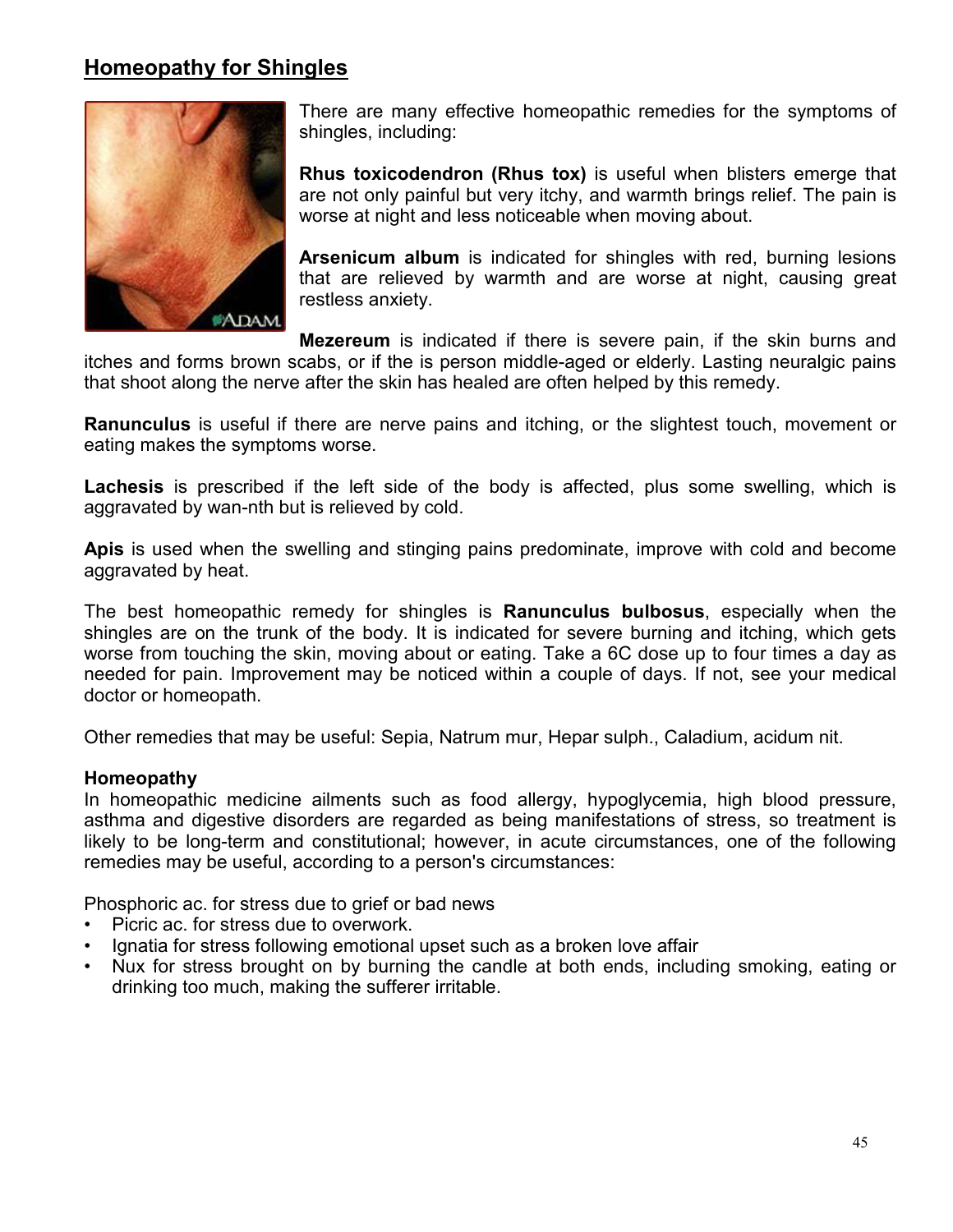The following remedies can be used to treat stress-related conditions, such as anxiety, nervousness, tension, and mental fatigue. Be sure to match your symptoms with the remedy that has the most similar characteristics.

#### **Ignatia** *imara (Ignatia)*

Symptorns: Emotional strain; mental stress; negative effects of grief, worry, disappointment, shock; hysteria; sad, moody, sighing; insomnia; headache, often following anger or grief, which becomes worse from stooping; intolerance to tobacco.

Worsened by: suppressing emotions, tobacco, coffee, brandy, smoke or strong odors.

Better from: lying on the painful side, warmth, walking, hard pressure.

#### *Phosphorus*

Symptom: Restlessness; overexcited state that causes weakness and exhaustion; burning pains; chilliness with thirst for cold drinks; expressive, animated, overdramatic; acute senses; bothered by light and noise; nervous- ness and fear; sense that something bad will happen; fearful of being alone and crave company; easily frightened or upset, though can be reassured or distracted; crave salt, spicy food, ice cream; tendency to bleed easily (this should be evaluated medically); nosebleeds.

Worsened by: cold or heat, lying on left or painful side, thunderstorms.

Better from: massaging or rubbing; cold food or drink.

Your homeopath may suggest you learn some form of relaxation or meditation and perhaps take supplements of vitamin B complex; taking exercise may also be advised.

#### **Hydrotherapy for Shingles**

For the first three or four days, try ice for 10 minutes on, five minutes off, every few hours. Later, apply cool, wet compresses soaked in aluminum acetate. (available over the counter in the form of astringent solution, powder packets, or effervescent tablets.)

Take a neutral bath (body temperature). Soak for thirty to sixty minutes. (Add hot water occasionally to keep heat at blood temperature.) This is very calming to the nervous system and reduces stress.

#### **Juice Therapy for Shingles**

- Carrot and celery juice with one tablespoon parsley juice
- Spinach, beet

#### **Kinesiology for Shingles**

Treatment will consist of:

- Checking the endocrine and immune systems for nutritional deficiencies
- Providing adrenal and endocrine support, and nutrition for stress
- Offering counseling for stress reduction
- Checking for vitamin A deficiency
- Checking for food sensitivities
- Checking grain and dairy consumption
- Checking dural torque
- Checking the ileo-caecal valve
- Checking atlas and sacrum for lesions
- Suggesting bowel cleansing
- Regular kinesiology balancing.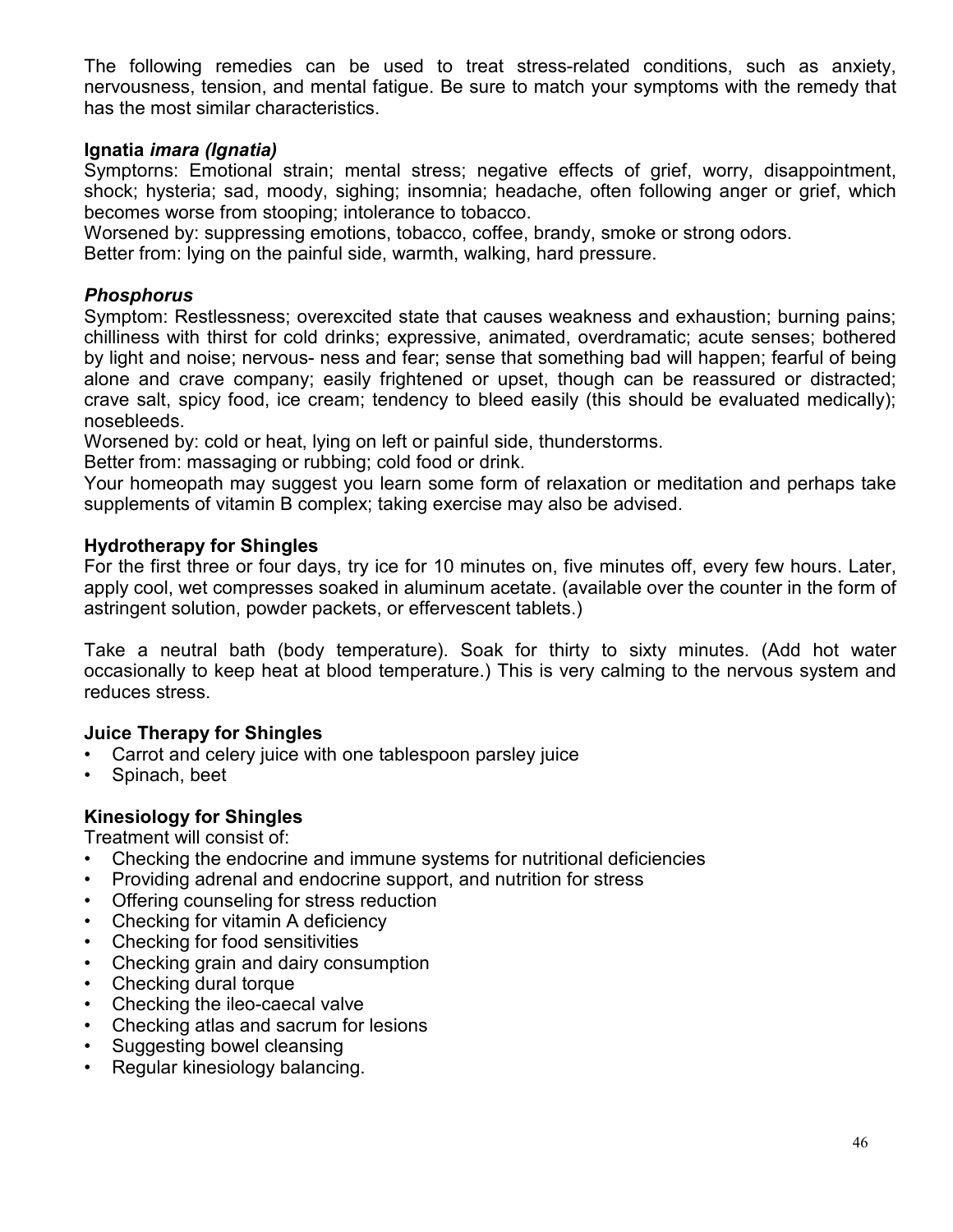### **Reflexology for Shingles**

Try working the diaphragm, spine, ovary/testicle, pancreas and pituitary, parathyroid, thyroid and adrenal gland reflex points on your hands or feet.

#### **Reflexology**

An overall reflexology session, touching all of the major points of the hands and feet, will help relax you and ward off stress. To deal with extra tension, pay special attention to the diaphragm, the spine and the pituitary, parathyroid, thyroid and adrenal gland reflexes.

### **Relaxation And Meditation**

Any of the relaxation and meditation techniques, such as mindfulness meditation, autogenics, progressive relaxation and stretching, will relieve stress. Find the technique that works best for you by trial and error and stick with it.

Meditation is something very few really understand. It involves Quieting The Mind. The less sensory input, the better - Total Darkness, Total Quiet, Total Lack of Sensory Input. Many would say this would drive them crazy, that is a distinct possibility, since it is something we are not accustomed to. The fact is, it must be approached with caution and discipline.

In the meditative state one also becomes Super Aware of everything, far from being asleep they are totally Awake. The trap and flaw of many meditation techniques is they require conscious effort which is completely counter-productive, only those that incorporate removing all conscious effort and desire should be considered.

## **Breathing**

Breathing exercises are the simplest path to inner calm. Fifteen minutes a day can achieve a significant reduction in your stress-related symptoms. Breathing is one function that is controlled by both the voluntary and involuntary nervous system, forming a bridge between our inner and outer selves. There are a number of relaxation techniques that focus on breath control. One, a good sleep inducer, involves focusing on the area below the navel. Sit quietly, watching the breath as it goes in and out of your abdomen. Do this for five to ten minutes. Breath is the most natural object of meditation and an easier focus for attention than thought. If you find yourself having disturbing thoughts, instead of trying to stop them, try to simply move your attention back to your breath.

The Progressive Relaxation exercise is particularly good at bedtime. Lie down and take several deep breaths. Then breathe in slowly as you tense the muscles in your feel Hold your breath and the tension for a count of 20. You may not make it to 20 at the beginning.) Then, slowly breathe out, releasing the muscles until they are totally relaxed. Repeat the process with your calf muscles, and work your way up, finishing with your facial muscles. Close with a few more deep breaths. Unless, of course, you are already asleep.

For more details, visit Pranayama, the science of breathing. You will see detailed coverage along with specific breathing techniques.

#### **Meditation, Biofeedback, and Neurofeedback**

Meditation, biofeedback, and neurofeedback are all powerful techniques for training the mind to distinguish between false alarms and signals of true danger. More directed in their approach than conventional psychotherapy, they tame the restless mind, helping you to deal with stress, anxiety, and insomnia. They help to promote relaxation and balance on all levels--mental, emotional, physical, and spiritual-which is the starting point for all healing. Biofeedback is covered separately, in detail elsewhere.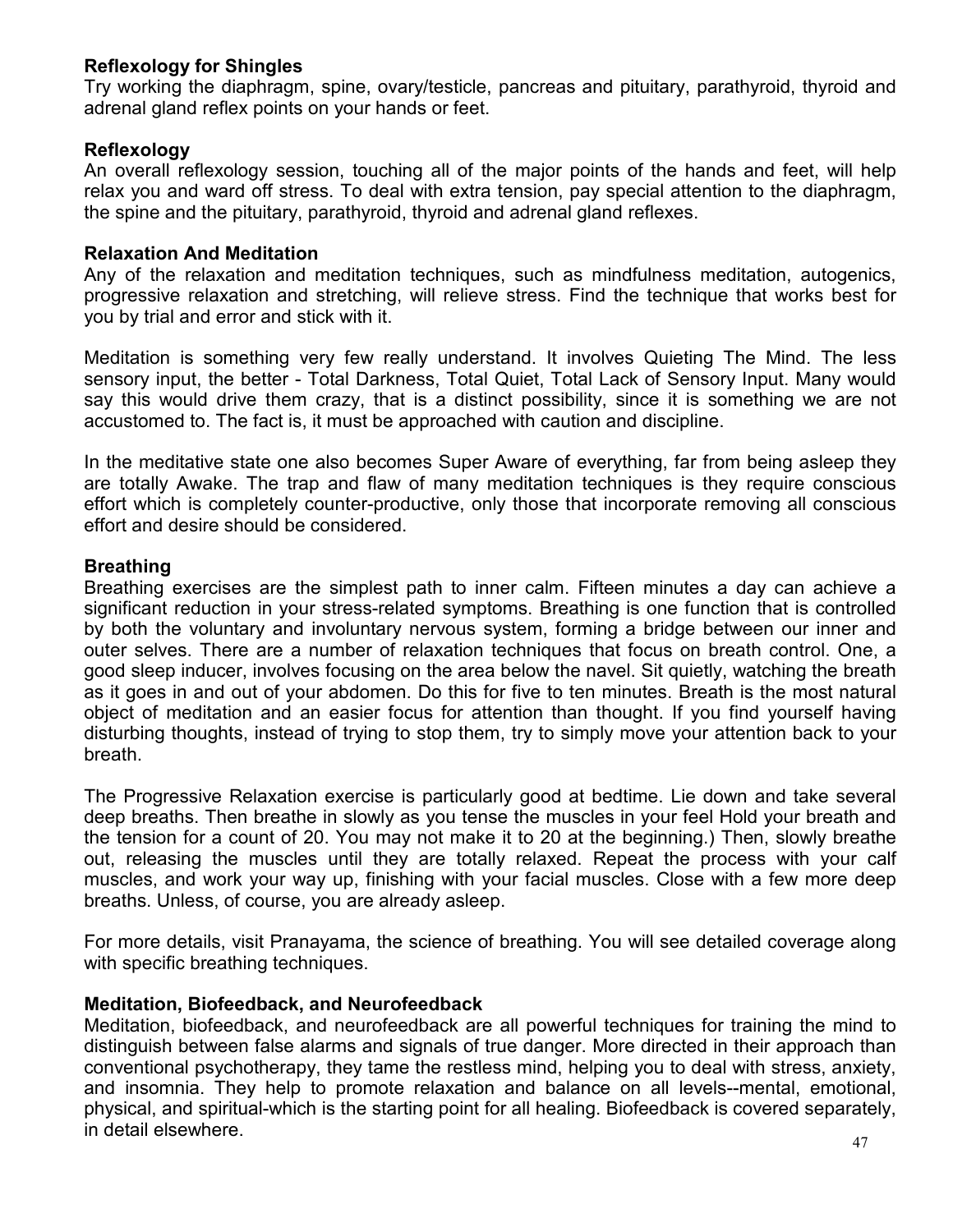## **Tissue Salts for Shingles**

- Ferr phos is effective in the first stage of inflammation with burning pain (preceding shingles.) Take 4 tablets under the tongue four times daily.
- Kali phos is the chief tissue salt for shingles with watery, itchy blisters, especially if due to overexcitement, stress or worry. Take 4 tablets under the tongue four times daily.
- Calc. Phos. and Ferr Phos. Also are useful. (two tablets, 6X of each twice each day after the rash erupts.)
- Nat mur is useful when the blisters are filled with clear, watery substance and there is burning and itching. Take 4 tablets under the tongue four times daily.
- Kali mur is indicated when the blisters contain white pus. Take 4 tablets under the tongue four times daily.
- Kali. Mur. and Nat. Mur. can be taken in alternation three times a day to help speed healing.
- Ferr. Phos. or Nat. Mur. may be dissolved in water and sponged over the blisters to alleviate pain.
- Zinc 10 to 50 milligrams daily to promote healing of the skin lesions.

## **Vitamin And Mineral Therapy for Shingles**

In addition to a daily multivitamin-mineral, individual supplements may be beneficial.

#### **Vitamin A for Shingles**

In the form of beta carotene, 25,000 IU twice a day for 2 weeks, then once daily to promote healing and potentiate the immune system. With medical approval, higher dosages of the emulsion form of vitamin A may be beneficial during the first 2 weeks. Avoid taking Vitamin A supplements during pregnancy.

## **Vitamin B Complex for Shingles**

All B vitamins are essential for nerve function. Vitamin B12 is particularly important in preventing nerve damage.

- Take one comprehensive B-complex tablet each morning and evening. Take an additional 5 to 100 milligrams of B1, B6, and pantothenic acid with a teaspoon of brewer's yeast in half a cup of milk each 2 or 3 hours until the symptoms begin to subside, then once or twice a day. This speeds recovery and helps prevent a painful aftermath. Injections of B12 is shown to provide relief from excruciating pain in as little as 2 hours. Take this only under medical supervision.
- Vitamin B12, 100 mcg sublingual daily or B12 shots, 6,000 mcg weekly
- Vitamin B complex, 50 mg three times daily

## **Vitamin C with Bioflavonoids for Shingles**

Vitamin C is excellent for supporting the immune system and acts as an antiviral agent. It aids in destroying the virus, help prevent postherpetic neuralgia, and boost the immune system. Bioflavonoids improve the absorption and use of vitamin C in the body.

Take 1,000 to 4,000 milligrams of Vitamin C in divided doses throughout the day. Dosages should be continued for several days after the symptoms disappear, then gradually reduced.

## **Calcium, Magnesium and Vitamin D for Shingles**

1,000 to 1,500 milligrams of calcium and 500 to 750 milligrams of magnesium in divided daily doses (some researchers advise 1,000 to 2,000 milligrams of magnesium and 500 to 1,000 milligrams of calcium), plus vitamin D (400 IU daily for I week, then reduced to 100 IU) to assist healing and protect sensitive nerve endings.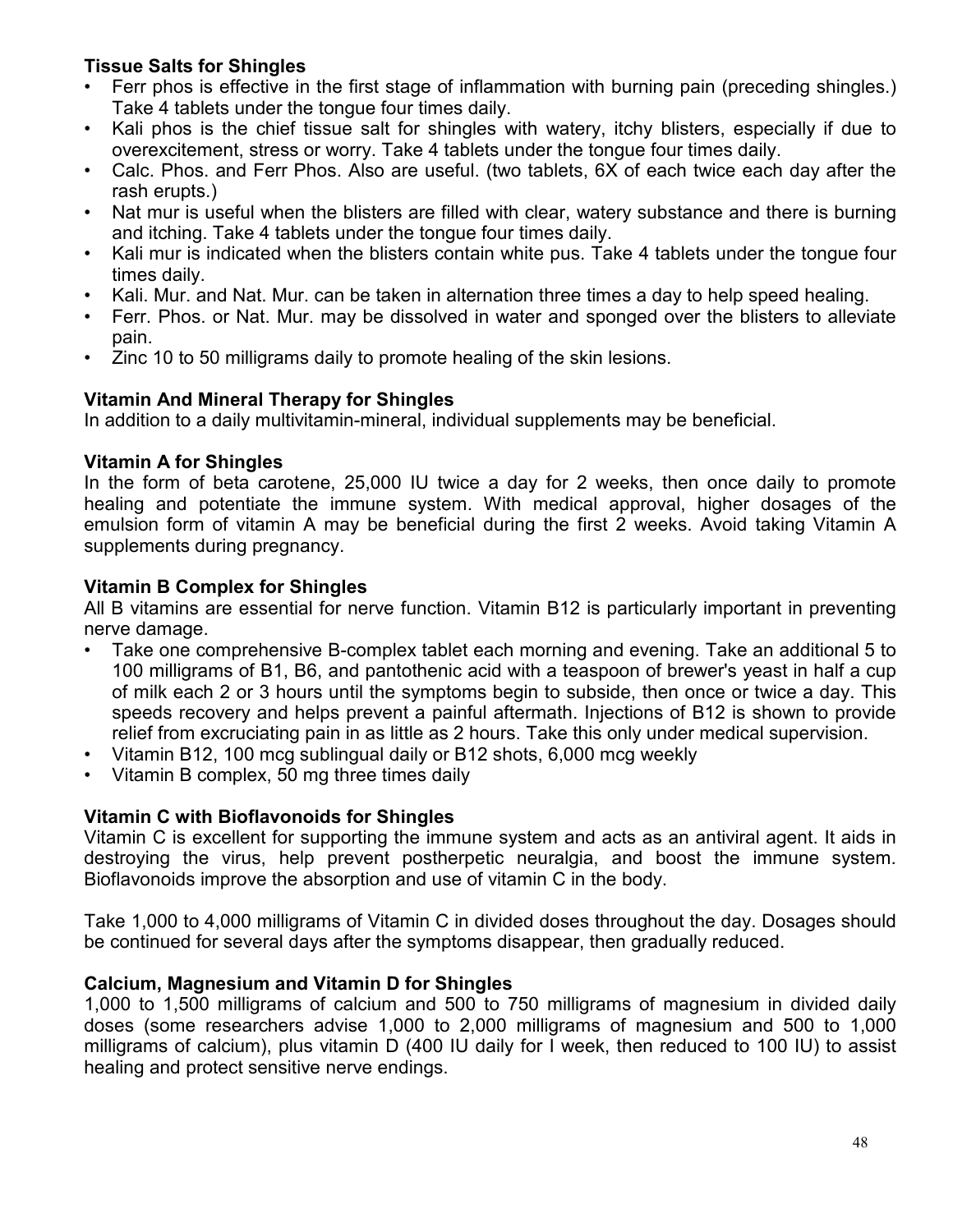#### **Vitamin E for Shingles**

Vitamin E speeds healing, prevents scarring and reduces pain. Vitamin E assists the immune system, protects cell membranes from viral attack, and helps prevent the nerve damage responsible for residual pain. Oil from a vitamin E capsule can be massaged onto the skin several times daily. This may relieve discomfort and help avoid any scarring. If a lingering neuralgia persists once the infection has passed, higher dosages of vitamin E can reduce pain in certain cases. Take 400 to 800 IU daily.

#### **L-lysine for Shingles**

Lysine is very effective against the herpes virus. Studies show that when taken at the onset of shingles, this amino acid helps inhibit viral action to reduce the severity and duration of symptoms. Take 500 milligrams twice daily.

- Another amino acid, phenytalanine, relieves pain as it boosts production of the body's own pain-relieving chemicals. Other supplements that help include zinc with copper, and coenzyme Q10.
- Phenylalanine, 1,000 mg three to four times daily.
- Zinc, 90 mg with 10 mg copper.
- Coenzyme Q10, 200 mg.
- Aloe vera juice, 2-4 oz. three times daily.

#### **Yoga for Shingles**

Yoga offers gentle asanas, relaxation, pranayama, meditation, shat kriyas and hand mudras. Reducing stress is believed to reduce the incidence and lessen the severity of shingles. A daily routine of breathing exercises, meditation and yoga poses are useful in reducing stress.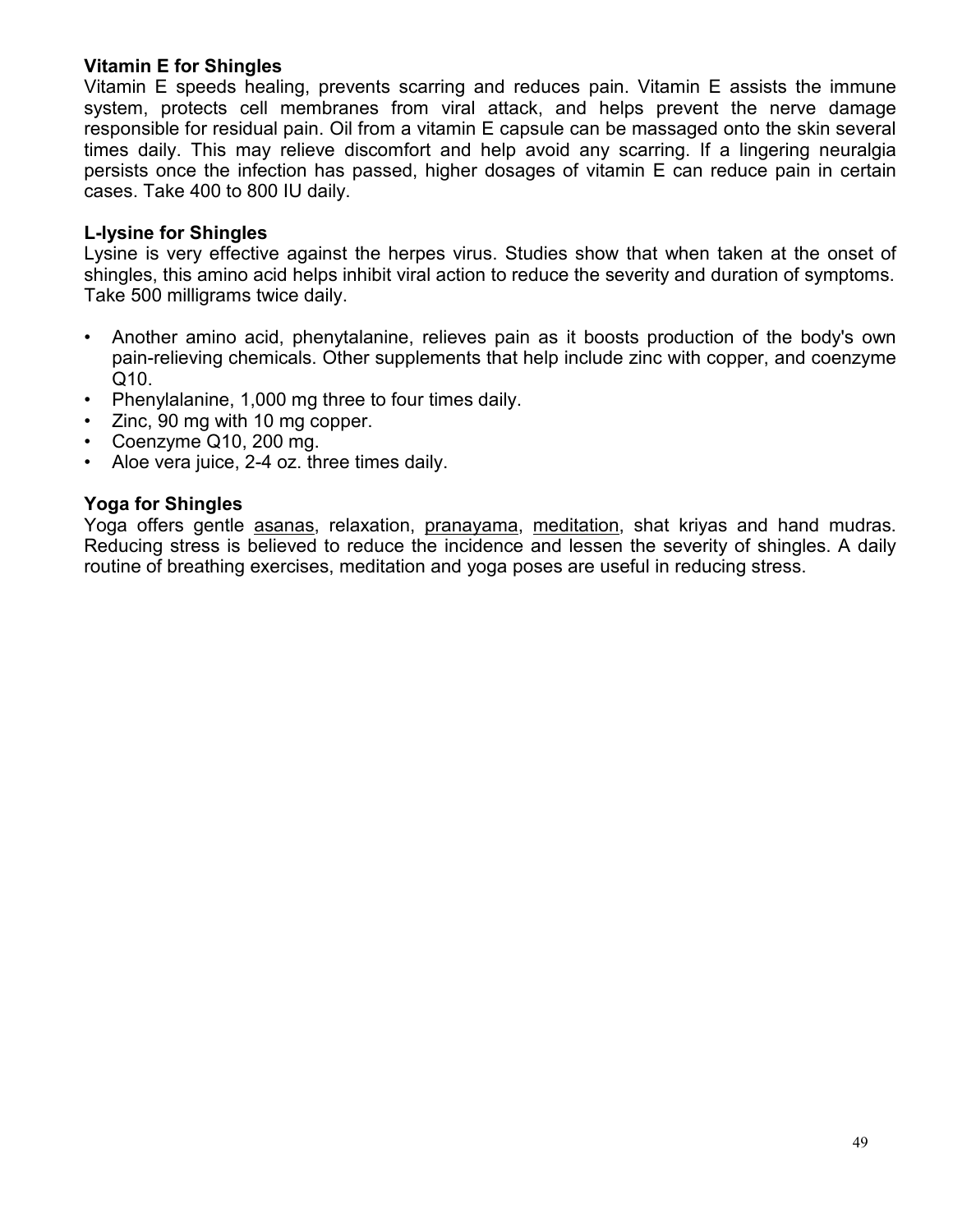# **Homeopathy for Sleep Apnea**



Many of the complementary therapies mentioned in Alternative and Integral Therapies for Insomnia are also useful as complementary therapies for sleep apnea.

#### **Exercise and Weight Loss**

Many of those who suffer from sleep apnea are either overweight or obese. Hence, weight loss and exercise are an effective form of treatment for sleep apnea. Sleep apnea is generally, though not always, thought to occur because of structural problems. This means that the breathing airways become obstructed while a person is sleeping. When you lose weight some of these passages get opened back again so that you can breathe better. Even a small weight loss may make a big difference if the person is severely obese.

#### **Homeopathy**

In treating sleep apnea, lachesis and homeopathic opium are useful, depending on the personality type. Lachesis is recommended for extroverted, charismatic, angry individuals. Homeopathic opium is prescribed for more temperate people with a history of emotional or physical pain. Homeopathic practitioners believe that sleep apnea relates to loss of energy. Therefore, diet must be carefully chosen, eliminating sugar and other allergic foods.

#### **Flower Remedy/Essence Therapy**

The flower remedy Vervain is sometimes used to treat people suffering from OSAS. Vervain is a very calming essence that is indicated for people with strong feelings about everything. This personality type seems to be associated with sleep apnea, and when these people use Vervain, it seems to help them solve problems in all areas of their lives, including sleeping problems.

#### **5-HTP**

Researchers have determined that decreased serotonin levels can lead to sleep apnea. The nerves that control breathing require an adequate supply of serotonin. Also, serotonin receptors control the release of hormones such as cortisol. One role of cortisol is to help control the muscles needed for breathing. It was further suggested that the disturbed breathing in sleep apnea is a result of a malfunction in the serotonin system. Scientists have concluded that, the use of serotonin precursors such as 5-HTP may be of value for people suffering from sleep apnea.

Dr. Murray, author of "*5\_HTP - The Natural Way to Overcome Depression, Obesity, and Insomnia*" reported good results in treating several patients with sleep apnea using 5-HTP as part of their overall medical care. He recommends taking 100 to 300 mg of 5-HTP at bedtime. 5-HTP helps the victims of sleep apnea sleep more soundly. They have fewer nighttime awakenings. This helps them to be more alert and productive during the day.

#### **Behavioral Treatments** - **Don't Sleep on Your Back**

Sleeping on one's back may allow the tongue to fall back into the airway and cause an obstruction, leading to sleep apnea. To avoid this position cut a tennis ball in half and sew each part onto the inside seam of a pajama top-one near the neck and one about mid- back level. This should stop you from rolling over onto your back at night, by making the supine position uncomfortable.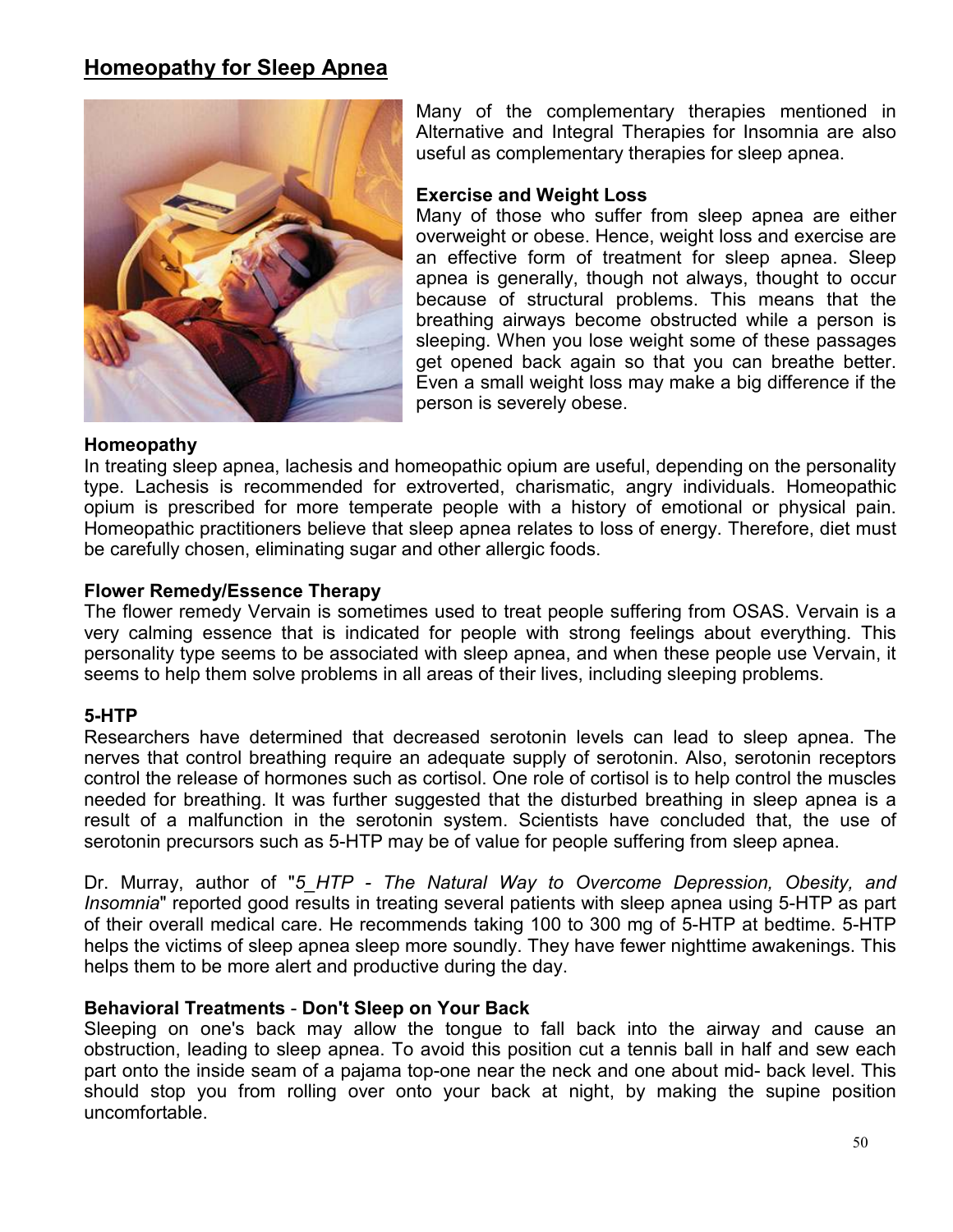### **Avoid Drugs and Alcohol**

Alcohol and sleeping pills slow down the respiratory drive needed during sleep and cause further relaxation of the throat muscles, which makes obstructive sleep apnea more possible. Sleep laboratory tests reveal that eliminating alcohol dramatically reduces the number of sleep apnea episodes, increases the oxygen saturation levels of the blood, and leads to deeper, more restful sleep.

## **Breathing Techniques**

Several breathing techniques exist in yoga that can be used to forcibly clean out air passages. Learning and practicing them may give you temporary relief from obstructive sleep apnea.

### **Don't Panic**

Many people panic when they wake up unable to breathe and try to inhale vigorously. This only worsens the problem and the fear. If this happens, forcefully breathe out, then breathe in again slowly.

#### **Exercise and Weight Loss**

Many of those who suffer from sleep apnea are either overweight or obese. Hence, weight loss and exercise are an effective form of treatment for sleep apnea. Sleep apnea is generally, though not always, thought to occur because of structural problems. This means that the breathing airways become obstructed while a person is sleeping. When you lose weight some of these passages get opened back again so that you can breathe better. Even a small weight loss may make a big difference if the person is severely obese.

## **Melatonin and 5-HTP for Sleep Disorders**

## **Melatonin**

Melatonin has been called the body's own natural sleeping pill. It plays a key role in the sleep cycle by helping you fall asleep. Low melatonin levels can cause sleep-onset insomnia.

This is how our body utilizes melatonin in controlling our sleep:

- The body changes serotonin into melatonin.
- Melatonin is stored in the pineal gland inside the brain.
- The pineal gland releases melatonin only during times when the level of light is low. Practically speaking, this means that melatonin is secreted only at night, while you are asleep. In the morning, when you open your eyes, the presence of light is a sign to your brain to shut down the melatonin production.

The pineal gland is like a "third eye", a small organ hidden within the brain. Hindu philosophy refers to a "third eye" that "sees" more deeply and truly than the other two. One of the jobs of pineal gland is to respond to changes in light and dark.

The pineal gland helps govern circadian rhythms- the biological rhythms that take place over a day, such as the sleep-wake cycle. This may be one of the reasons why it feels "natural" to sleep at night.

51 Pineal gland is believed to use melatonin as a "messenger" to "tell" other systems what to do. Several studies suggest that melatonin induces sleep without suppressing REM (dream) sleep, as sedatives and other artificial sleep aids do. Travelers have started using melatonin to "reset their clocks" after flying across one or more time zones, and some studies seem to confirm melatonin's efficacy in combating jet lag and restoring restful sleep patterns.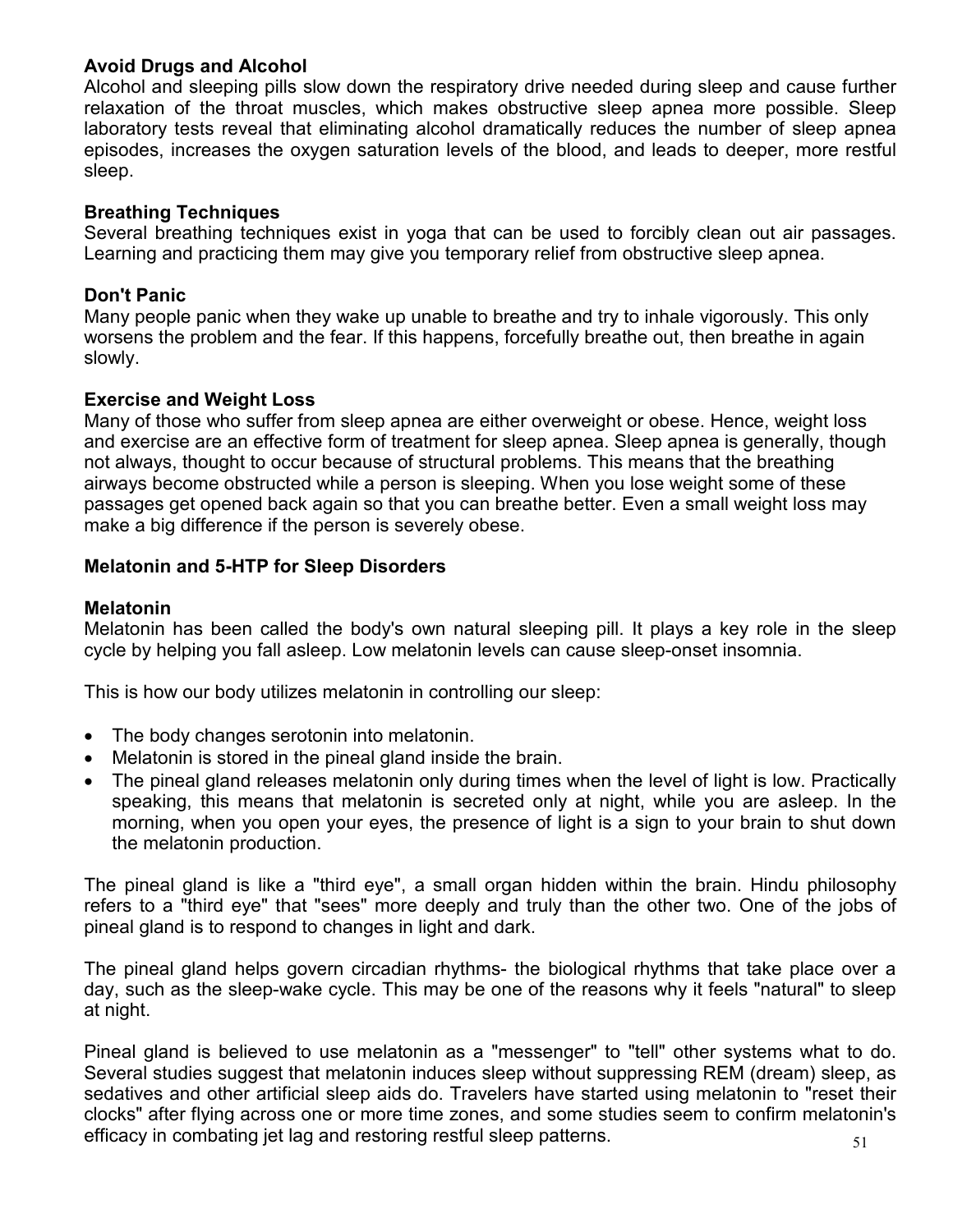In several studies, supplementation with melatonin has been found helpful in inducing and maintaining sleep in both children and adults, for both people with normal sleep patterns and those suffering from insomnia. It is also useful in banishing jet lag.

However, it appears that the sleep- promoting effects of melatonin are most apparent only if a person's melatonin levels are low. In other words, taking melatonin is not like taking a sleeping pill or even 5-HTP. *It will only produce a sedative effect when melatonin levels are low*. Melatonin appears to be most effective in treating insomnia in the elderly, as low melatonin levels are common in this age group. (The efficiency of the melatonin system tends to decline with age.) If you have normal or high levels of melatonin, taking melatonin supplementation will not help in getting better sleep.

**Safety**: Studies of melatonin's safety are limited, with isolated reports of exacerbation of depression, fatigue and restriction of coronary arteries.

Do not take melatonin supplement if:

- You are pregnant or breast-feeding
- You are under the age of 35
- You are suffering from cancer of the blood or immune system
- You have kidney disease

Melatonin supplementation can disrupt the normal circadian rhythm. In one study, a daily dosage of 8 mg a day for only four days resulted in significant alterations in hormone secretions. Synthetic melatonin may be safer than melatonin from animal sources.

**Dosage**: Start with 1.5 mg daily, taken 2 hours or less before bedtime. If this is not effective, gradually increase the dosage until an effective level is reached (up to 5 mg daily).

#### **5-HTP**

5-HTP (5-hydroxytryptophan) is a compound produced by the body from tryptophan. It is naturally found in many foods and most commonly extracted from the seeds of the Griffonia plant.

In Europe, 5-HTP has been used for decades as an approved treatment for depression, sleep problems, weight loss, and other medical complaints. It is now starting to be used in the USA.

Clinical trials show that 5-HTP is a safe, natural way to boost the brain serotonin levels. Use of 5- HTP has been shown to produce results equal to or better than those of standard synthetic drugs used in the problems arising from serotonin deficiency syndrome.

5- HTP provides the quickest, most effective, and most consistent overall results in treating insomnia. It is an effective alternative for dealing with sleep problems in a safe and natural way compared to sleep medicines. 5-HTP improves the quality of sleep. More importantly, clinical studies show that 5- HTP is also useful in the treatment of sleep disorders other than insomnia.

5-HTP increases REM sleep significantly (typically by about 25 percent) while simultaneously increasing deep sleep stages 3 and 4 without increasing total sleep time. 5- HTP accomplishes this by shortening the amount of time you spend in sleep stages 1 and 2, which in certain ways are the least important stages of the cycle. The higher the dose, the more time spent in REM.

By shifting the balance of the sleep cycle, 5-HTP makes sleep more restful and rejuvenating. Instead of waking feeling tired, worn out, and "hungover," people taking 5- HTP feel vibrant, well rested, and ready to take on the challenges of the day. When we sleep more deeply and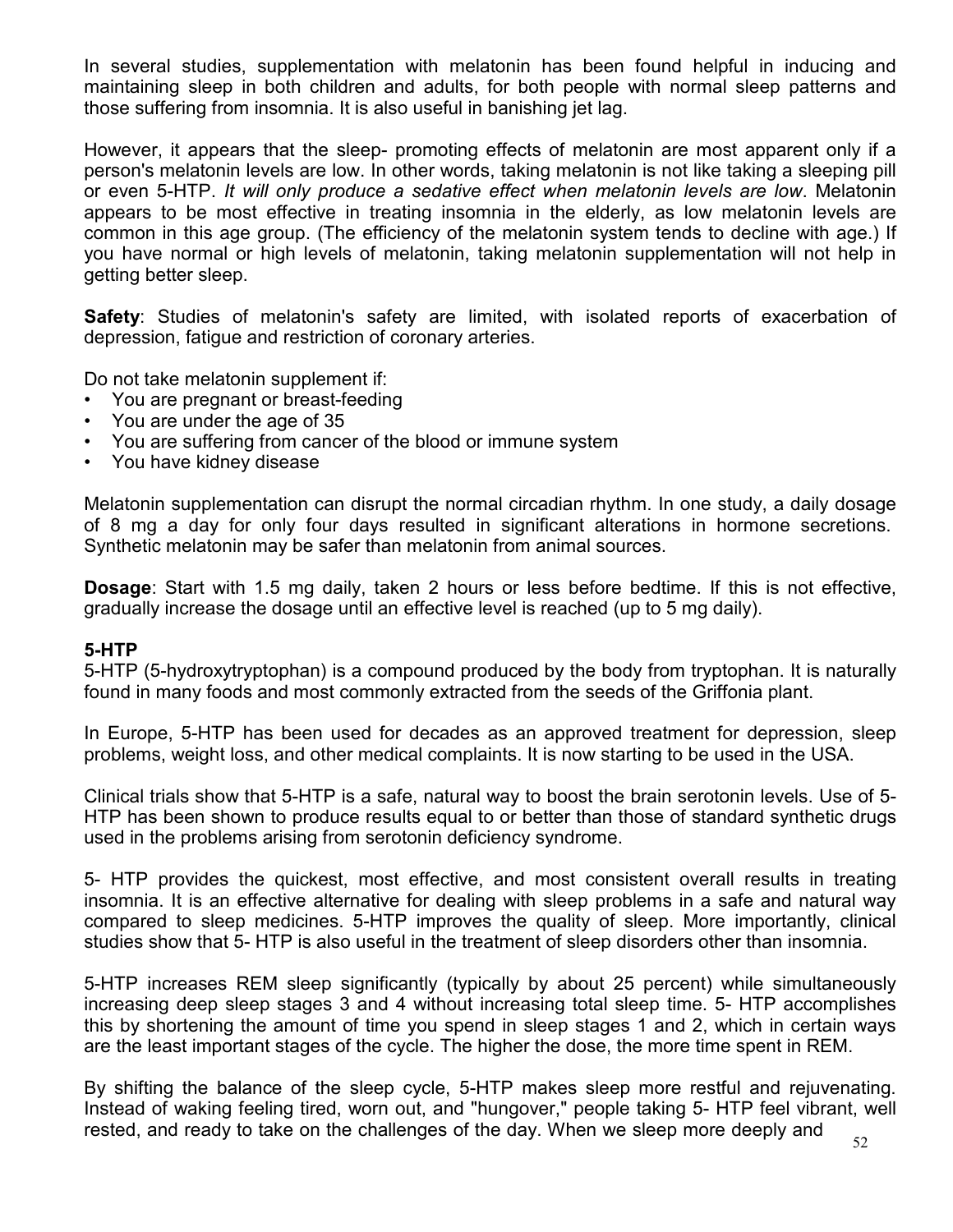dream more efficiently, we wake in the morning with our physical and psychological batteries fully charged.

The impact of 5-HTP on sleep stages is dose-related; taking higher doses produces a somewhat greater impact. In most cases, the lower dosage is adequate. Higher doses may lead to a greater number of disturbing dreams and nightmares due to abnormally prolonged REM sleep. It can also lead to mild nausea.

#### **Melatonin vs. 5-HTP**

5-HTP bypasses the brain's light-regulation system that controls the secretion of melatonin. 5-HTP results in the increased the production of neurotransmitters such as serotonin and norepinephrine that stimulate the noradrenergic receptors in the brain. This stimulation directly triggers the production and release of melatonin.

Thus, when you take 5-HTP, it causes the release of melatonin irrespective of how much light is present. The higher levels of melatonin in circulation, helps you to fall asleep and stay asleep better.

People with low melatonin who take 5-HTP at nighttime can enjoy the same sleep enhancing benefits as they will from taking melatonin alone, but they will also be getting the broader spectrum of benefits that comes from increased serotonin levels. (If you take melatonin alone it does not enhance the functions of the serotonin system.)

The effects of 5-HTP on melatonin depend on: How much 5-HTP you take and Time of the day 5- HTP is taken.

People who use melatonin as a sleep sedative may find that switching from melatonin to 5-HTP will make it easier to fall asleep and to stay asleep. They will also enjoy healthy and memorable dream periods, and wake up without the morning grogginess that some of them experience with melatonin.

#### **Recommended Dosage for 5-HTP:**

Take 100 to 300 mg, thirty to forty-five minutes before retiring. Start with the lower dose for at least three days, then consider increasing the dose if results are not what you expected.

#### **Common Sense Treatments for Sleep Apnea**

- Avoid sleeping on your back (To help with this, wear a T-shirt to bed that has a tennis ball sewn into the back of it. You will be less likely to sleep on your back.)
- Use pillows to keep the head elevated.
- Normalize your weight. Weight loss may help in the treatment of sleep apnea. Even partial weight loss may improve breathing during sleep, making sleep more restful and lessening daytime sleepiness.
- Avoid alcohol within four hours of bed- time. Alcohol depresses breathing and makes sleep apnea episodes more frequent and severe. Alcohol also appears to trigger sleep apnea in people who would otherwise merely snore
- Avoid sleeping pills. Sleeping pills depress breathing, relax the muscles of the throat, and generally make sleep apnea worse. Seek out a healthcare professional's advice if you use sleeping pills and have sleep apnea.
- Take all drugs with care. Medications prescribed for headaches, anxiety, and other common problems can affect sleep and breathing.
- Medications to relieve congestion of the nose may be helpful in reducing snoring and the likelihood of sleep apnea episodes. Usually treatment of sleep apnea solely by improving nasal airflow does not solve loud snoring or significant breathing episodes.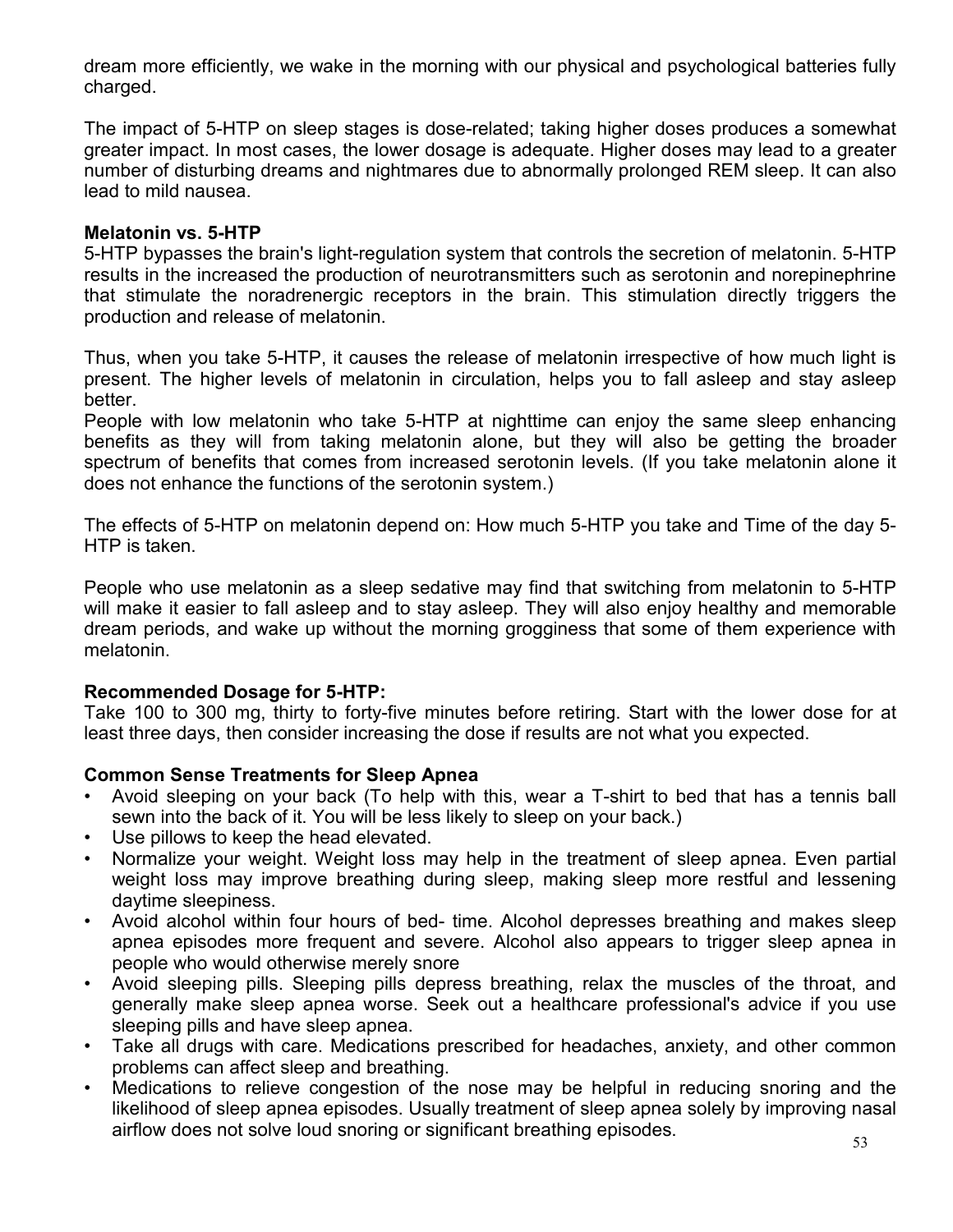## **Conventional Treatments for Sleep Apnea**

**Surgery** 

- Uvulopalatopharyngoplasty (UPPP)
- Laser-Assisted Uvulopalatoplasty (LAUP)
- **Somnoplasty**

Other surgical procedures

- Maxillofacial surgery
- Tracheostomy
- Oxygen
- **Medication**

## **Continuous Positive Airway Pressure (CPAP)**

The most effective medical treatment for sleep apnea is Continuous Positive Airway Pressure (CPAP), in which the person wears in bed a nasal mask that is attached to a machine that pushes air through the nose to keep the breathing passages open.

To use the machine, a small, comfortable mask is fitted over the nose, leaving the mouth uncovered. Patients must sleep with their mouth closed, aided by a chin strap, while the machine gently blows air into the nose at a pressure slightly higher than the surrounding air pressure. Most people get used to CPAP quickly.

Literally within minutes of achieving the correct CPAP pressure to maintain an open airway, patients with obstructive sleep apnea start sleeping like people who have gone without sleep for many days. For the first week or so after starting to use the machine, patients will spend a great deal of time in deep sleep, while there is a marked decrease in the lighter sleep stages. Patients often report that there is a dramatic increase of daytime alertness and energy after just a few nights on CPAP.

Although the theory of nasal CPAP is simple, using it is not so simple because everything has to be adjusted properly. The air pressure must be high enough to maintain an open airway during all stages of sleep and in all body positions, but not so high that the pressure is bothersome. This requires careful monitoring and adjustment by a qualified sleep professional. The mask and machine itself also can be disturbing.

Approximately 60% to 70% of patients who try CPAP are able to continue its use; the remainder find the mask too uncomfortable. CPAP devices come in different sizes and some are made to change the pressure produced when breathing in or out (bilevel PAP) or in response to snoring and excessive narrowing of the throat. Variations of the CPAP device attempt to minimize side effects that sometimes occur. Some versions of CPAP vary the pressure to coincide with the person's breathing pattern, and others start with low pressure, slowly increasing it to allow the person to fall asleep before the full prescribed pressure is applied. These modifications of the standard CPAP device were made to improve comfort. In general, these newer PAP devices are tolerated as well as the standard CPAP apparatus.

CPAP is a very well- established treatment, and most insurance companies win cover the cost of the machine.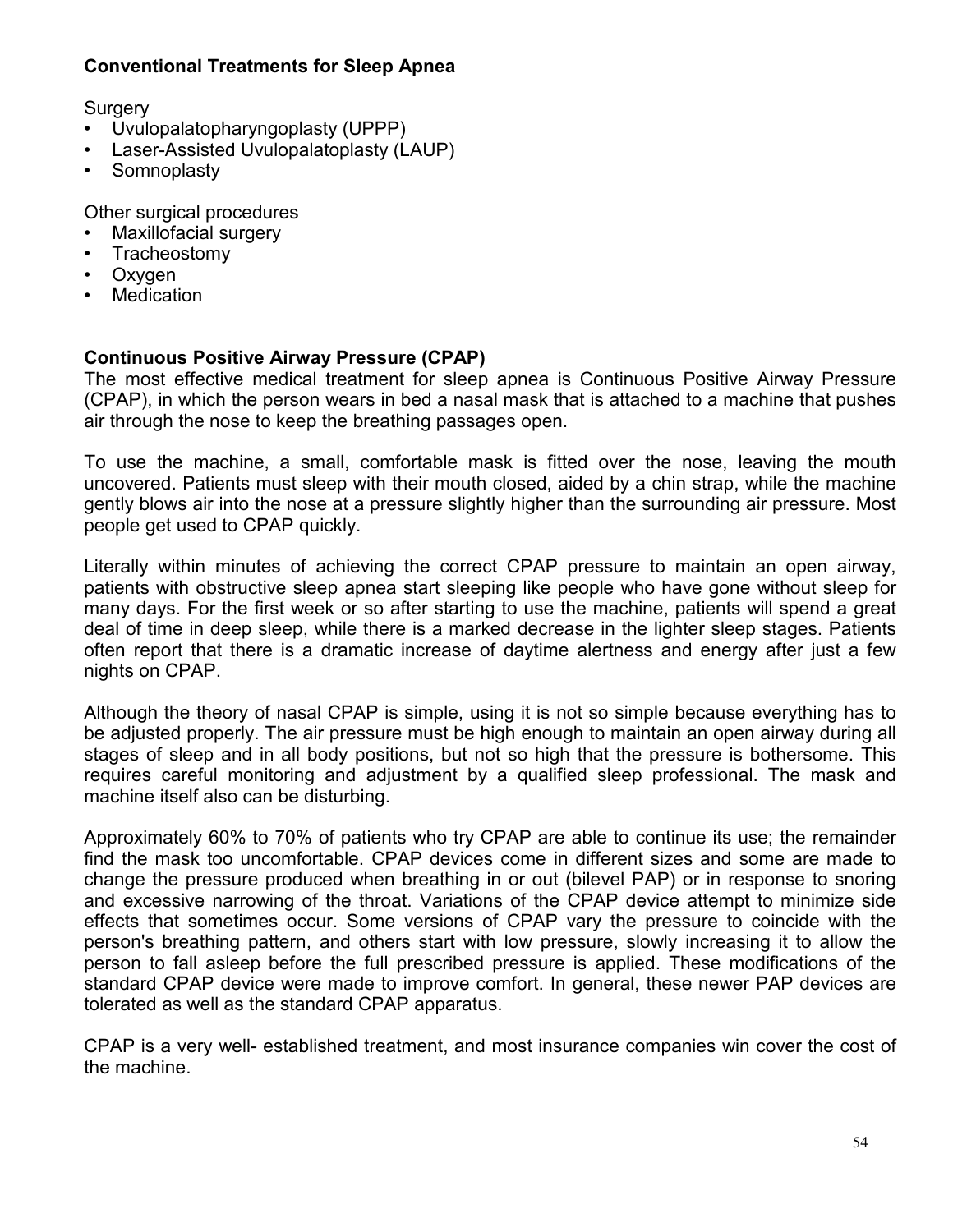### **Common Complaints of CPAP Treatment**

- Nasal stuffiness or congestion
- Nasal irritation and drying
- Dryness of the mouth
- Mask air leaks
- Noise made by the PAP machine
- Sore, dry, or red eyes
- Skin irritation from the mask and/or straps
- Abdominal bloating
- Too much air
- Headaches

### **Oral appliances**

These are devices that open the airway by bringing the jaw, tongue, and soft palate forward. Oral appliance and found to be helpful if you are suffering from mild and moderate OSAS. Severe OSAS usually does not respond to this type of treatment.

## **Complaints on Oral Appliances**

- Excessive salivation
- Jaw pain
- Loosening of teeth
- Oral appliances should not be used in people with complete, bilateral nasal obstruction.

#### **Surgery**

In severe cases of apnea, surgery may be necessary to increase the size of the breathing passages or to correct structural abnormalities in the upper airway. Physical problems that can be corrected surgically include:

- Enlarged tonsils or adenoids (common in children)
- Nasal polyps or other growths
- A deviated nasal septum
- Unusually formed jaw or soft palate

Nasal operations used to remove blockages in the nose as the only treatment of snoring and obstructive sleep apnea are usually not effective. Nasal surgery, however, may be one part of an overall plan for surgical treatment of obstructive sleep apnea. The usual surgical procedures for obstructive sleep apnea are:

- Uvulopalatopharyngoplasty (UPPP)
- Laser-Assisted Uvulopalatoplasty (LAUP)
- **Somnoplasty**

Other surgical procedures

- Maxillofacial surgery
- Tracheostomy

#### **Uvulopalatopharyngoplasty (UPPP)**

This surgical treatment for apnea consists of cutting away excess tissue at the back of the throat, including the uvula, the tonsils, and parts of the soft palate. The UPPP procedure was widely used until follow-up studies by sleep specialists found that *it completely eliminated apnea in only about 10 percent of all cases*. UPPP does reduce snoring. But this can be dangerous, it creates a false sense of safety because the victim and the bed partner may think that everything is fine since he or she does not snore anymore. Snoring is the warning that something is wrong. In a few cases, apnea actually becomes worse, probably as a result of scarring at the back of the throat.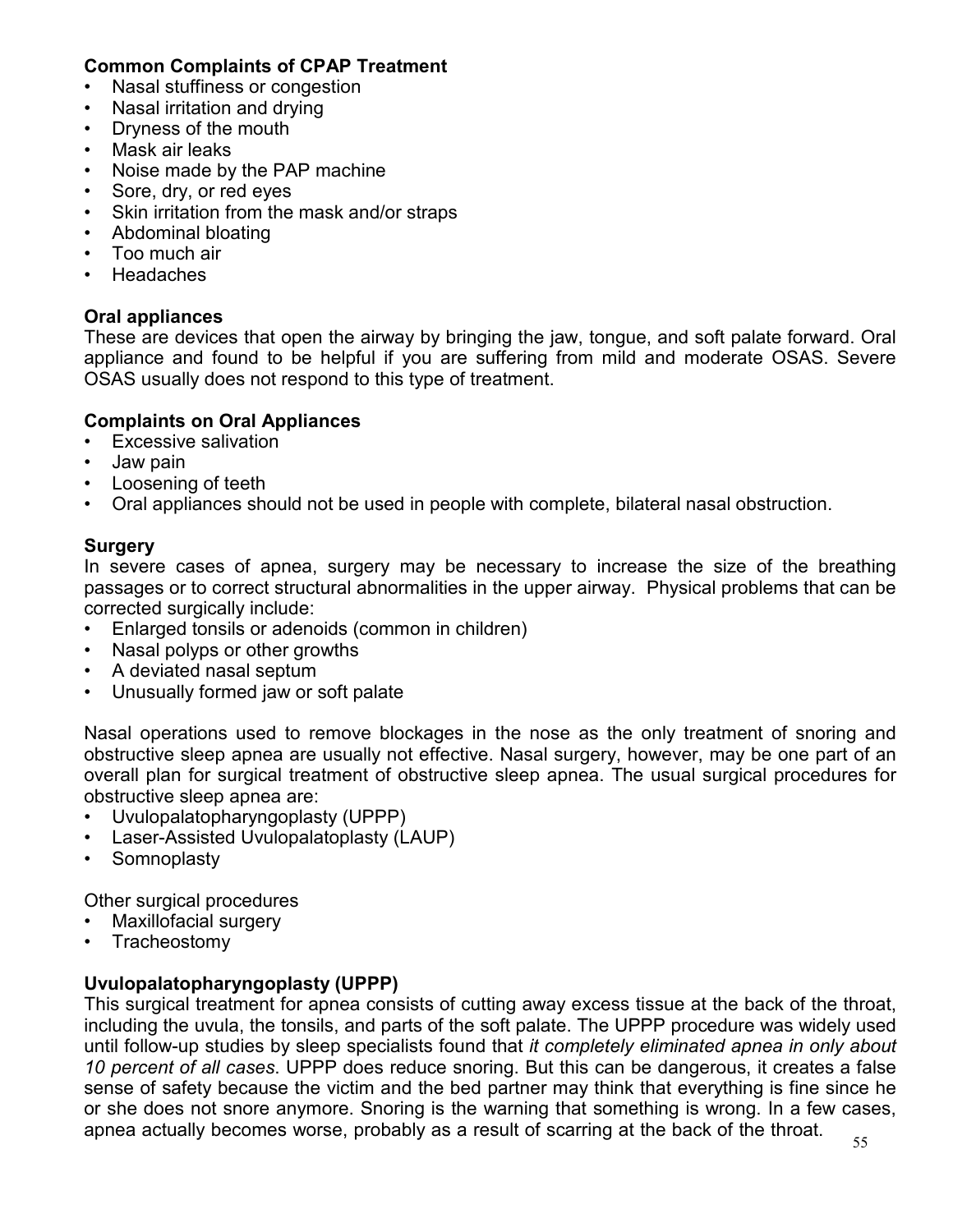Some patients have reported negative side-effects of the surgery, such as nasal sounding speech and the regurgitation of liquids into the nose when swallowing.

### **Laser-Assisted Uvulopalatoplasty (LAUP)**

This procedure involves using a laser device to eliminate tissue in the back of the throat. Like UPPP, LAUP may decrease or eliminate snoring but not sleep apnea itself. Again, elimination of snoring, the primary symptom of sleep apnea, without influencing the condition itself may carry the risk of delaying the diagnosis and possible treatment of sleep apnea in patients who elect LAUP. Patients undergoing this approach generally report severe postoperative pain.

### **Somnoplasty**

This is a new surgical technique that uses microwave energy. It is being studied in hopes of improving the success of surgery at controlling obstructive sleep apnea. The procedure is quite simple. After a local anesthetic is administered, small needles are inserted into the tissue that needs shrinking. A very precise and controlled dose of radio frequency waves is delivered to the target tissue only at the needle tips. The area around the needle tips is coagulated and absorbed, leaving only a tiny internal scar. This treatment results in an overall reduction in tissue volume. Recent clinical trials show that it works on the base of the tongue, which is the primary culprit in most cases of obstructive apnea. FDA has approved the technique for treating obstructive sleep apnea. This approach has several advantages over conventional surgery:

- It does not require an operating room or hospitalization.
- It is easily done as an outpatient procedure.
- The treatment itself takes only a few minutes and is bloodless and painless.
- Although there is some swelling immediately after the procedure, post-treatment pain is much less severe than that from ordinary surgery, and what little pain there is can be controlled easily with medications.
- Because there is so little discomfort, patients are willing to come back for successive treatments.
- There also is no wound on the tongue or sutures that can come undone.

## **Other surgical procedures**

There are several other surgical procedures to treat obstructive sleep apnea. They aim to increase the size of the throat at the base of the tongue. They may involve cutting into the bones of the face and jaw. In properly selected cases they are more effective than UPPP alone but they may also carry a greater risk of complications.

#### **Maxillofacial surgery**

This is a procedure developed at Stanford University that provide a cure of obstructive sleep apnea in a majority of cases. This combines the standard UPPP with a procedure to pull the large tongue muscle forward and away from the back of the throat. This is accomplished by cutting out a small rectangle of bone in the front of the jaw, to which the tongue muscle is attached. The surgeons then pull this piece of bone out, rotate it 90 degrees, so it cannot fall back, and trim and fix it permanently. This maneuver pulls the tongue forward and adds more than a centimeter to the airway diameter, without any visible external changes. Well over 1,000 patients have undergone this surgical procedure at Stanford. Postoperative sleep tests show that 60 to 70 percent are entirely cured.

#### **Tracheostomy**

This is done only in extremely advanced cases of obstructive sleep apnea to alleviate lifethreatening situation. This procedure involves creating an opening in the trachea (wind- pipe) at the base of the neck, below and in front of the Adam's apple. A tube is inserted into the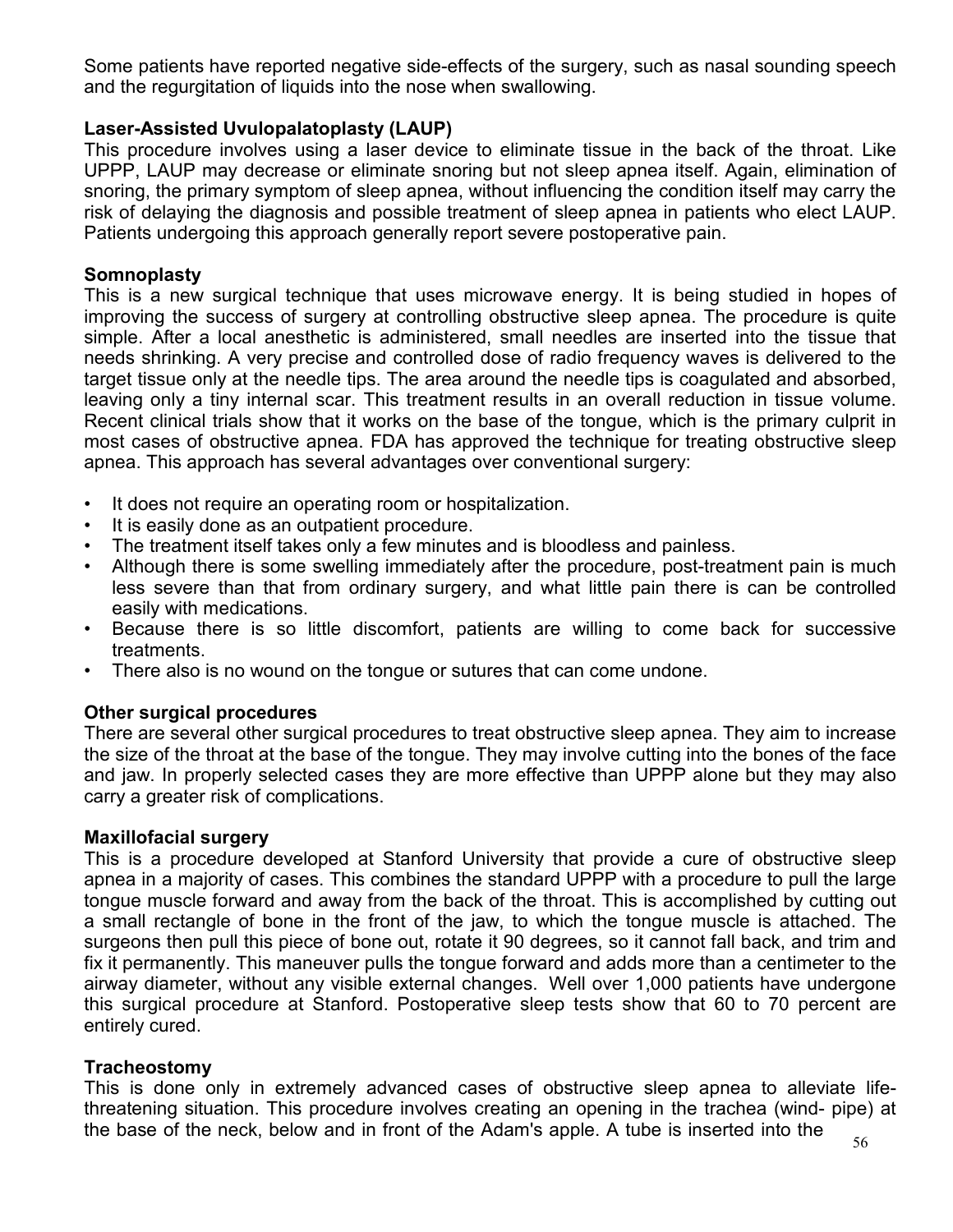opening. The tube remains closed during waking hours, allowing normal speech and breathing through the upper airway. At night, a valve on the tube is opened so that air can flow directly to the lungs, bypassing the sleep induced upper airway blockage. Although this procedure is highly effective, it is an extreme measure that is poorly tolerated by patients and rarely used. Surgical procedures to treat obesity are sometimes recommended for sleep apnea patients who are morbidly obese.

### **Oxygen**

Supplemental oxygen is not a treatment for obstructive sleep apnea. Oxygen may be added to the CPAP system, however, to correct for low oxygen levels due to existing lung or heart disease.

### **Medication**

Obstructive sleep apnea sufferers are not likely to receive benefits from medication. Certain medications may help very mild cases of obstructive sleep apnea.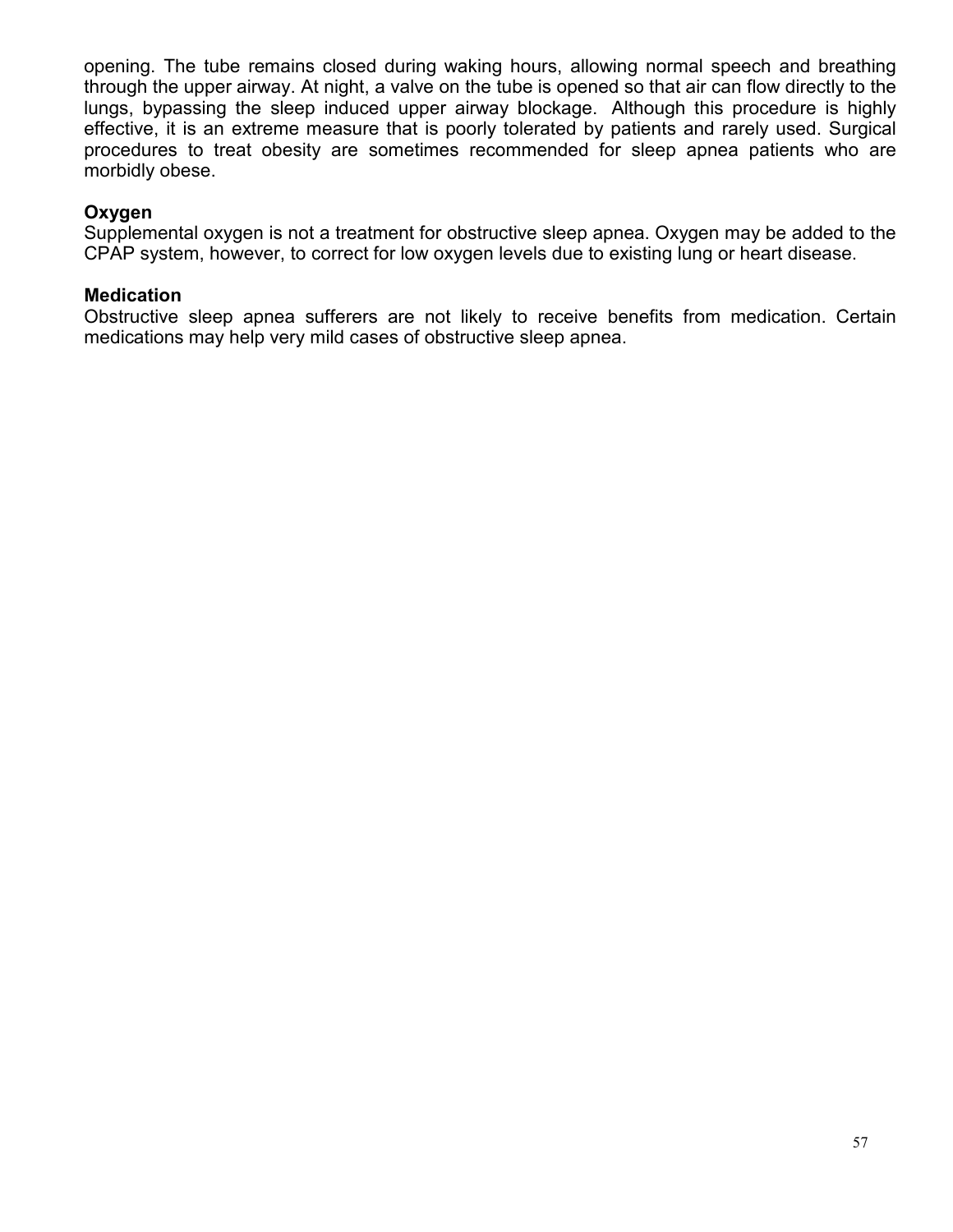# **Homeopathy for Tinnitus**

As homeopathy is specific to every person, below is a sample of the many prescribed remedies.



Take one of the following 6C remedies three times daily for up to two weeks (or as prescribed) to control tinnitus.

- If you have a roaring sound in your ears accompanied by giddiness and deafness or some hearing loss, try Salicylic acidum.
- If you have roaring with a tingling sensation and your ears feel clogged up, he recommends Carbonium sulphuratum.
- If the noise is a buzzing or hissing sound, Chininum sulphuricum.
- If the noise is a ringing sound with no other symptoms, Kali iodatum.
- In the case of infection, take 3X of Hydrastis, every four to six hours.
- When hypertension, depression, or piercing pain is involved, take 3X 30X of Aurum.

#### **Homeopathic Remedies for Tinnitus**

**Calcarea carbonica**: When this remedy is indicated, tinnitus may be experienced alone or with vertigo. You may have hearing problems, or cracking and pulsing sensations in the ears. Those who need this remedy are usually chilly, easily fatigued, crave sweets, and feel overwhelmed and anxious when unwell.

**Carbo vegetabilis**: Useful if ringing in the ears occurs during flu or other conditions involving vertigo and nausea. The symptoms may be worst in the evening and at night. You may feel cold and faint. You may have a craving for fresh and moving air.

**China (also called Cinchona officinalis)**: Helpful if you feel touchy, weak, and nervous with sensitivity to noise and tinnitus. This remedy is often given after fluids have been lost through vomiting, diarrhea, heavy sweating, and surgery or other conditions involving blood loss.

**Chininum sulphuricum**: Buzzing, ringing, and roaring sounds that are loud enough to impair the person's hearing suggest a need for this remedy. A tendency toward chills and vertigo, during which the tinnitus is often worse is another indication for this remedy.

**Cimicifuga**: This remedy is useful for people who are very sensitive to noise, along with tinnitus, and often have pain and muscle tension in the neck and back. They are usually energetic, nervous, and talkative, but become depressed or fearful when not feeling well. Other indications for this remedy are: headaches and problems during menstrual periods.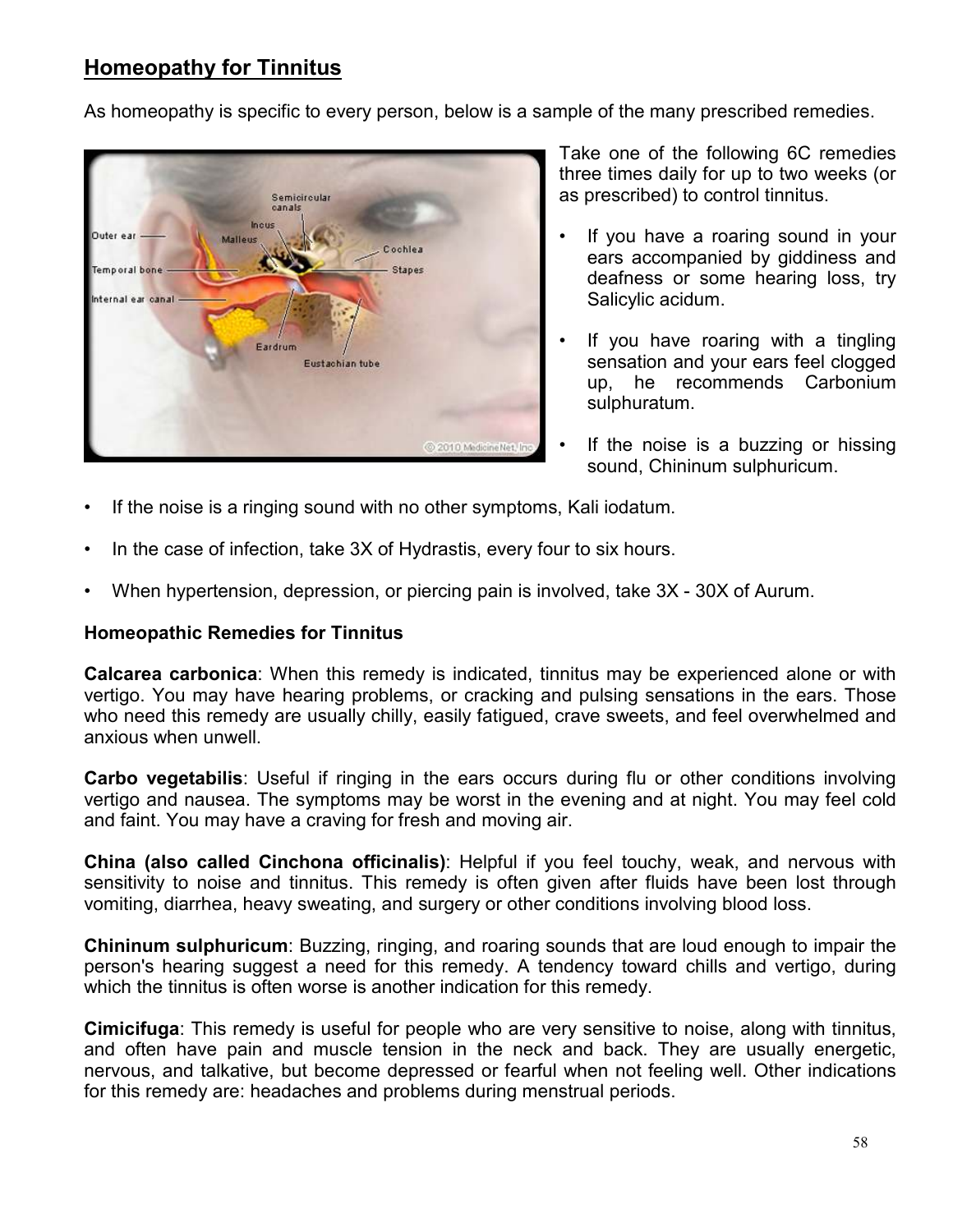**Coffea cruda:** This remedy is indicated for an excitable, nervous person with tinnitus accompanied by extremely sensitive hearing and a buzzing feeling in the back of the head. They often have insomnia from mental overstimulation.

**Graphites**: Beneficial to a person who has tinnitus with associated deafness. Hissing and clicking sounds are often heard in the ears (or even louder sounds like gunshots). The person may also have a tendency toward constipation, poor concentration, and cracking skin eruptions.

**Kali carbonicum**: Useful for tinnitus with ringing or roaring, accompanied by cracking noises and itching in the ears. Vertigo is another indication. Persons who benefit most from this remedy are often quite conservative, with a rigid code of ethics. They tend to feel anxiety in the region of the stomach.

**Lycopodium**: This remedy is often prescribed when you have a humming and roaring in the ears, along with impairment of hearing. Sounds seem to echo in the ears. You have a tendency toward ear infections with discharge, as well as chronic digestive problems or urinary tract complaints.

**Natrum salicylicum**: Beneficial if ringing in the ears is like a low, dull hum. Loss of hearing related to bone conduction, as well as nerve interference and vertigo, may be involved. This is a useful remedy when tinnitus and tiredness occur after influenza or along with Meniere's disease.

**Salicylicum acidum**: This remedy is often indicated for tinnitus with very loud roaring or ringing sounds, which may be accompanied by deafness or vertigo. Flu and Meniere's disease are other indications. This may also be helpful if tinnitus has been caused by too much aspirin.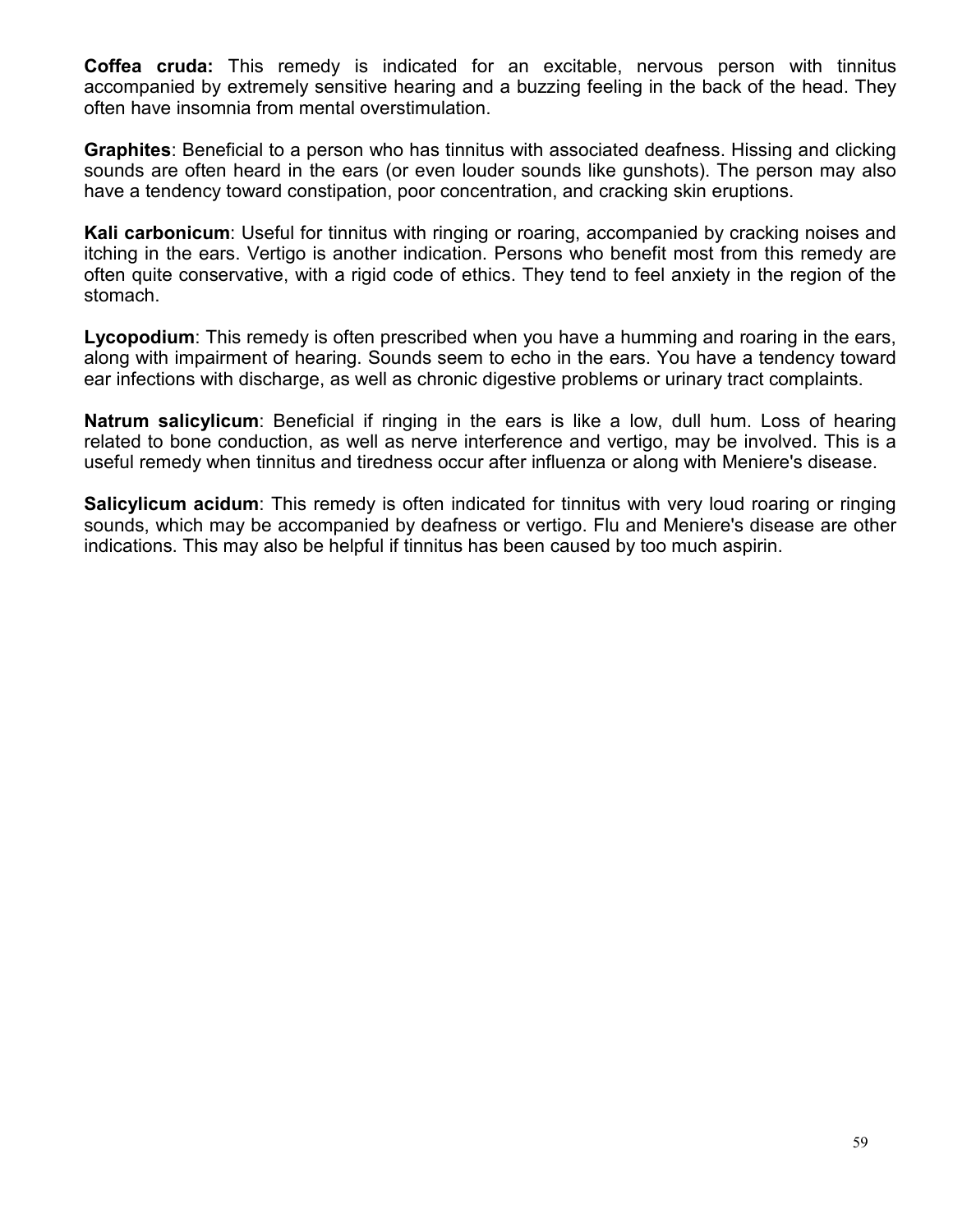# **Homeopathy for Varicose Veins**

Varicose veins can appear anywhere in the body but most often affect legs and feet. Although



they can be painful and disfiguring, they are usually harmless. When inflamed, they become tender to the touch and can hinder circulation to the point of causing swollen ankles, itchy skin, and aching in the affected limb.

Varicose veins are a relatively common condition, and for many people they are a family trail. Women are twice as likely as men to develop them. In the United States alone, nearly 10 percent of all adult men and 20 percent of adult women are affected by them to some degree.

#### **Symptoms**

- Prominent dark blue blood vessels, especially in the legs and feet.
- Aching, tender, heavy, or sore legs; often accompanied by swelling in the ankles or feet after standing for any length of time.
- Bulging, ropelike, bluish veins indicate superficial varicose veins.
- Aching and heaviness in a limb, sometimes with swelling, but without any prominent or visible blue vein, may signal a deep varicose vein.
- Discolored, peeling skin; skin ulcers; and constant rather than intermittent pain are signs of severe varicose veins.

#### **Causes**

To circulate blood from the lungs to all parts of the body, arteries have thick layers of muscle or elastic tissue. To push blood back to the heart, the veins rely mainly on surrounding muscles and a network of one-way valves. As blood flows through a vein, the cuplike valves alternately open to allow blood through, then close to prevent backflow.

Varicosity results from a chronic increase in blood pressure, which dilates the vein. When the vein walls are pushed apart, the valves no longer seal properly, making it difficult for the muscles to push the blood 'uphill.' Instead of flowing from one valve to the next, the blood begins to pool in the vein, increasing venous pressure and the likelihood of congestion while causing the vein to bulge and twist. Because superficial veins have less muscular support than deep veins, they are more likely to become varicose.

Any condition that puts excessive pressure on the legs or abdomen can lead to varicosity. Hormonal fluctuations during pregnancy and menopause may be responsible for the high proportion of varicosities among women. Dietary deficiencies or the loss of skin elasticity due to aging are contributory factors. Prolonged standing or sitting, constipation, constrictive clothing, lack of exercise, obesity, or repeated heavy lifting can interfere with normal circulation to increase the likelihood that varicose veins will develop-and can worsen existing varicosities. In chronic cases, the distended veins may be accompanied by aching pain or itching, and if the stretched skin breaks down, open sores may form.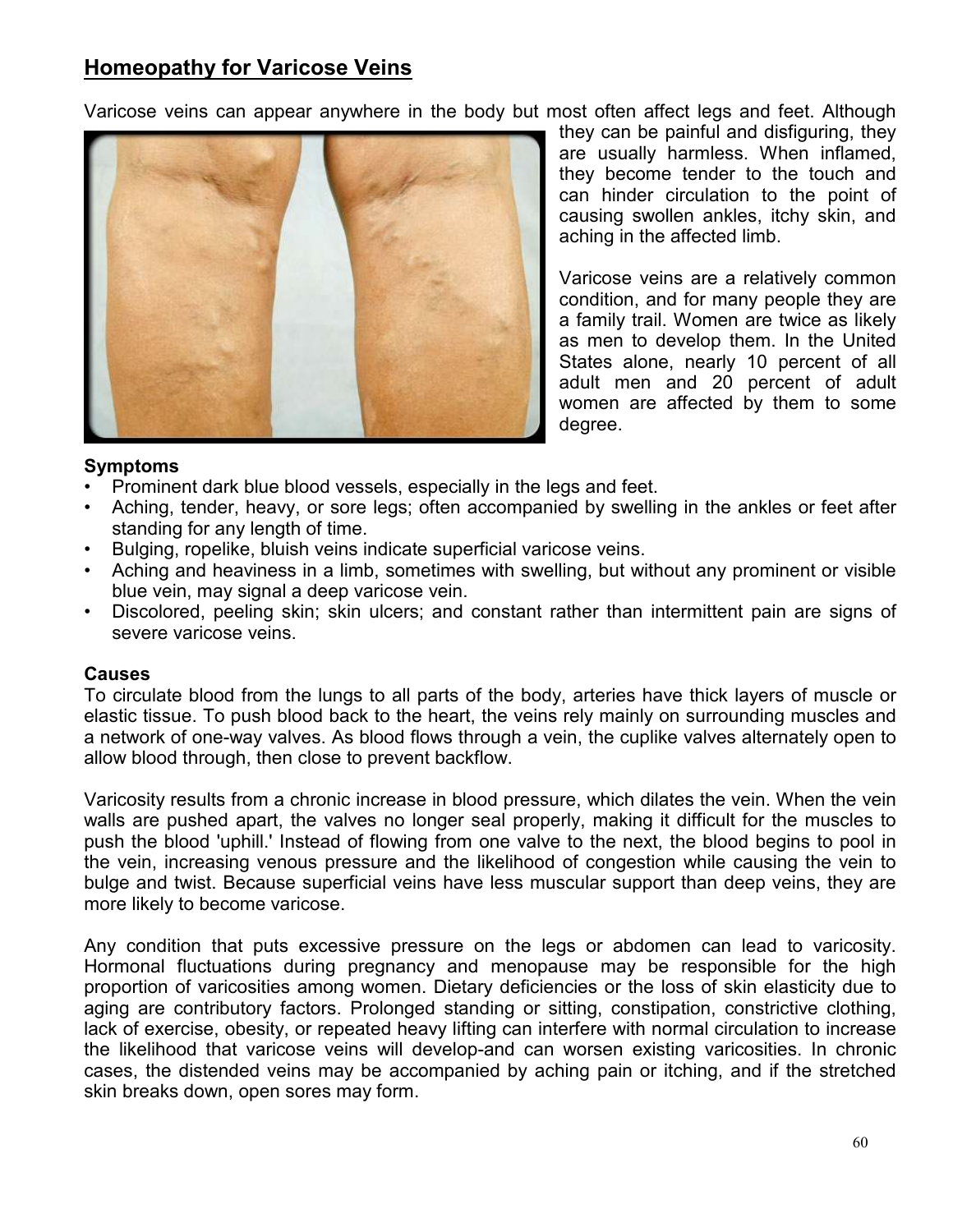## **Call Your Doctor If:**

- Your varicose veins become painful.
- Swelling becomes incapacitating, or if the skin over your varicose veins becomes flaky, ulcerous, discolored, or prone to bleeding. You may want to have the veins removed to avoid further discomfort and prevent potentially more serious circulatory problems.
- You have red varicose veins. This may be a sign of phlebitis, a serious circulatory condition.
- You cut a varicose vein, control the resulting burst of blood and have the vein treated to prevent complications.
- You have varicose veins around your ankles that rupture and start to bleed.

### **Treatment**

A mild case of varicose veins does not usually require a doctor's care. You can find relief from the discomfort of varicose veins with basic at-home treatment and various alternative remedies.

## **Conventional Medicine**

Superficial varicose veins normally do not require medical attention. To relieve the discomfort, your doctor may recommend elastic support stockings. Support stockings help your leg muscles push blood upward by concentrating pressure near the ankles. Put them on before you get out of bed in the morning. Raise your legs in the air and pull the stockings on evenly; they should not feel tight in the calf or groin. You should wear them all day.

To alleviate occasional swelling and pain, an over-the- counter anti-inflammatory drug such as aspirin or ibuprofen are usually prescribed. If you notice skin around a varicose vein becoming ulcerous or discolored, or if you have continuing pain with no obvious outward signs, contact a doctor at once about the possibility of deep varicose veins.

Varicose veins can be eliminated by one of several methods. Spider veins can be removed through laser treatment. A mild case of superficial varicose veins can be treated by sclerotherapy: A chemical known as a sclerosing agent is injected into the vein to collapse its walls so it can no longer transport blood. More severe cases may merit surgical removal, or stripping. Unfortunately, no treatment can prevent new veins from becoming varicose. Before pursuing a particular treatment, discuss all options with a dermatologist or vascular surgeon.

#### **Alternative Choices**

To cope with varicose veins, try a two-pronged strategy of natural remedies to ease the discomfort and preventive maintenance to keep your body fit and strong.

#### **Acupuncture and Acupressure**

SP 5, SP II, BL 38, ST 32, ST 36, CV 1. May be pressed for ten minutes daily. Cannot help aesthetically, only prevents the situation from worsening.

## **Aromatherapy**

Blend 12 drops each of cypress and geranium essential oils in four ounces of a carrier oil such as almond, soy or sunflower. Gently apply the mixture to the legs by stroking upward, in the direction of the heart. Don't massage directly on the veins. Instead, massage the surrounding area and gently stroke the oil over the veins.

Oil of rosemary (Rosmarinus officinalis) massaged gently into an affected area may help stimulate circulation by causing capillaries to dilate. Oils of cypress and chamomile (Matticaria recutita) may soothe swelling and inflammation and help relieve pain.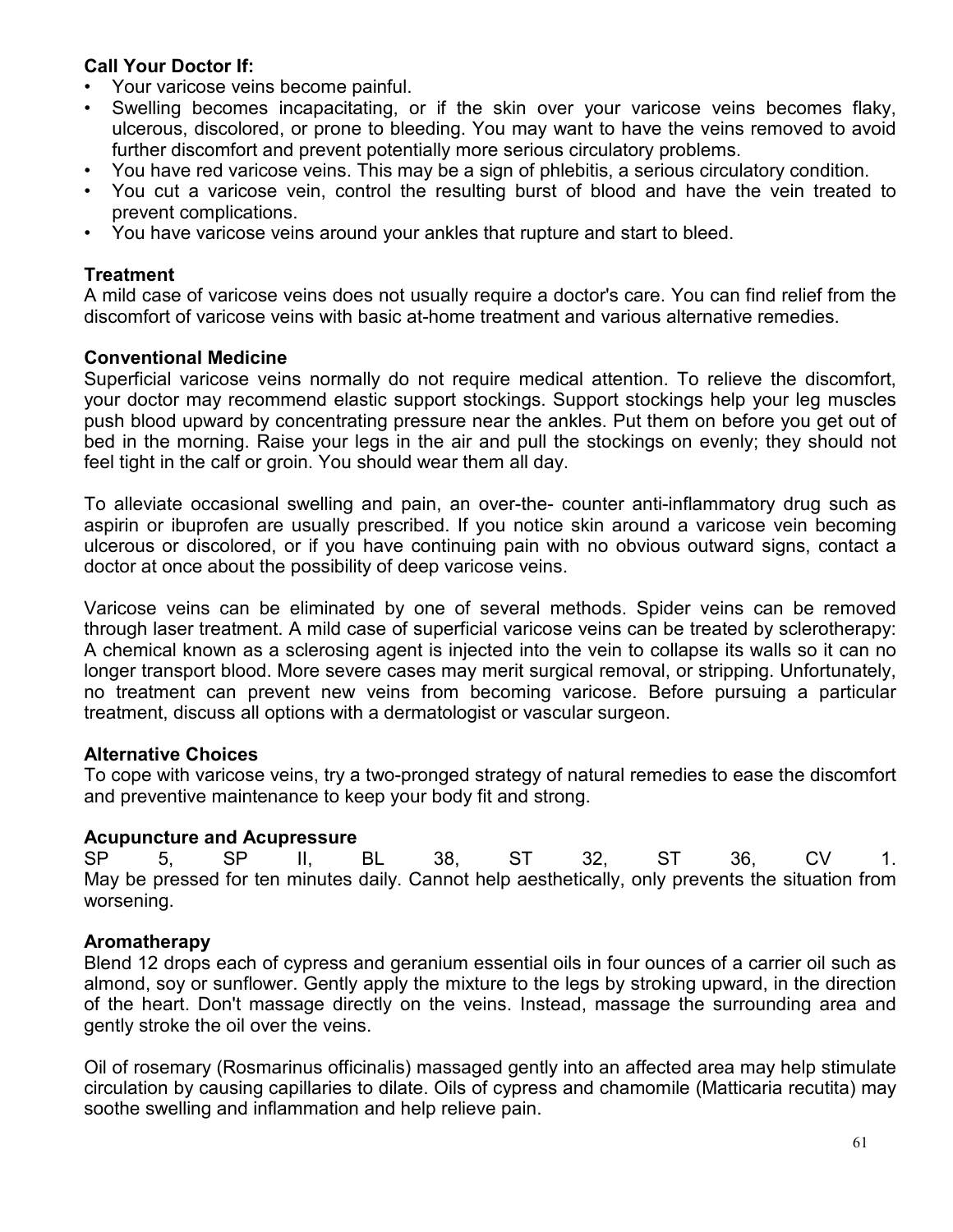#### **Color Therapy**

Use red and yellow all over the affected area for thirty minutes once per day. In cases of ulcers in the legs use blue light radiation for thirty minutes followed by ultraviolet for forty-five minutes, every day for ten to sixty days.

### **Diet and Supplements**

A high-fiber diet helps prevent straining of your stool, which can build up pressure and aggravate varicose veins. It is recommended that you consume at least 30 grams of fiber a day. To accomplish this, build your meals around whole grains, legumes, fruits and vegetables, adding these foods to your diet as often as possible. Eat plenty of blackberries and cherries. They are rich in compounds that may prevent varicose veins or lessen the discomfort they cause. (See juice therapy for recommendations about fruit juices.)

Vitamin A In the form of beta carotene, 25,000 IU for skin integrity and to speed varicose ulcer healing.

B Complex One comprehensive tablet plus a tablespoon of brewer's yeast daily to help maintain strong blood vessels.

Vitamin C and Bioflavonoids 1,000 to 5,000 milligrams of vitamin C and 100 to 1,000 milligrams of bioflavonoids in divided daily doses to aid circulation, promote the healing of sores, and strengthen vein walls to prevent dilation.

Among bioflavonoids, rutin is used routinely to treat varicose veins. It is present in many foods, including citrus fruits, apricots, blueberries, blackberries, cherries, rose hips, and buckwheat. Another bioflavonoid, quercetin, has shown promise in treating varicose veins.

Vitamin E 300 to 800 IU in gradually increased dosages to improve circulation, reduce susceptibility to varicose veins, relieve pain, and, sometimes, correct varicosities. Topical applications of vitamin E squeezed from capsules often relieves localized irritation and speeds the healing of varicose ulcers. (Although the Daily Value for vitamin E is only 30 IU, 300 to 800 IU a day is safe for most people. If you suffer from moderate coagulation factor deficiency, however, don't take this much vitamin E. It can cause dangerous bleeding in people who have this condition.)

Lecithin One tablespoon of granules daily (or two capsules with each meal) to emulsify fats and aid circulation.

Tissue Salts Two tablets of 6XCalc.Fluor. each morning and evening to improve the elasticity of blood vessel walls.

Zinc 50 milligrams daily to assist with healing and collagen formation and to help maintain the proper concentration of vitamin E in the blood.

#### **Preferred Foods**

Whole foods diet with emphasis on the following foods: fresh fruits, including berries and cherries, and citrus fruit making sure to nibble on the inside of the rinds, whole grains especially buckwheat and millet, garlic, onions, ginger, and cayenne pepper. Eat plenty of fish and cut down on red meat as much as possible. Moderately restrict fats and refined carbohydrates in diet.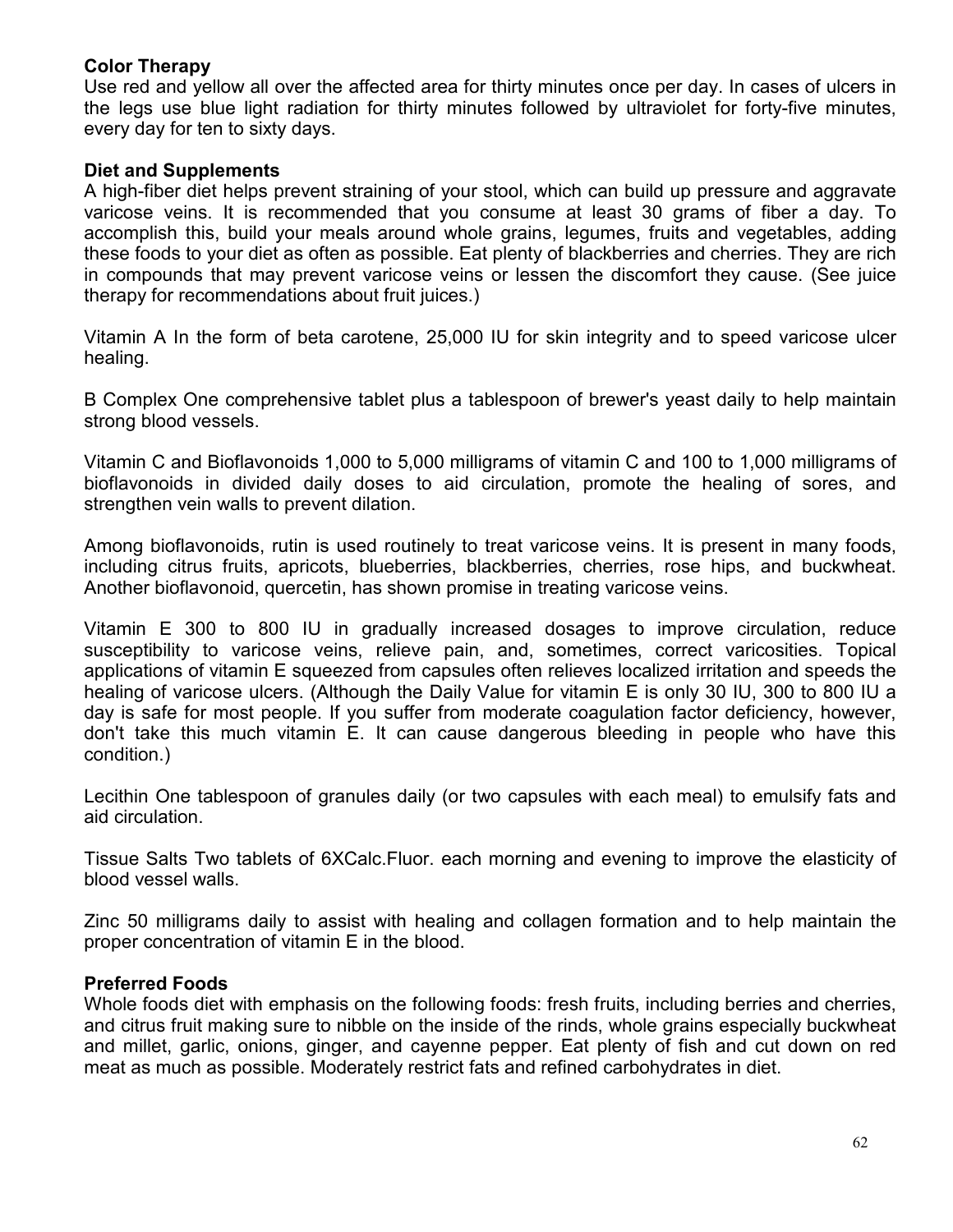#### **Foods to avoid**

Sugar, salt, alcohol, fried foods, processed and refined foods, animal protein, cheeses, and ice cream.

## **Chiropractic**

Chiropractors combine diet and lifestyle therapy with physical manipulation of the skeletal system to control varicose veins. Manipulation to relieve strain on the pelvis, for example, is intended to improve the flow of blood and other fluids through the body.

#### **Herbal Therapies**

Witch hazel - Application of a witch hazel ointment three or more times is necessary for two or more weeks before results can be expected. (Witch hazel may cause minor skin irritation in some people when applied topically; this herb is not recommended for internal use.)

Horse chestnut - Can be used both internally and as an external application for problems of venous circulation, including varicose veins. (Horse chestnut should be avoided by anyone with liver or kidney disease. Its internal use is also contraindicated during pregnancy and lactation. Topically, horse chestnut has been associated with rare cases of allergic skin reactions. Since circulation disorders and trauma associated with swelling may be the sign of a serious condition, a health care professional should be consulted before self-treating with horse chestnut.)

- Bilberries Support normal formation of connective tissue and strengthen capillaries in the body, and in this way help prevent varicose veins.
- Butcher's broom Tons veins while reducing inflammation. Can also be prepared as tea.
- Gotu Kola Strengthens blood vessels and improve peripheral circulation.
- Ginkgo (Ginkgo Biloba) Strengthens blood vessels and improve peripheral circulation.
- Hawthorn (Crataegus laevigata) Strengthens blood vessels and improve peripheral circulation.
- To disperse buildup of a protein that makes skin near varicose veins hard and lumpy, try eating more cayenne (Capsicum frutescens), garlic (Allium sativum), onion, ginger (Zingiber officinale), and pineapple, which contains bromelain, an enzyme that promotes breakup of fibrin.

#### **Herbal Tea**

- Hawthorn berries 3 parts
- Yarrow 2 parts
- Horsechestnut 3 parts
- Ginger 1 part
- Prickly ash bark 2 parts
- Use two teaspoonfuls of the mixture. Infuse for fifteen minutes. Drink three times daily.
- External applications of Camomile, Comfrey, Oatstraw, White Oak Bark, or Witch Hazel are believed especially beneficial.

Aloe Vera gel can be used to soothe itchy or irritated varicosities.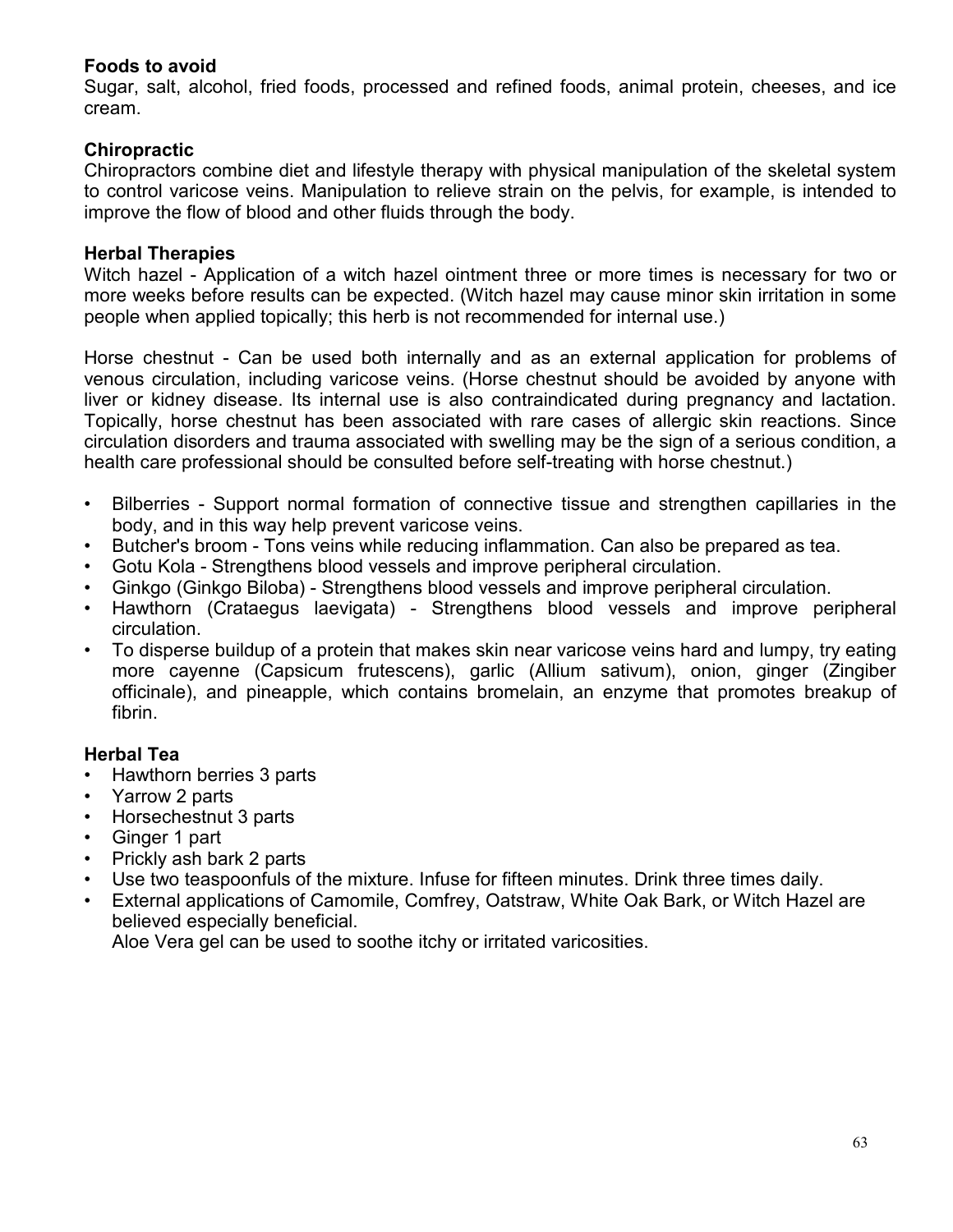## **Homeopathy**

- Hamamelis: Tincture or lotion may be applied locally at night. Hamamelis 3X every three hours when veins are affected.
- Pulsatilla: 3X is recommended every eight hours after child delivery.
- Carbo vegetabilis: When constipated and with poor circulation. In cases of ulcers of varicose veins.
- Mercurius sol: if accompanied by infection, pus, and foul-smelling discharge.
- Lachesis: Blue color in area mainly on left side.
- Belladonna, 12x or 12c potency four times a day, is recommended for red, hot, swollen, and tender varicose veins.
- Ferrum metallicum if your legs look pale but redden easily and walking slowly relieves the weak, achy feeling.
- Arnica 30c
- Aconite napellus 6c

## **Hydrotherapy**

It is beneficial to alternate between hot and cold baths. This is believed to stimulate circulation in the legs. It is easy to do this. You need two buckets or plastic wastebaskets tall enough to submerge the legs up to the knees. Fill one container with enough comfortably hot water to cover the lower legs and the other container with the same amount of cold water. Add 2 tablespoons of epsom salts per quart of water or you can add an aromatherapy oil to the water. Soak your feet and legs in the hot water for about three minutes, then immerse them in the cold water for about 30 seconds. Repeat three times, finishing with the cold soak. Perform this treatment once a day for at least one month to see results. If you have diabetes, use warm (not hot) water.

Sponging or spraying legs with cold water can relieve aches and pain from superficial varicose veins.

#### **Juice Therapy**

Fresh fruit juices can be very helpful for those with varicose veins. Dark-colored berries such as cherries, blackberries and blueberries contain anthocyanins and proanthocyanidins, pigments that tone and strengthen the walls of the veins. Pineapples are rich in the enzyme bromelain, which helps prevent blood clots, an uncommon but serious complication of varicose veins.

Juicing provides these nutrients in much higher concentrations than you can get by just eating the fruits. Drink eight ounces of fresh berry or pineapple juice, alone or diluted with another fruit juice, once or twice a day for maximum benefit.

One or two glasses daily of fresh fruit or vegetable juices- especially any combination of apple, beet, carrot, celery, citrus, parsley, or pineapple-and dietary supplements may be helpful in preventing and treating varicosities.

#### **Exercise**

Maintaining your overall fitness, both nutritionally and physically, is most essential to preventing varicose veins from developing. Any program of regular exercise stimulates circulation, improves muscle tone, and helps prevent varicosities. However, high-impact aerobics, jogging, strenuous cycling, or any intense activity may increase blood pressure in the legs and accentuate varicose veins. Walking and swimming are considered excellent therapy, as are gentle leg-muscle stretches and utilizing a rocking chair while watching television.

64 Lying flat on the floor and resting the legs on a chair seat or straight up against a wall for 2 minutes drains blood from swollen veins. Elevating the feet higher than the hips with a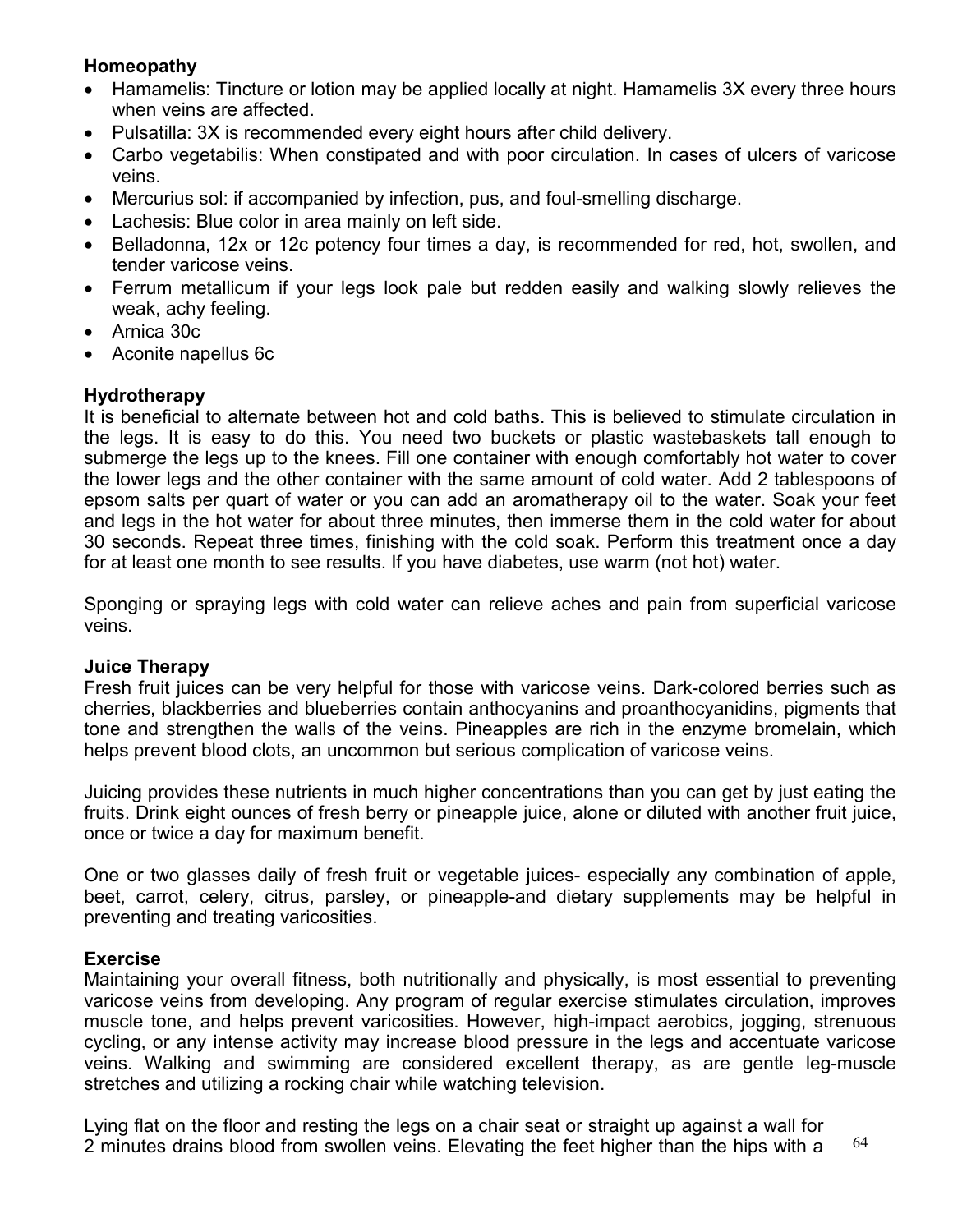recliner or ottoman, and raising the foot of the bed a few inches, helps blood flow back to the heart from the leas.

Start your morning with a brisk walk or finish your day with a swim or bike ride.

You can help control varicose veins with a program of specially designed exercises, under the direction of a trained exercise therapist who is knowledgeable about the condition's particular needs.

#### **Massage**

Regular massage can significantly alleviate discomfort associated with varicose veins. A trained massage therapist starts at the feet and massages your legs up to the hips and along the lymphatic system, to mobilize congested body tissues.

If you do the massage yourself, remember to never massage directly on varicose veins. A general leg massage can help reduce swelling in the veins. Sit up comfortably on a sofa or bed, with your legs raised slightly on a pillow. Now work up the entire leg from the ankle to the upper thigh. (Remember not to touch the varicose veins.) Do this daily for about five minutes on each leg.

#### **Reflexology**

Working your hands or feet may help with varicose veins. Massage the whole feet or hands and press the following points three times per day for five minutes each point after massaging the whole feet: 18, 19, 24, 25, 21, 22, 34, 26. (adrenal and parathyroid gland, digestive system (especially the liver), spine, heart and sciatic nerve.)

#### **Schuessler Tissue Salts**

- Calcarea fluorica: 6X when the veins are dilated, or when there is a tendency to varicose ulcerations or bluish discoloration of the tissues or muscular weakness.
- Ferrum phosphorica: 6X for inflammation of the veins, red streaks following the course of vein, throbbing pain along a vein. Can be used as alternative to calcarea fluorica. Also good for those suffering from inflammation and those who are advanced in years.
- Magnesium phosphorica: 6X for severe, acute, cramplike, spasmodic pains. Also for those suffering from flatulence or neuralgia.

#### **Yoga**

Yoga's stretching and relaxation techniques can be particularly beneficial for varicose veins. Certain positions, such as the Plow, Corpse, and Half Shoulder Stand, promote circulation and the drainage of blood from the legs. The deep-breathing exercises in yoga may further alleviate discomfort by getting more oxygen into the bloodstream.

A special breathing exercise can help ease pain from varicose veins. Start by lying on your back on the floor, arms at your sides, with your feet resting above you on a chair. Breathe deeply through your nose using the belly breath. Gravity helps pull blood from your legs. The deep breathing creates a pull in your chest cavity that also draws blood from the legs. Fresh blood then enters your legs, easing the pain. Do this exercise once a day for about ten minutes.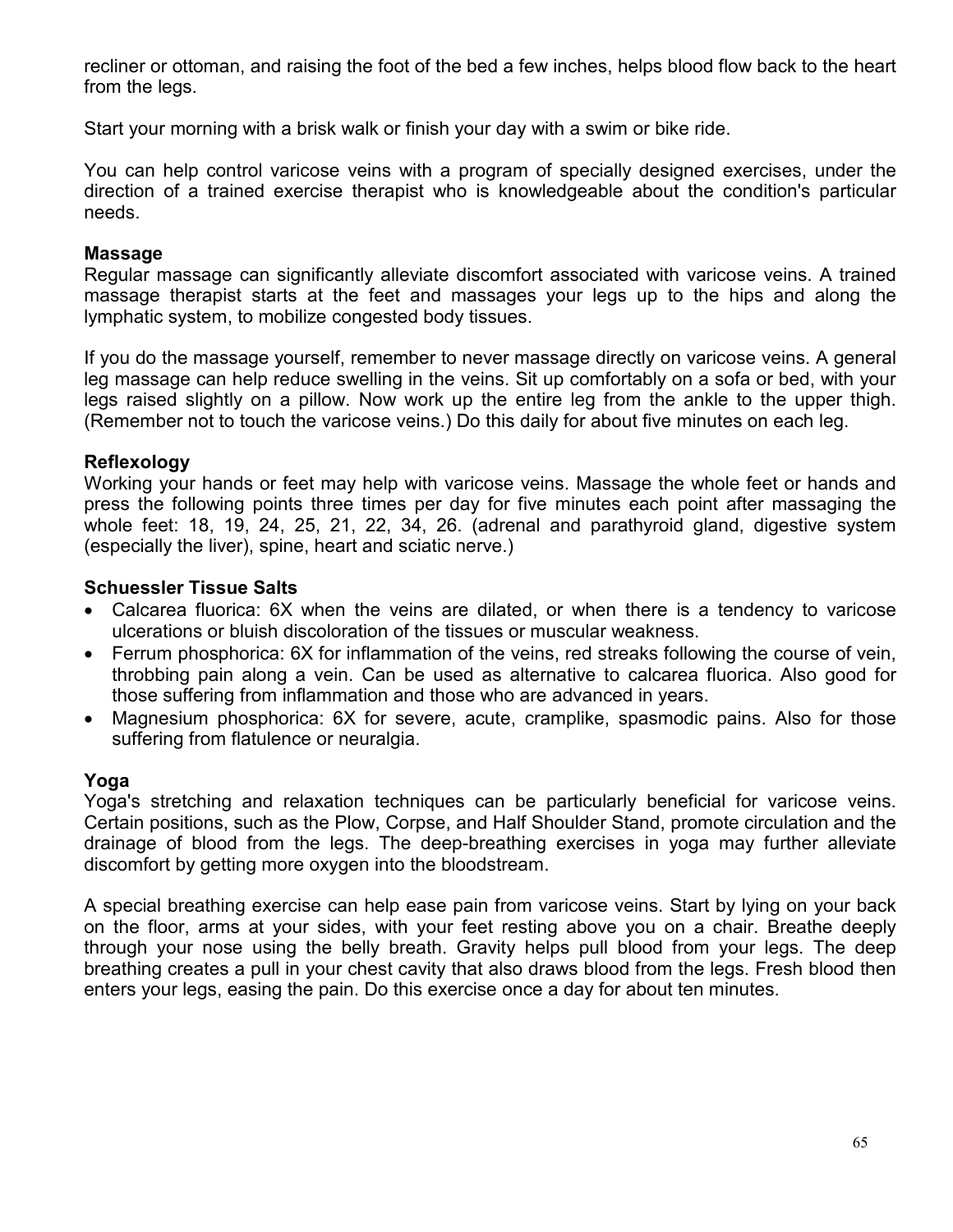## **Folk Remedies**

- Apply a cloth saturated with apple cider vinegar on the varicose veins for 30 minutes twice a day. Follow this with a drink of 2 teaspoons of the vinegar in a glass of water.
- Prepare a salve by stirring 2 cups of chopped calendula flowers, leaves, and stems into an equal amount of melted lard. Let the mixture stand for 24 hours. Reheat and strain. Coat this over your varicose veins and let it stand overnight.
- Steep crushed, fresh violet leaves and flowers or marigold flowers in boiling water. Apply compresses of the liquid. Eat a few fresh marigold petals every day. This treatment is believed to shrink varicosities and nourish the veins.
- Prepare a poultice of bruised cabbage leaves, rotten apples, chopped brown onions, or a halfand-half blend of cod liver oil and raw honey. Apply this overnight. This is believed to heal varicose sores.
- To one pint of warm water, add three tablespoons of sugar and two tablespoons of apple cider vinegar. Take two ounces of this mixture everyday.
- Rub your legs with full- strength vinegar. Mix two tablespoons of vinegar with honey and drink it.

## **Common Sense Recommendations**

- Exercise regularly. Staying fit is the best way to keep your leg muscles toned, your blood flowing, and your weight under control.
- Eat foods low in fat, sugar, and salt. Drink plenty of water. Take supplements of vitamins C and E.
- If your job requires you to be on your feet constantly, stretch and exercise your legs as often as possible to increase circulation and reduce pressure buildup.
- If you smoke, quit. Smoking may contribute to elevated blood pressure, which in turn can aggravate varicosity.
- If you're pregnant, sleep on your left side rather than on your back. This minimizes pressure from the uterus on the veins in your pelvic area. It also improves blood flow to the fetus.
- To ease painful swelling and inflammation, rest frequently, wear support stockings, and take one or two aspirin or ibuprofen tablets daily until the condition clears.
- If you like to sit with your legs crossed, cross them at the ankles rather than the knees for better circulation.
- Take occasional breaks and put your feet up. Periods of rest with your feet a few inches above your heart level let gravity work in your favor, helping pooled blood drain from your legs.
- Avoid high heels in favor of flat shoes.
- Wear loose clothing. Tight garments can restrict venous blood flow to leave blood pooled in the legs. Particularly harmful are girdles or pantyhose too snug in the groin area, garters, calfhugging boots, or waist-cinching belts.
- Take an aspirin every day. This will thin the blood and prevent blood from clotting. (Consult your doctor if you are taking any heart medication or other medication for blood clotting.)